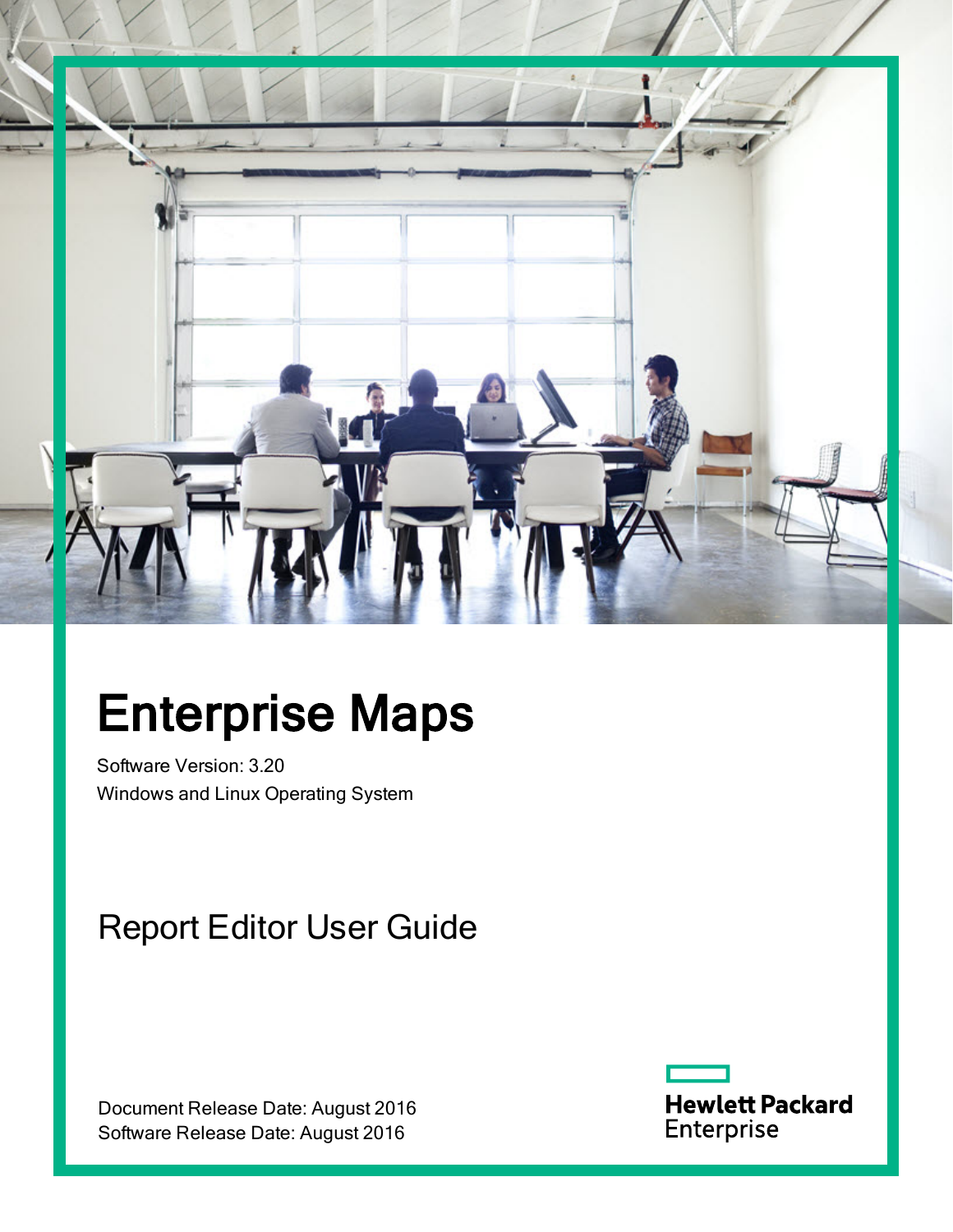### Legal Notices

#### **Warranty**

The only warranties for Hewlett Packard Enterprise products and services are set forth in the express warranty statements accompanying such products and services. Nothing herein should be construed as constituting an additional warranty. Hewlett Packard Enterprise shall not be liable for technical or editorial errors or omissions contained herein. The information contained herein is subject to change without notice.

#### Restricted Rights Legend

Confidential computer software. Valid license from Hewlett Packard Enterprise required for possession, use or copying. Consistent with FAR 12.211 and 12.212, Commercial Computer Software, Computer Software Documentation, and Technical Data for Commercial Items are licensed to the U.S. Government under vendor's standard commercial license.

#### Copyright Notice

© 2003-2015 Hewlett Packard Enterprise Development LP

#### Trademark Notices

Adobe™ is a trademark of Adobe Systems Incorporated.

Microsoft® and Windows® are U.S. registered trademarks of Microsoft Corporation.

UNIX® is a registered trademark of The Open Group.

This product includes an interface of the 'zlib' general purpose compression library, which is Copyright © 1995-2002 Jean-loup Gailly and Mark Adler.

#### Documentation Updates

The title page of this document contains the following identifying information:

- Software Version number, which indicates the software version.
- Document Release Date, which changes each time the document is updated.
- Software Release Date, which indicates the release date of this version of the software.

To check for recent updates or to verify that you are using the most recent edition of a document, go to: <https://softwaresupport.hp.com/>.

This site requires that you register for an HP Passport and to sign in. To register for an HP Passport ID, click **Register** on the HP Software Support site or click **Create an Account** on the HP Passport login page.

You will also receive updated or new editions if you subscribe to the appropriate product support service. Contact your HPE sales representative for details.

### **Support**

Visit the HP Software Support site at: [https://softwaresupport.hp.com](https://softwaresupport.hp.com/).

This website provides contact information and details about the products, services, and support that HP Software offers.

HP Software online support provides customer self-solve capabilities. It provides a fast and efficient way to access interactive technical support tools needed to manage your business. As a valued support customer, you can benefit by using the support website to:

- Search for knowledge documents of interest
- Submit and track support cases and enhancement requests
- Download software patches
- Manage support contracts
- Look up HP support contacts
- Review information about available services
- **Enter into discussions with other software customers**
- Research and register for software training

Most of the support areas require that you register as an HP Passport user and to sign in. Many also require a support contract. To register for an HP Passport ID, click **Register** on the HP Support site or click **Create an Account** on the HP Passport login page.

To find more information about access levels, go to: [https://softwaresupport.hp.com/web/softwaresupport/access-levels.](https://softwaresupport.hp.com/web/softwaresupport/access-levels)

**HP Software Solutions Now** accesses the HPSW Solution and Integration Portal website. This site enables you to explore HP Product Solutions to meet your business needs, includes a full list of Integrations between HP Products, as well as a listing of ITIL Processes. The URL for this website is [http://h20230.www2.hp.com/sc/solutions/index.jsp.](http://h20230.www2.hp.com/sc/solutions/index.jsp)

### About this PDF Version of Online Help

This document is a PDF version of the online help. This PDF file is provided so you can easily print multiple topics from the help information or read the online help in PDF format. Because this content was originally created to be viewed as online help in a web browser, some topics may not be formatted properly. Some interactive topics may not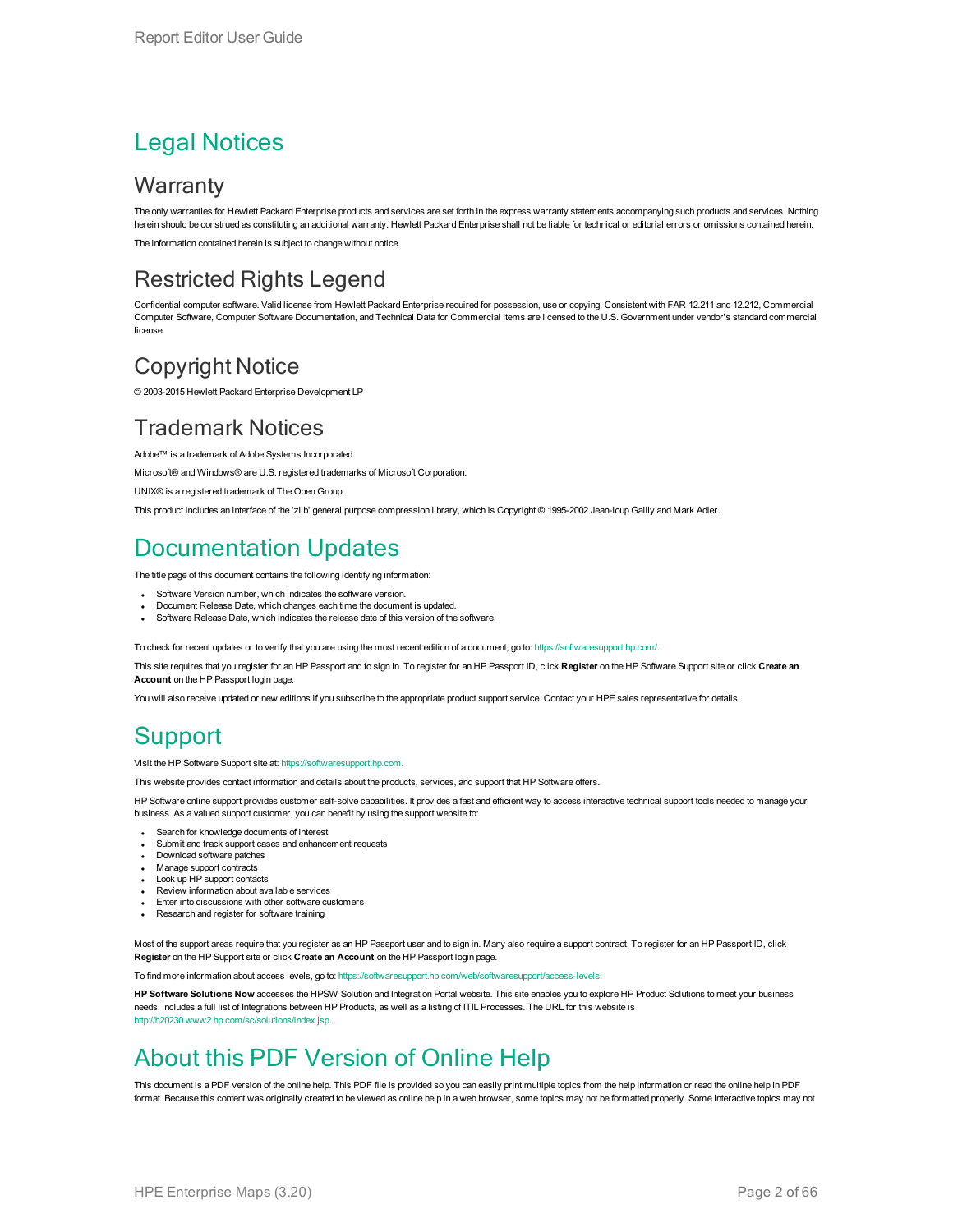be present in this PDF version. Those topics can be successfully printed from within the online help.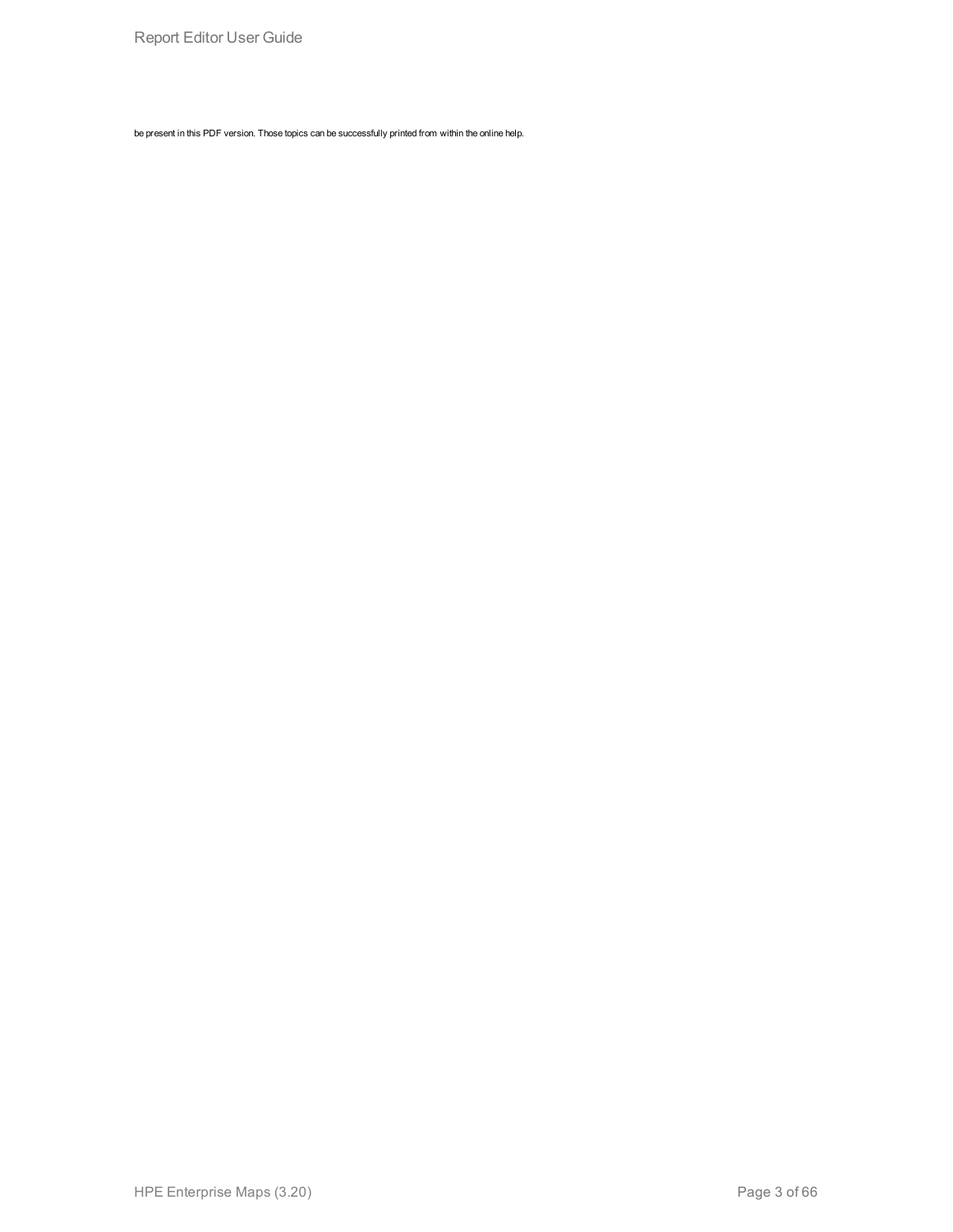## **Contents**

| 23 |
|----|
|    |
|    |
|    |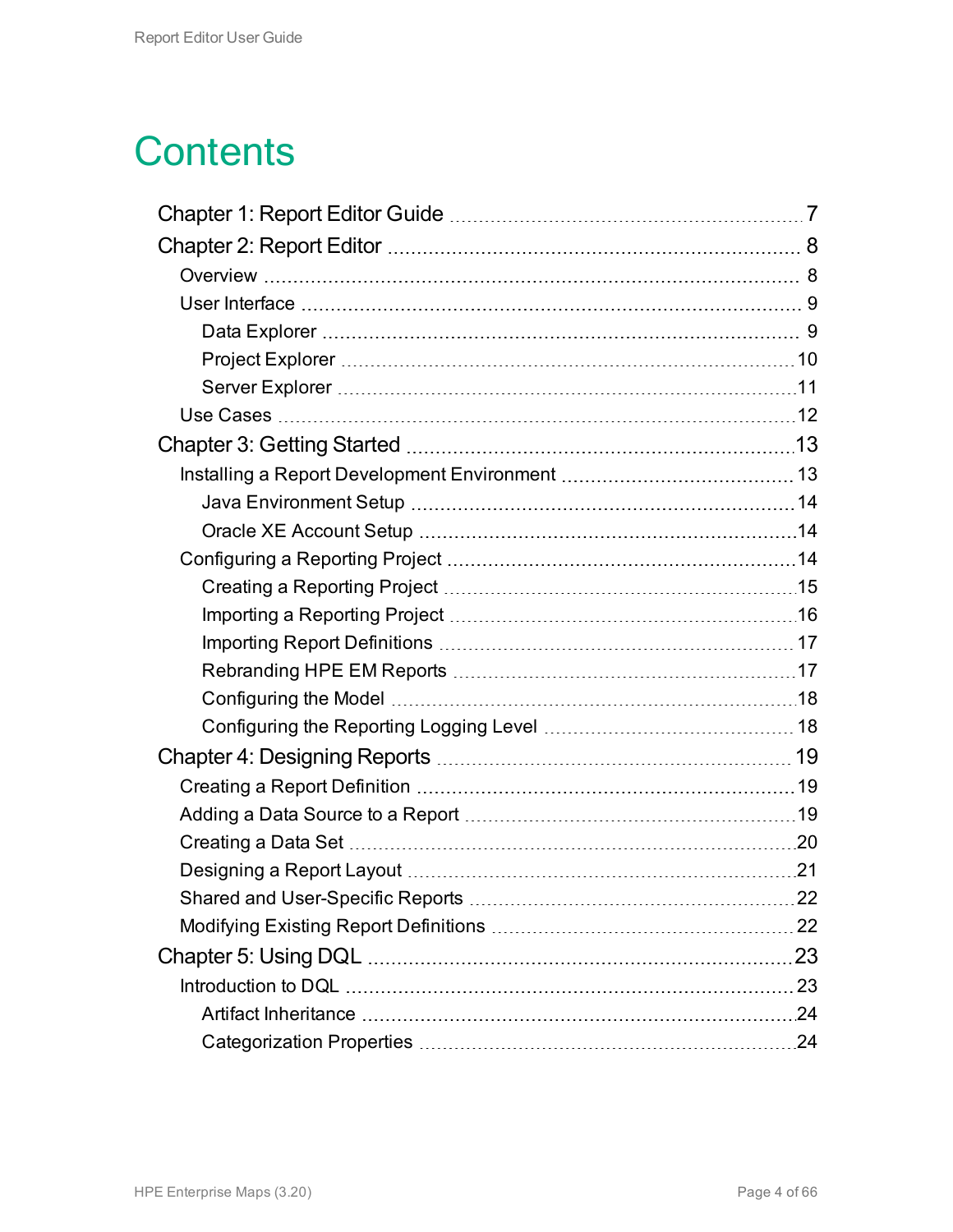|                                                            | 26  |
|------------------------------------------------------------|-----|
|                                                            |     |
|                                                            |     |
|                                                            |     |
|                                                            |     |
|                                                            |     |
|                                                            |     |
|                                                            |     |
|                                                            |     |
|                                                            |     |
|                                                            |     |
|                                                            |     |
|                                                            |     |
|                                                            |     |
|                                                            |     |
|                                                            |     |
|                                                            |     |
|                                                            |     |
|                                                            |     |
|                                                            |     |
|                                                            |     |
|                                                            |     |
|                                                            |     |
|                                                            |     |
| Optimizing the Database                                    | .46 |
|                                                            |     |
|                                                            |     |
|                                                            |     |
|                                                            |     |
| Example: Combined Business Service and Contract SELECT  49 |     |
| Example: Accepted Contract Count for a Business Service 50 |     |
|                                                            |     |
|                                                            |     |
|                                                            |     |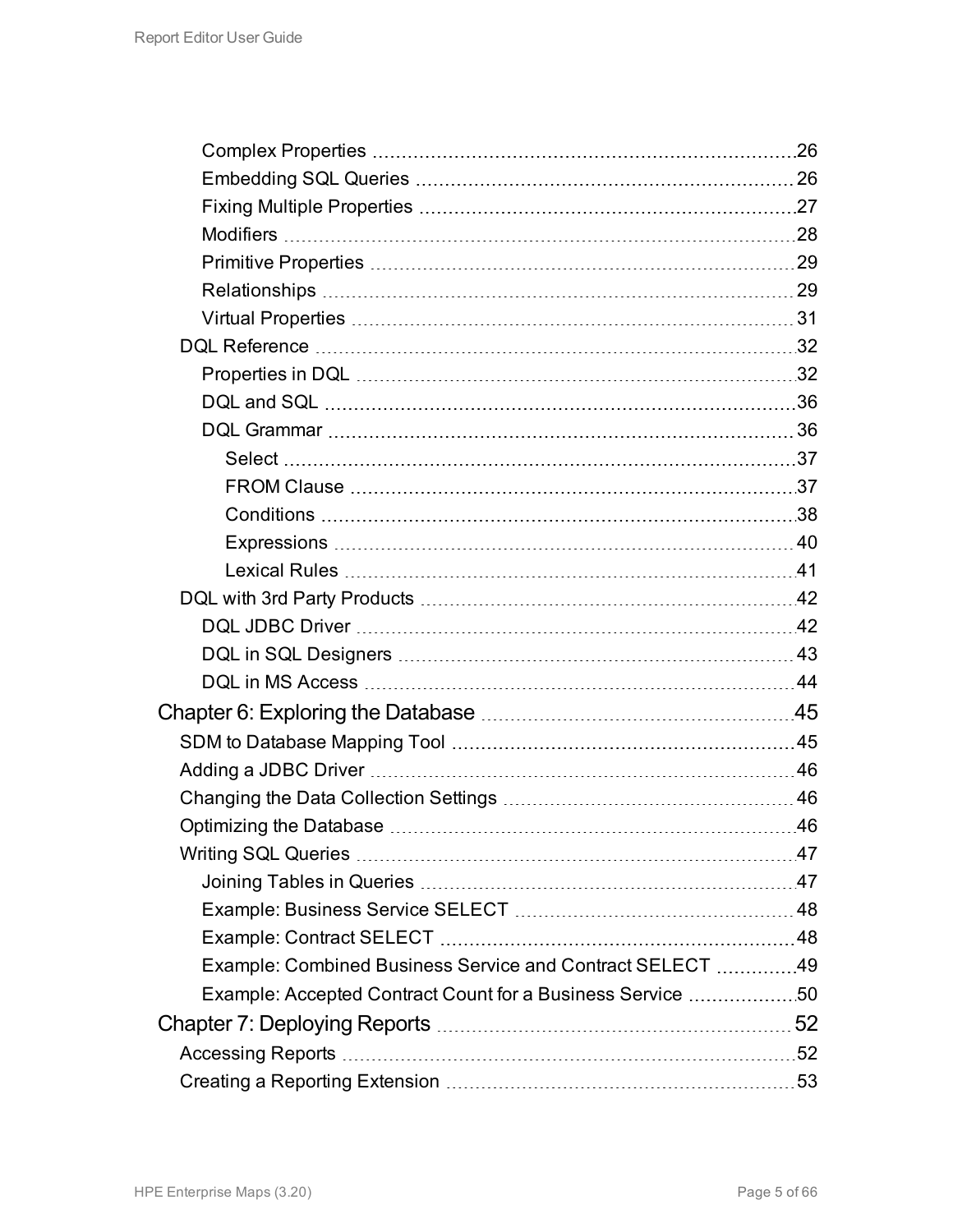|                                                                     | .53 |
|---------------------------------------------------------------------|-----|
|                                                                     |     |
|                                                                     |     |
| Chapter 8: Example: Failure Impact Report for the Reports Tab 56    |     |
|                                                                     |     |
|                                                                     |     |
|                                                                     |     |
|                                                                     |     |
|                                                                     |     |
|                                                                     |     |
| New Report Project Wizard: Default Library Configuration - Create a |     |
|                                                                     |     |
|                                                                     |     |
|                                                                     |     |
|                                                                     |     |
|                                                                     |     |
|                                                                     |     |
| Oracle Developer Queries Cause Errors in HPE EM Workbench 64        |     |
|                                                                     |     |
| HPE EM Workbench Looks Different from the Pictures in the           |     |
|                                                                     | 65  |
|                                                                     |     |
|                                                                     |     |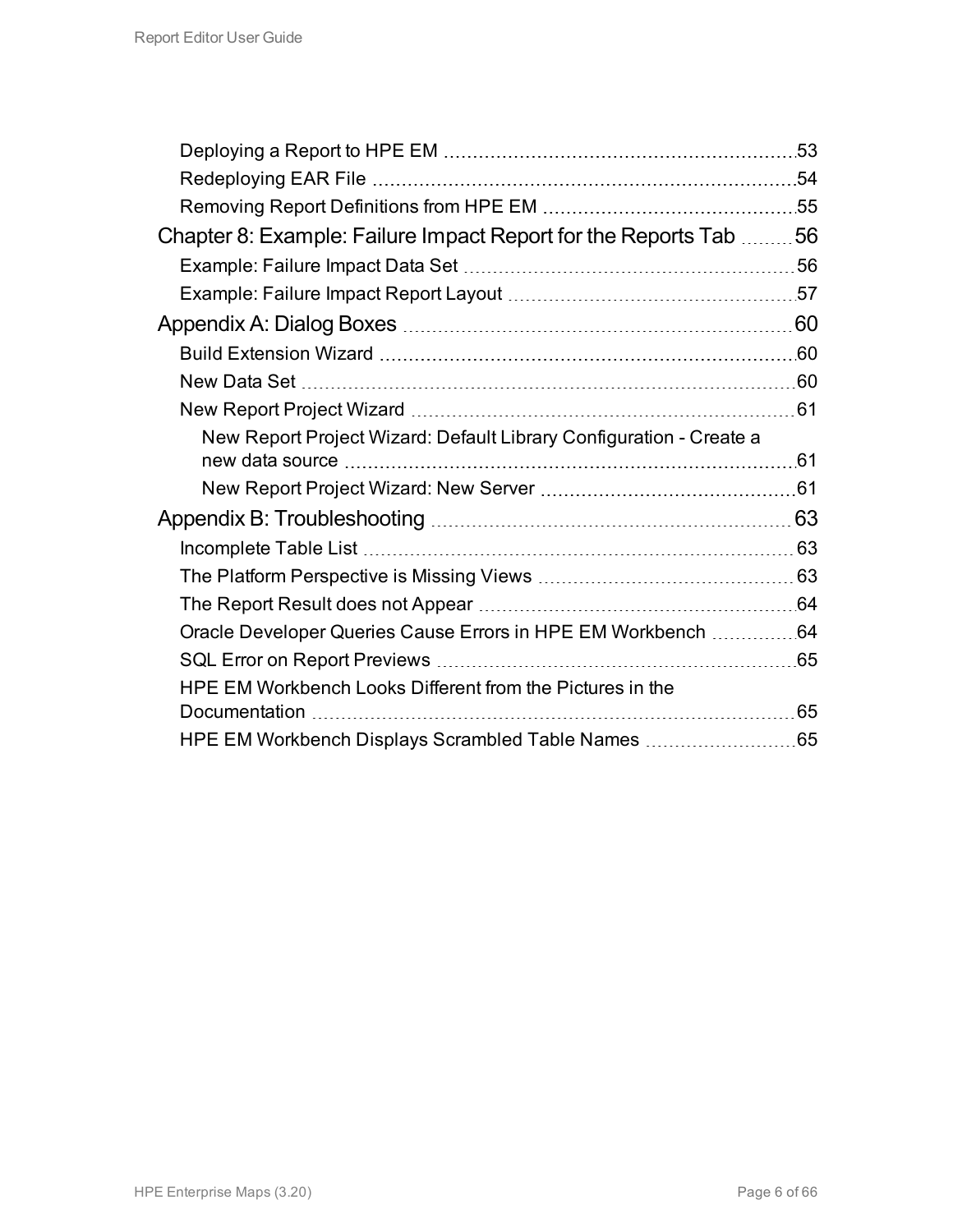## <span id="page-6-0"></span>Chapter 1: Report Editor Guide

Welcome to the *Report Editor User Guide*. This guide explains how to use Report Editor as part of HPE Enterprise Maps (HPE EM).

This guide contains the following chapters:

• ["Report](#page-7-0) Editor" on page 8

Provides an overview of the main features of Report Editor.

• "Getting Started" on page 13

Describes the installation of the main features, and shows you how to create an reporting project in Report Editor.

• ["Designing](#page-18-0) Reports" on page 19

Explains how to create, edit, and add data to reports usingReport Editor.

• ["Using](#page-22-0) DQL" on page 23

Shows how to use DQL to creates queries in Report Editor.

• "Exploring the Database" on page 45

Shows how to setup and access your database in Report Editor.

• ["Deploying](#page-51-0) Reports" on page 52

Shows how to create and apply extensions to deploy reports created in Report Editor.

• ["Example:](#page-55-0) Failure Impact Report for the Reports Tab" on page 56

Demonstrates how to build the report shown in the Report Editor use case.

• "Dialog Boxes" on page 60

Dialog boxes reference.

• "Troubleshooting" on page 63

Tips for resolving common problems in Report Editor.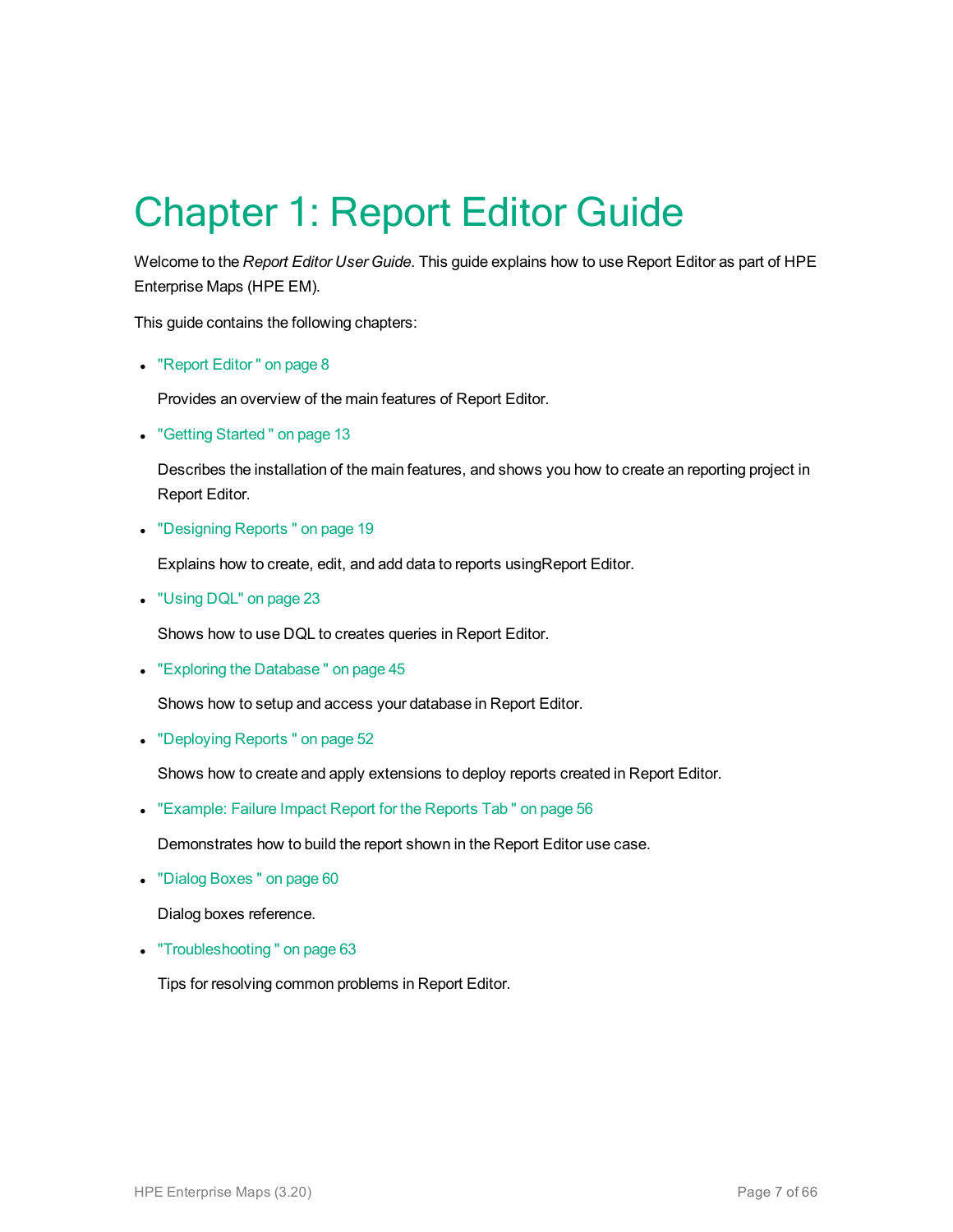## <span id="page-7-0"></span>Chapter 2: Report Editor

Workbench includes Report Editor enabling you to create and deployment new reports easily and simply. The relationship between Report Editor and the HPE EM Reporting Service is shown in "HPE EM Reporting Framework".

#### **HPE EM Reporting Framework**

**Tip:** HPE EM Report Editor is an implementation of the Built-In Reporting Tool (BIRT), an open source Eclipse-based reporting system. The Help menu includes the BIRT documentation. The *BIRT Report Developer Guide* describes the general use of BIRT to create reports. The Report Editor Guide adds to this by explaining how to use this functionality in conjunction with HPE EM.

This chapter introduces Report Editor in the following sections:

- ["Overview "](#page-7-1) below
- "User Interface" on the next page
- <span id="page-7-1"></span>**.** "Use [Cases "](#page-11-0) on page 12

### **Overview**

Report Editor interacts with HPE EM, enabling you to access existing report definitions, create customized reports, and deploy them to the HPE EM server.

To access, create, and deploy reports with HPE EM, follow this process:

1. Create a reporting project.

For details, see ["Configuring](#page-13-2) a Reporting Project " on page 14.

2. Create and modify reports.

For details, see ["Designing](#page-18-0) Reports " on page 19.

3. Deploy your reports to HPE EM.

For details, see ["Deploying](#page-51-0) Reports " on page 52.

4. Access your reports in HPE EM.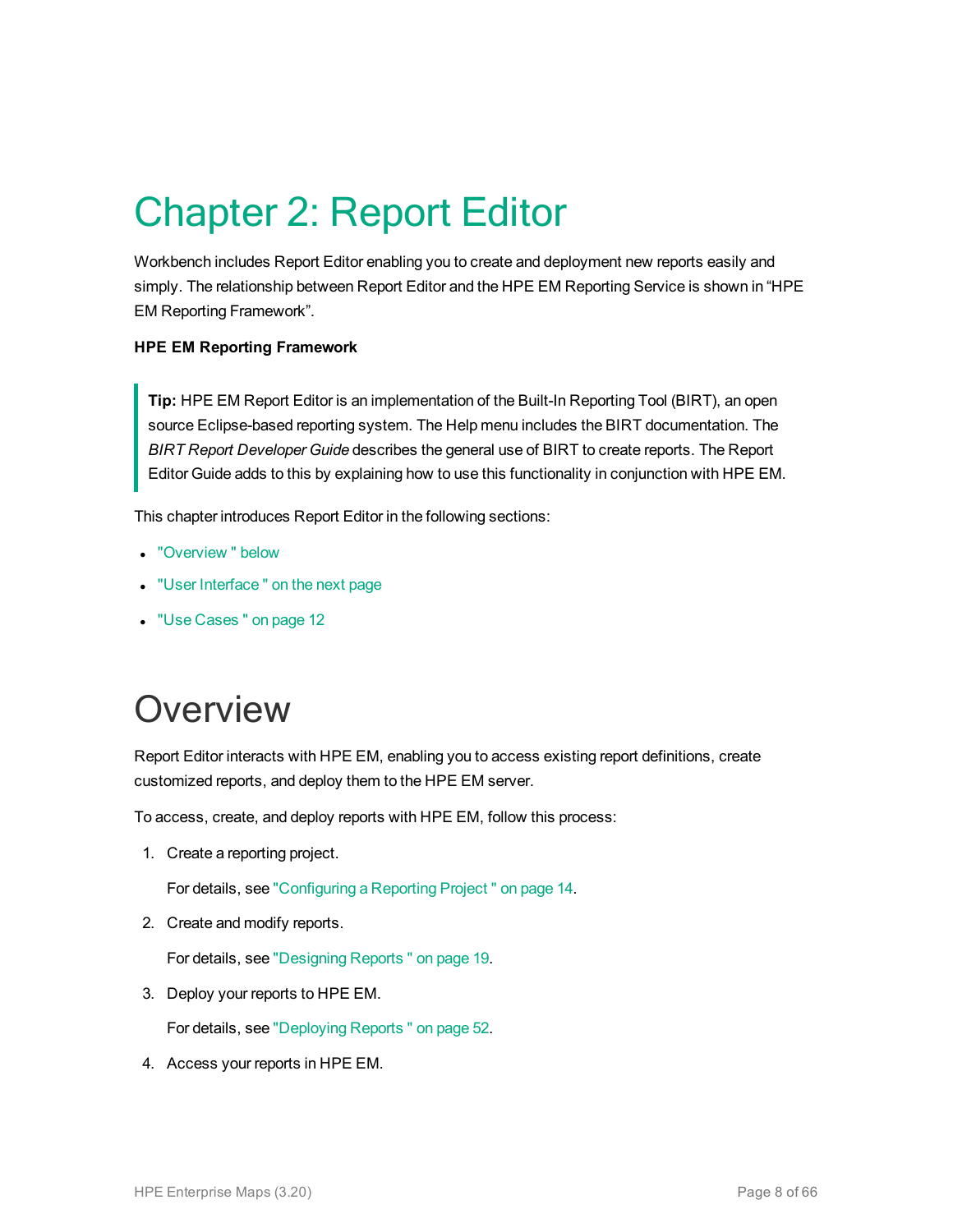#### For details, see:

- <sup>o</sup> "Use [Cases "](#page-11-0) on page 12
- <sup>o</sup> ["Accessing](#page-51-1) Reports " on page 52
- <sup>o</sup> ["Example:](#page-55-0) Failure Impact Report for the Reports Tab " on page 56
- <sup>o</sup> *HPE Enterprise Maps User Guide*

### <span id="page-8-0"></span>User Interface

The default platform perspective is split into a number of views as following:

<sup>l</sup> **Project Explorer**

The tree view of your reporting project. For details, see "Project [Explorer "](#page-9-0) on the next page.

<sup>l</sup> **Data Explorer**

The view of the data sources and data sets for a particular report. For details, see "Data [Explorer "](#page-8-1) [below.](#page-8-1)

<sup>l</sup> **Server Explorer**

A list of HPE EM servers connected to HPE EM Workbench. For details, see "Server [Explorer "](#page-10-0) on [page](#page-10-0) 11.

<sup>l</sup> **Editor Views**

<span id="page-8-1"></span>The main area of the perspective contains report editor views. In this view you can edit the layout and properties of your report definition.

### Data Explorer

The Data Explorer displays the sources and sets of data used by the particular report you are working with, as shown in the Data Explorer View.

Data Explorer contains the following elements:

#### <sup>l</sup> **Data Sources**

Open the context menu and select **New Data Source** to access a database.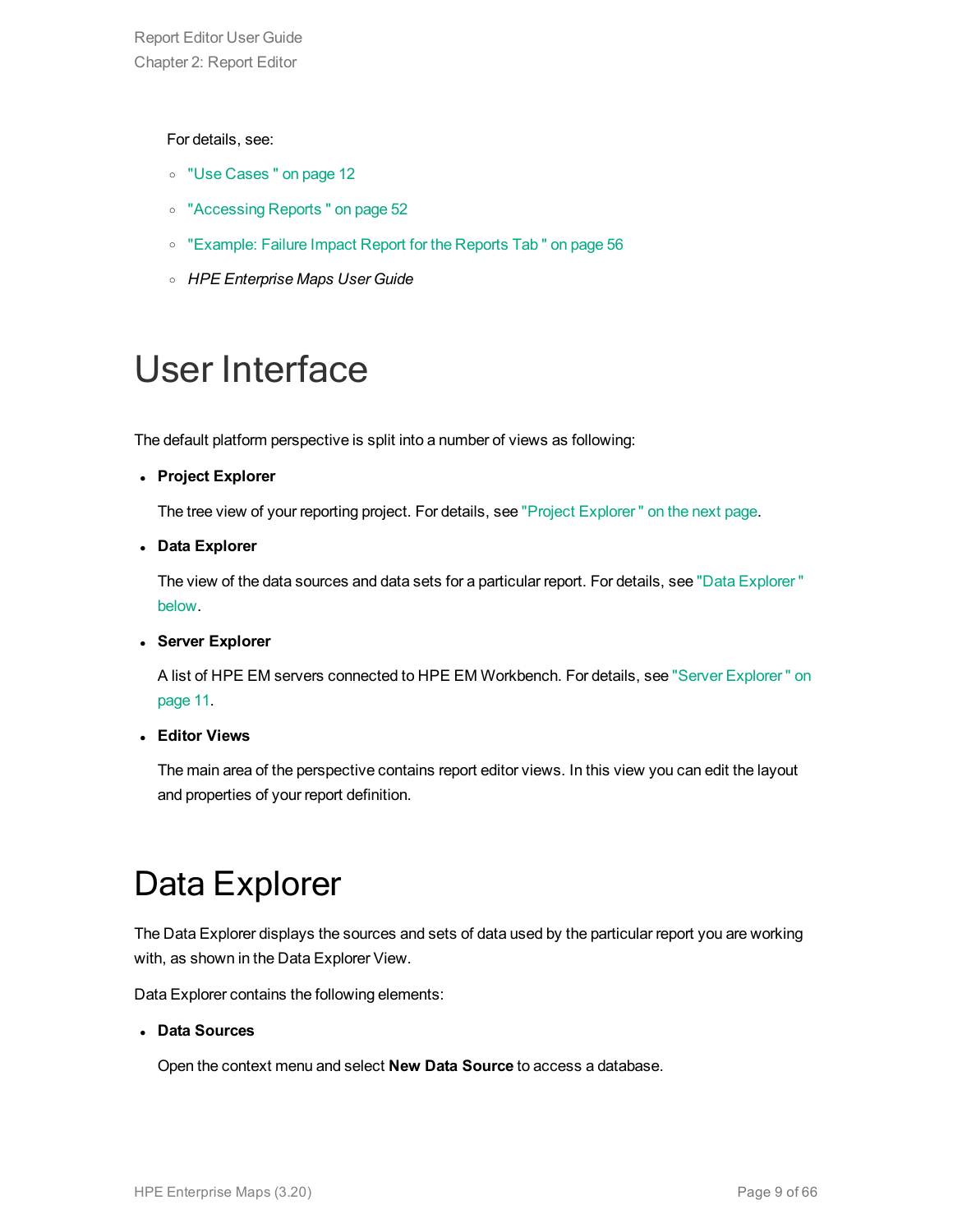For details, see "Adding a Data Source to a [Report "](#page-18-2) on page 19.

<sup>l</sup> **Data Sets**

Open the context menu and select **New Data Set** to define the data used by the report.

<span id="page-9-0"></span>For details, see ["Creating](#page-19-0) a Data Set " on page 20.

### Project Explorer

The Project Explorer, as shown below, is a view of the projects in your workspace and the report definitions they contain. This view is also an interaction point with HPE EM.

Each project contains a set of report definitions and the HPE EM library.

Each report definition contains the following sections:

<sup>l</sup> **Overview**

Double-click to open a properties editor view enabling you to change the name and description, and to mark the report as **Shared** to all users or leave the report as user specific.

<sup>l</sup> **Report Design**

Double-click to open a layout editor view enabling you to change the appearance and content of the report definition.

The Project Explorer contains additional context menu options enabling you to interact with a running HPE EM server. Right-click the project name or a particular report definition, and select **HPE EM** to view the options listed in "Project Context Menu Options" and "Report Definition Context Menu Options".

#### **Project Context Menu Options**

| Option                | <b>Function</b>                                                                                               |
|-----------------------|---------------------------------------------------------------------------------------------------------------|
| Download<br>Reports   | Import report definitions from HPE EM. For details, see "Importing Report<br>Definitions " on page 17.        |
| Upload to<br>Server   | Export a report to the default HPE EM server. For details, see "Deploying a Report to<br>HPE EM " on page 53. |
| Update from<br>Server | Update report definitions from HPE EM.                                                                        |
| Remove<br>from Server | Delete reports from HPE EM.                                                                                   |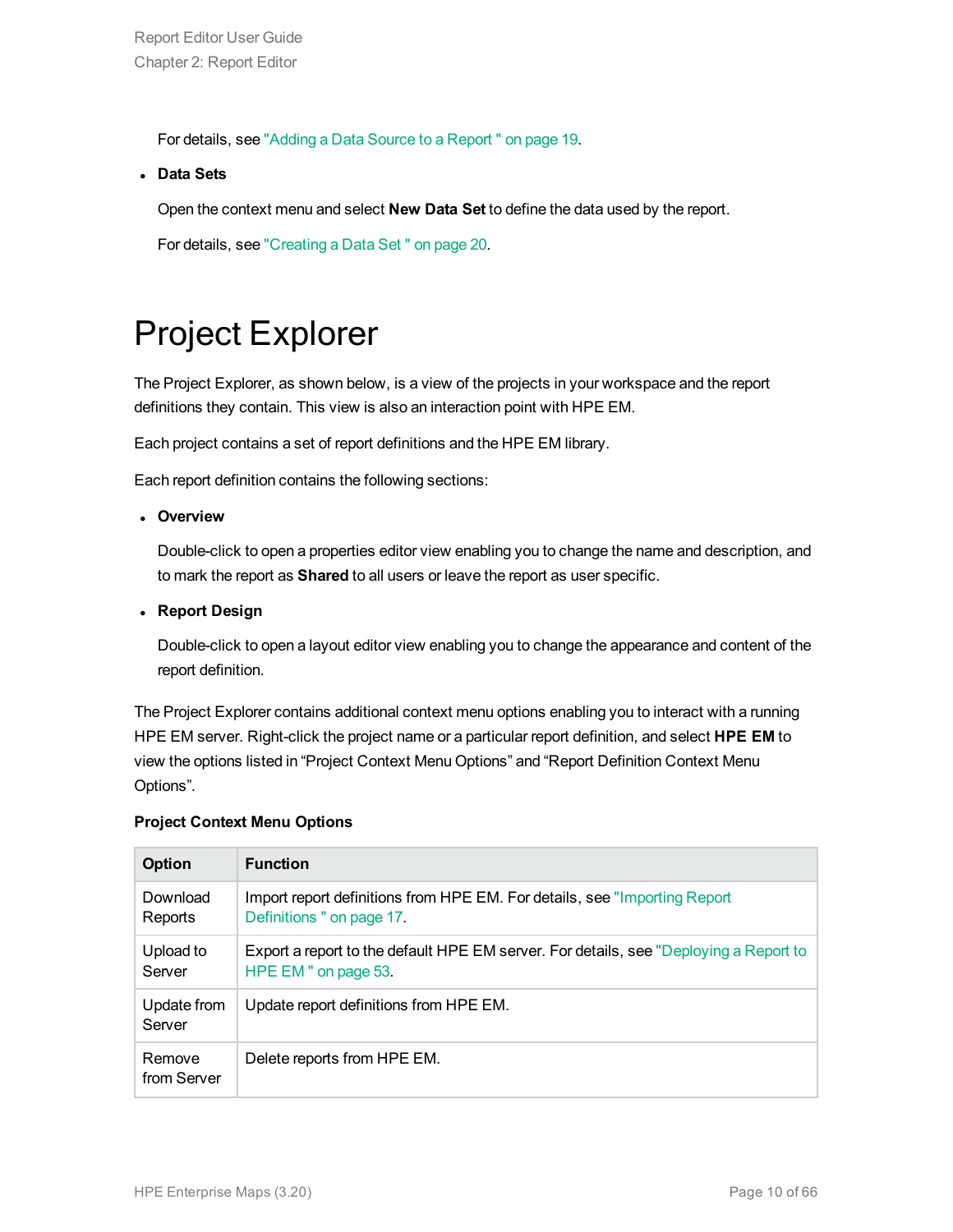| <b>Option</b>                    | <b>Function</b>                                                                                                                                      |
|----------------------------------|------------------------------------------------------------------------------------------------------------------------------------------------------|
| Upload To<br><b>Other Server</b> | Export a report to a specified HPE EM server.                                                                                                        |
| <b>Build</b><br>Extension        | Create a reporting extension for HPE EM containing all the reports in your project. For<br>details, see "Creating a Reporting Extension" on page 53. |

#### **Report Definition Context Menu Options**

| <b>Option</b>             | <b>Function</b>                                                                         |
|---------------------------|-----------------------------------------------------------------------------------------|
| Upload to                 | Export a report to the default HPE EM server. For details, see "Deploying a Report to   |
| Server                    | HPE EM " on page 53.                                                                    |
| Update from               | Update report definitions from HPE EM. For details, see "Importing Report"              |
| Server                    | Definitions " on page 17.                                                               |
| Remove<br>from Server     | Delete the report from HPE EM.                                                          |
| Upload To<br>Other Server | Export a report to a specified HPE EM server.                                           |
| <b>Build</b>              | Create a reporting extension for HPE EM containing all the reports in your project. For |
| Extension                 | details, see "Creating a Reporting Extension" on page 53.                               |

### <span id="page-10-0"></span>Server Explorer

The Server Explorer displays the HPE EM servers connected to HPE EM Workbench, as shown in "Server Explorer View". The functionality is shared by all the HPE EM Workbench editors.

Right-click a server in the Server Explorer to open the context menu described in "Server Explorer Context Menu Options".

| <b>Server Explorer Context Menu Options</b> |
|---------------------------------------------|
|---------------------------------------------|

| Option               | <b>Function</b>                                                                                                          |  |
|----------------------|--------------------------------------------------------------------------------------------------------------------------|--|
| New Server           | Add a server for downloading assertions and taxonomies (Assertion Editor,<br>Taxonomy Editor, and Customization Editor). |  |
| Remove<br>Server     | Delete a server from the Server Explorer.                                                                                |  |
| Download<br>Taxonomy | Download a taxonomy from a platform server (Taxonomy Editor and Customization<br>Editor).                                |  |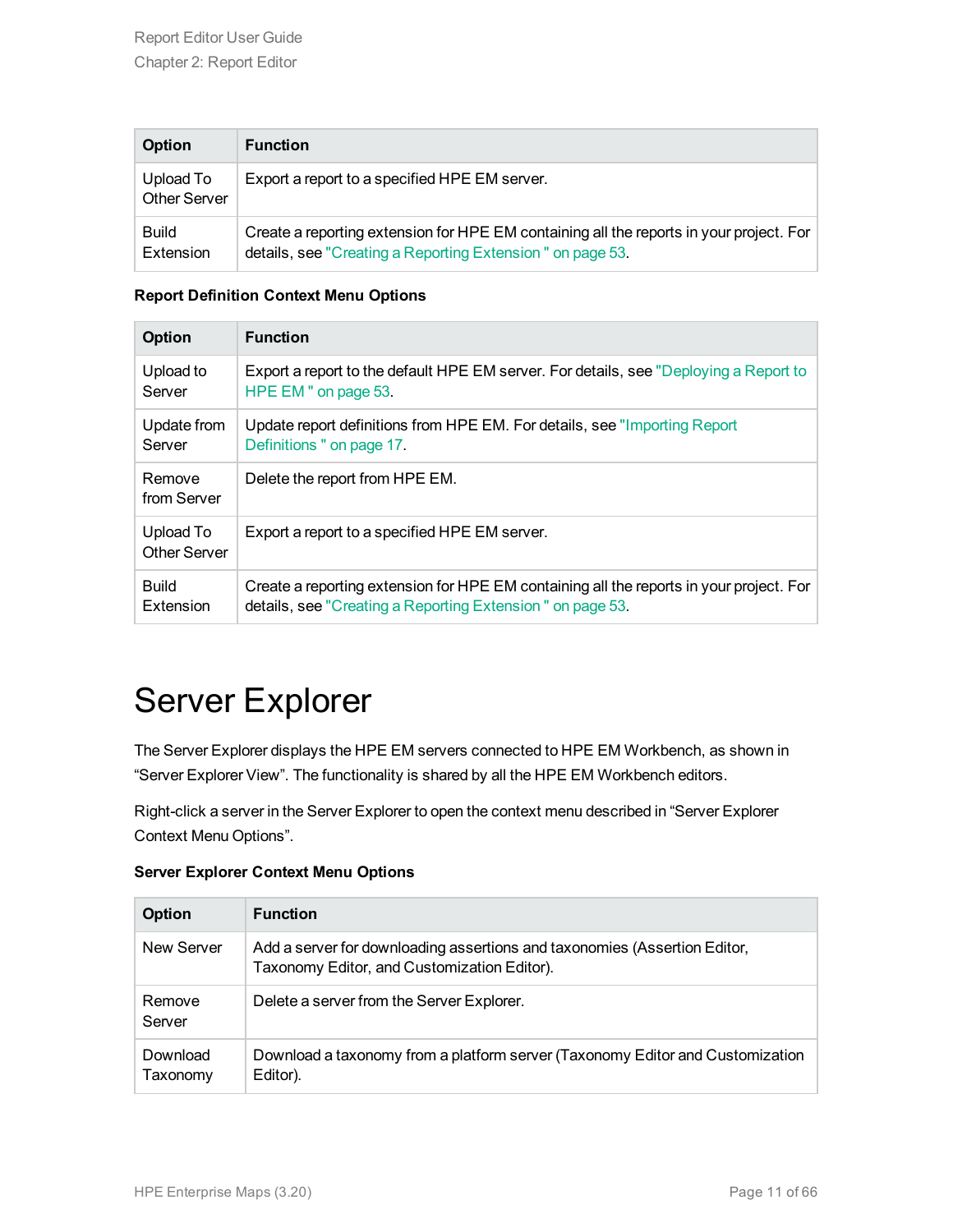| <b>Option</b>         | <b>Function</b>                                                |
|-----------------------|----------------------------------------------------------------|
| Download<br>Assertion | Download assertions from a platform server (Assertion Editor). |
| Download<br>Report    | Download reports from a reporting server (Report Editor).      |
| Properties            | View and edit the server name, URL, username, and password.    |

### <span id="page-11-0"></span>Use Cases

HPE EM enables you to add custom BIRT reports created in Report Editor to the Reports tab.

#### **To create and use a custom BIRT report in HPE EM:**

1. Create a new report definition.

For details, see "Creating a Report [Definition "](#page-18-1) on page 19.

2. Add a data source for the report.

For details, see "Adding a Data Source to a [Report "](#page-18-2) on page 19.

3. Create a data set for the report,

For details, see ["Creating](#page-19-0) a Data Set " on page 20.

4. Deploy the report to HPE EM.

For details, see ["Deploying](#page-52-1) a Report to HPE EM " on page 53.

5. Add the report to the HPE EM Reports Tab.

For details, see the "Custom Birt Reports" section of the *HPE Enterprise Maps User Guide*.

For a step-by-step walkthrough demonstrating this use case, see ["Example:](#page-55-0) Failure Impact Report for the [Reports](#page-55-0) Tab " on page 56.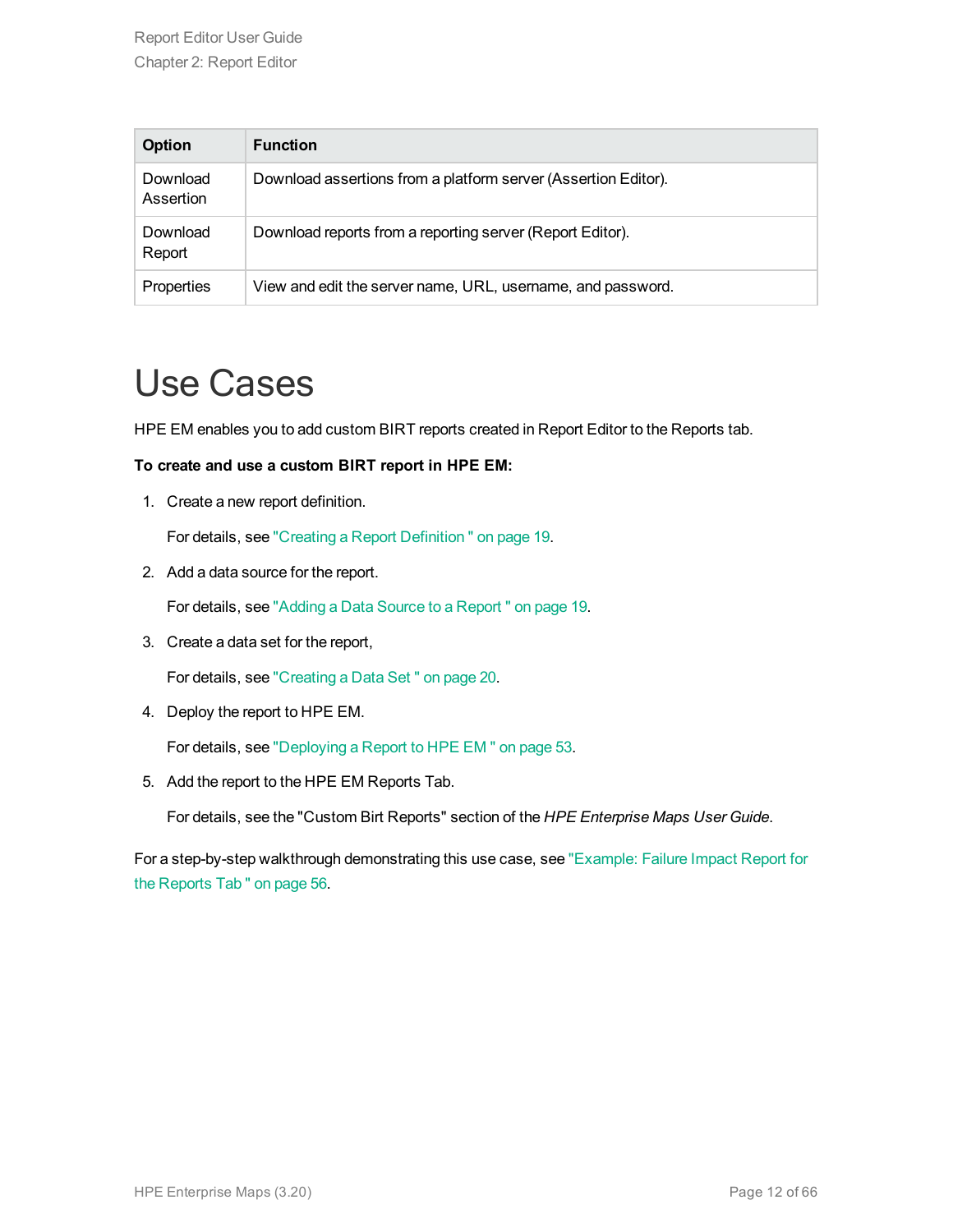# <span id="page-12-0"></span>Chapter 3: Getting Started

HPE EM is distributed with a set of predefined reports and various ways to access them.

Report Editor provides a mechanism to customize these existing reports, and also enables you to create new report definitions from scratch.

This chapter describes the setup of Report Editor in the following sections:

- "Installing a Report Development Environment" below
- <span id="page-12-1"></span>• ["Configuring](#page-13-2) a Reporting Project" on the next page

### Installing a Report Development Environment

This section describes a setup to develop and test reports on a single computer.

For supported platforms, see readme.txt in the installation folder.

A typical report development environment consists of the following:

- PC or notebook with at least 2GB RAM and at least 5GB free disk space
- Windows XP or Windows 2000
- Oracle eXpress Edition (XE)

For deployment details, see "Oracle XE [Account](#page-13-1) Setup " on the next page.

You do not need to install XE if you have dba-level access to deployed HPE EM environment using Oracle 10g.

• Java 1.5\_9 or higher

For deployment details, see "Java [Environment](#page-13-0) Setup " on the next page.

• HPE EM deployed to JBoss

You do not need to install HPE EM if you have access to a test environment.

• Oracle Developer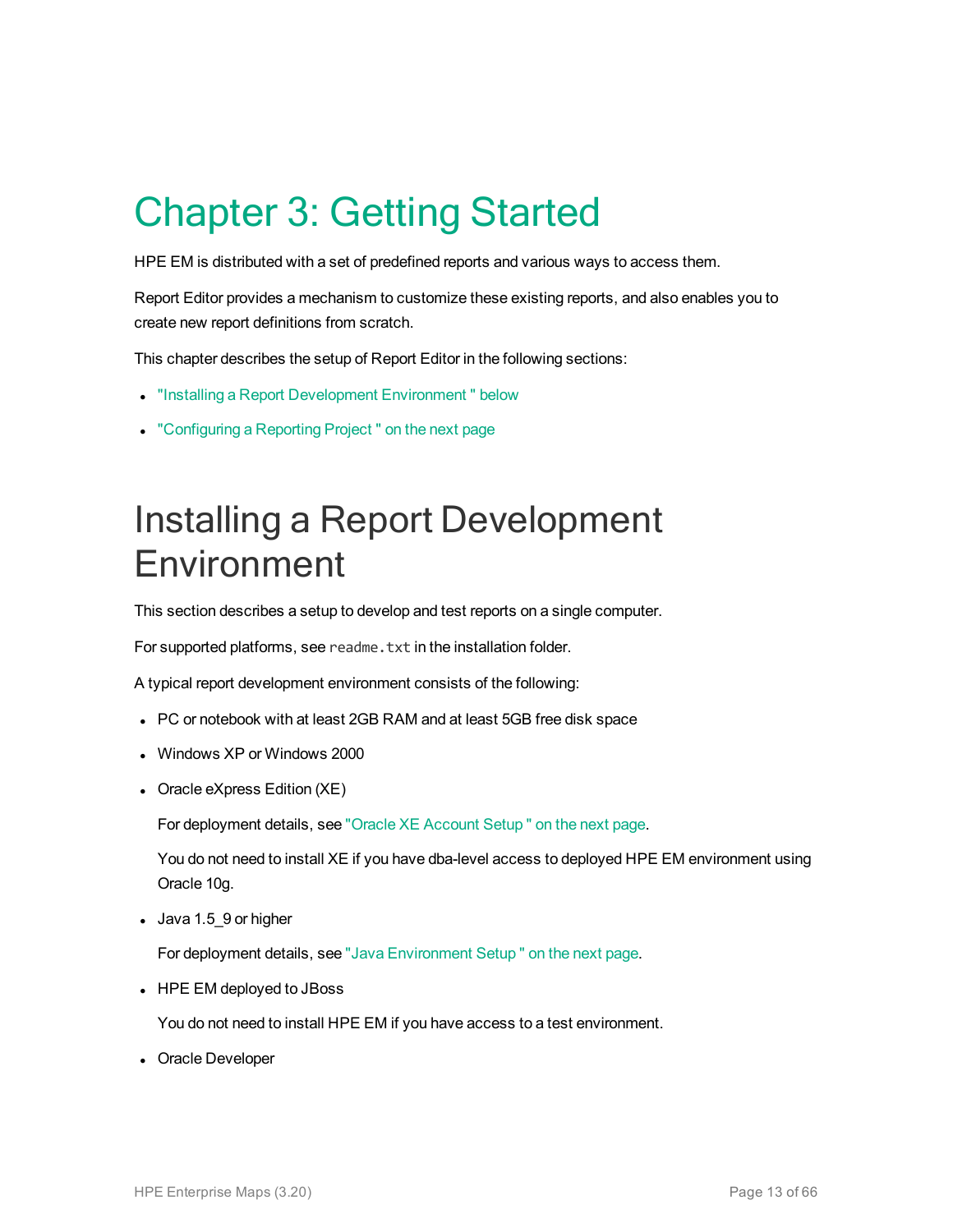<span id="page-13-0"></span>HPE Software recommends this tool for tuning SQL queries.

### Java Environment Setup

After installing Java, you must set an environment variable, JAVA\_HOME.

#### **To set the JAVA\_HOME environment variable:**

- 1. In Windows, click through **Control Panel > System > Advanced > Environment Variables**. The Environment Variables dialog box opens.
- 2. In the User Variables section, click **New**.
- 3. Input Variable Name, **JAVA\_HOME**, and set Variable Value to the installation folder for Java.
- <span id="page-13-1"></span>4. Click **OK** to exit each dialog box.

### Oracle XE Account Setup

If you install Oracle XE, you must create a user account.

#### **To create an Oracle XE account:**

- 1. Open the XE web console and log on as the system user.
- 2. Create a new user, **platform**, with the password **changeit**, then grant the new user all available privileges.

## <span id="page-13-2"></span>Configuring a Reporting Project

To use Report Editor with HPE EM, you must create or import a project, and import any report definitions you want to modify.

These procedures are described in the following sections:

- "Creating a [Reporting](#page-14-0) Project" on the next page
- ["Importing](#page-15-0) a Reporting Project" on page 16
- "Importing Report Definitions" on page 17

In addition you can configure Report Editor in the following ways: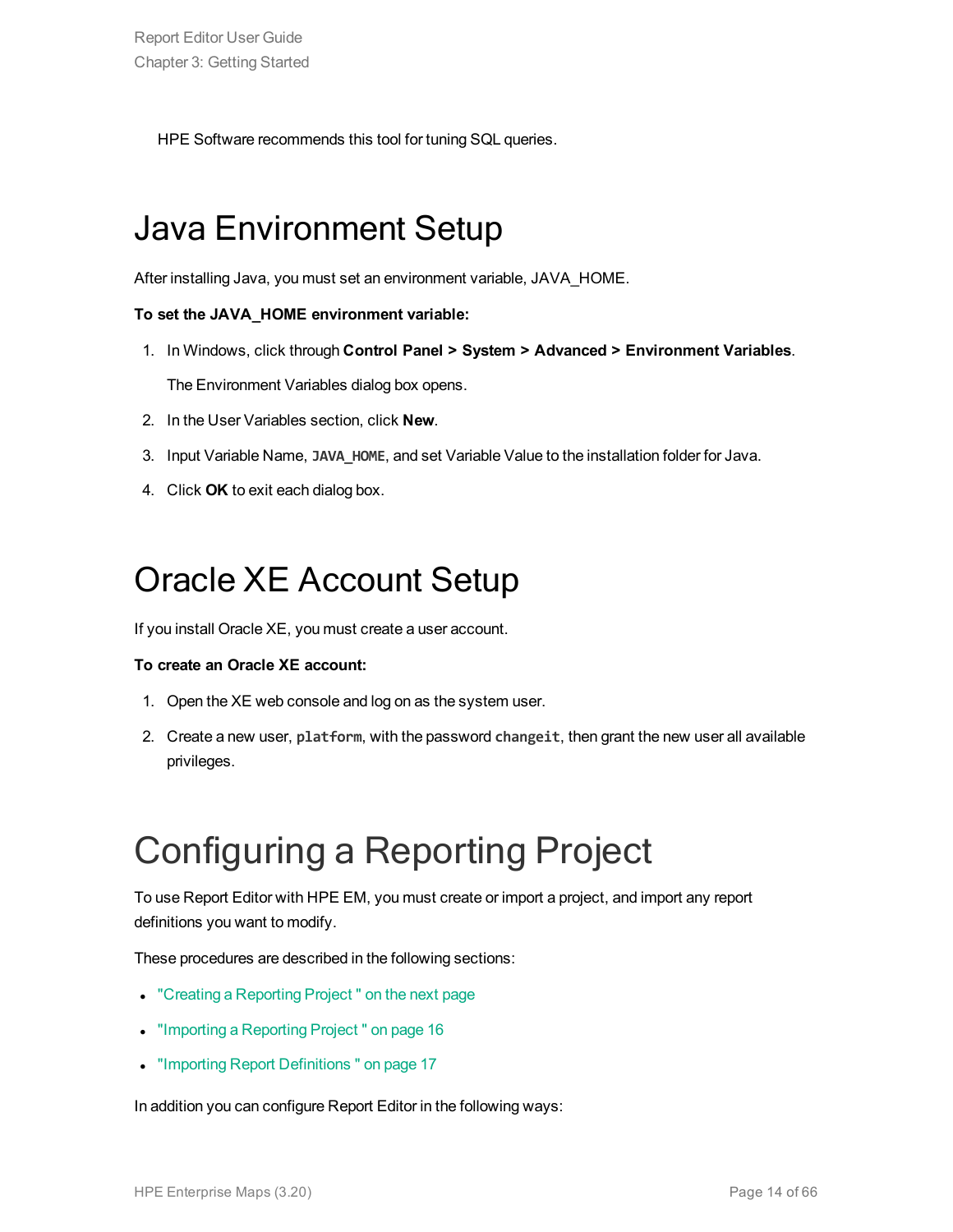Report Editor User Guide Chapter 3: Getting Started

- ["Rebranding](#page-16-1) HPE EM Reports" on page 17
- ["Configuring](#page-17-0) the Model" on page 18
- <span id="page-14-0"></span>• ["Configuring](#page-17-1) the Reporting Logging Level" on page 18

### Creating a Reporting Project

The Report Editor organizes your work into project folders in your workspace.

#### **To create a reporting project:**

- 1. Do one of the following:
	- <sup>o</sup> In the HPE EM Workbench Welcome page, select **Create Report Project**.
	- <sup>o</sup> From the menu, select **File > New > Report Project**.
	- <sup>o</sup> Press **Alt+Shift+N**, and then press **R**. Expand **HPE EM**, select **Report Project**, and then click **Next**.

The New Report Project Wizard opens.

2. In the New Report Project dialog box, enter the following parameters:

| <b>Parameter</b>    | <b>Definition</b>                                                               |
|---------------------|---------------------------------------------------------------------------------|
| <b>Project Name</b> | The name of your report project.                                                |
| Create from         | Select this option if you want to create a new project from a previous report   |
| Existing            | extension. If selected, input the path or browse for the location of the report |
| Extension           | extension.                                                                      |
| Use Default         | If selected, Report Editor stores the project in your default workspace. If     |
| Location            | unselected, input the path or browse for an alternative workspace.              |

- 3. Do one of the following:
	- <sup>o</sup> Select **Create a New Server**, and then click **Next**.

Continue to Step 4.

<sup>o</sup> Select **Use an Existing Server**, select the server from the list and input its credentials, and then click **Next**.

Continue to Step 5.

4. In the New Server dialog box, add the parameters you require, and then click **Next**.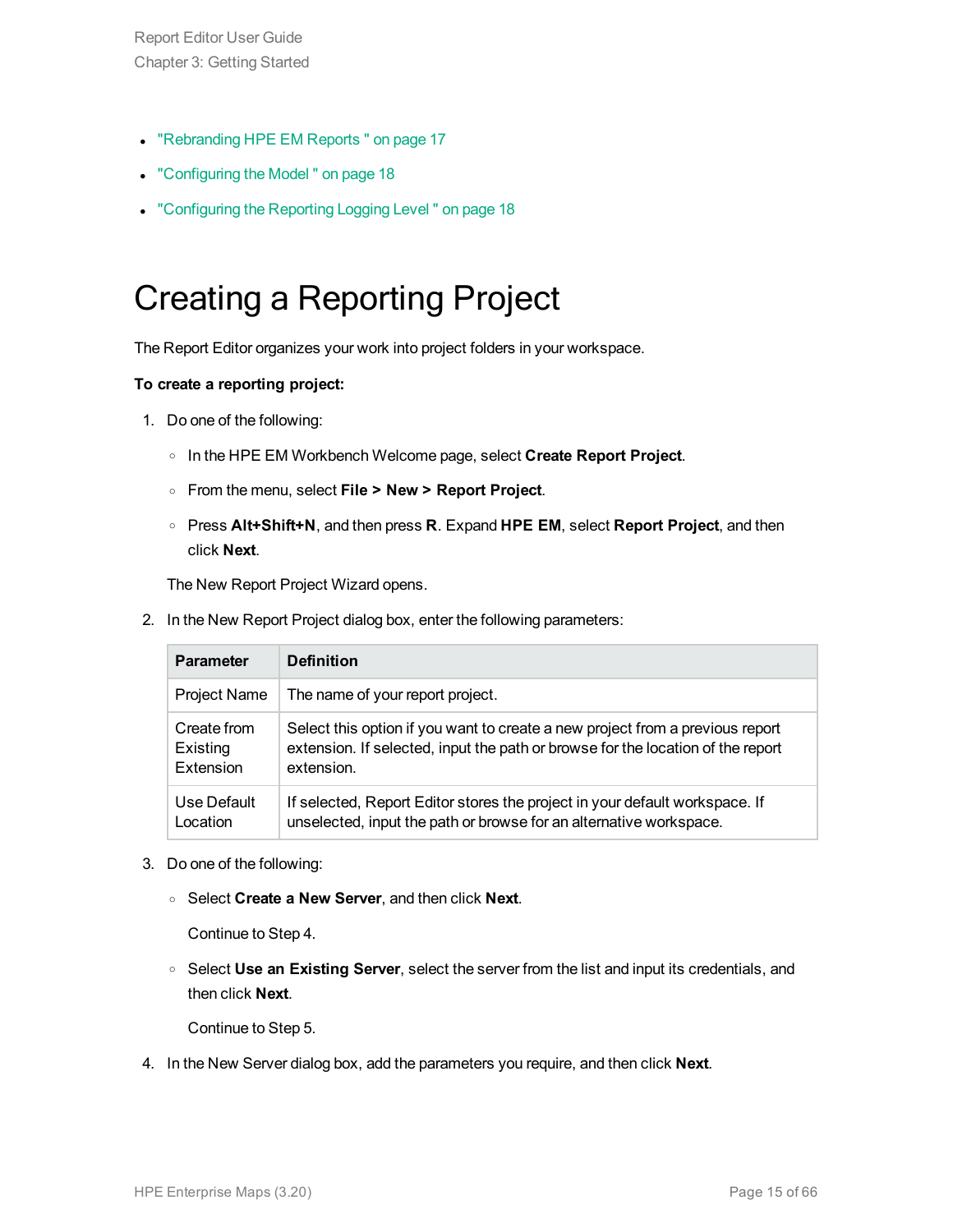For parameters descriptions, see "New Report Project Wizard: New [Server "](#page-60-2) on page 61.

- 5. If needed, in the New Data Source dialog box, click **Manage Drivers** to add a JDBC driver. For details, see ["Adding](#page-45-0) a JDBC Driver " on page 46.
- 6. In the New Data Source dialog box, add the parameters you require.

For parameters descriptions, see "New Report Project Wizard: Default Library [Configuration](#page-60-1) - Create a new data [source "](#page-60-1) on page 61.

If your database server is running, click **Test Connection** to check if your settings are correct.

- 7. Click **Next** to set project options.
- 8. Do one of the following:
	- <sup>o</sup> To create a generalized reporting project, click **Finish** and exit the wizard.
	- <sup>o</sup> To create a project associated with a specific report category, click **Next** and continue this procedure.

The HPE EM server must be running to access report definitions.

- 9. Select a report category for your reporting project, and then click **Next**.
- <span id="page-15-0"></span>10. Select report definitions from the selected category to download to the Report Editor, and then click **Finish**.

### Importing a Reporting Project

You can import a reporting project created elsewhere into your HPE EM Workbench installation.

#### **To import a reporting project:**

- 1. Copy the project folder to your local files ystem.
- 2. From the menu, select **File > Import**.

The Import dialog box opens.

- 3. Expand **General** and select **Existing Projects into Workspace**.
- 4. Use **Browse**, select the project from your local file system, and then click **OK**.
- 5. Click **Finish** to import the reporting project.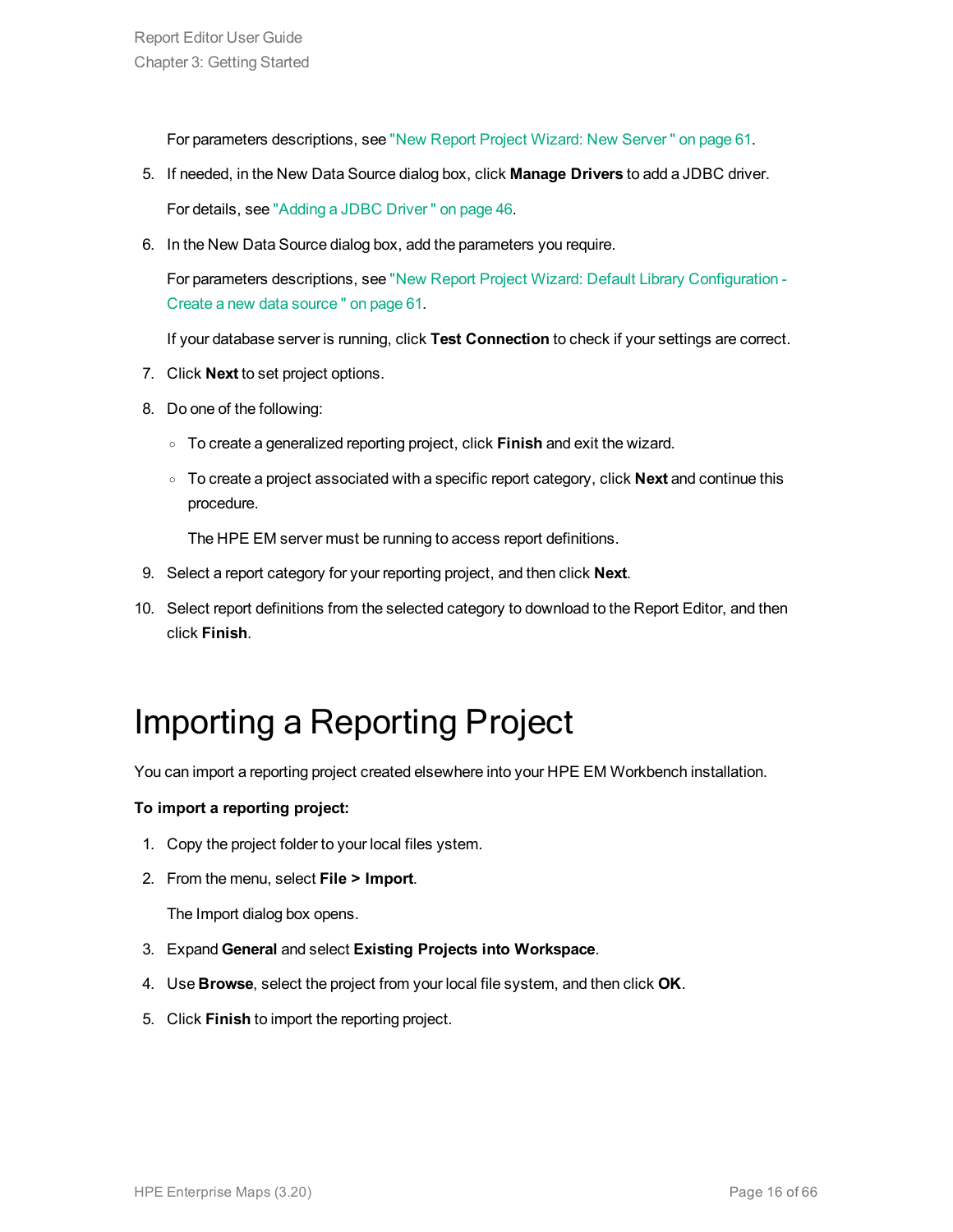### <span id="page-16-0"></span>Importing Report Definitions

The HPE EM server contains all the report definitions for HPE EM. To modify existing reports, you must import their definitions from the HPE EM server.

#### **To import HPE EM report definitions:**

- 1. In the Project Explorer, open the context menu for the project, and do one of the following:
	- <sup>o</sup> Select **HPE EM > Download Reports** to import from the current HPE EM server.
	- <sup>o</sup> Select **Import > Report**, and then select a reporting server.

The HPE EM server must be running.

- 2. Select the report category, and then click **Next**.
- <span id="page-16-1"></span>3. Select the report definitions you require, and then click **Finish**.

### Rebranding HPE EM Reports

By default, most HPE EM reports include an HPE branded logo. You can replace this image with your own company-specific image.

#### **To rebrand HPE EM reports:**

- 1. Open s2 default.rptlibrary for editing.
- 2. In the Outline view, expand Embedded Images.
- 3. Open the context menu for logoHP.gif and select **Delete**.
- 4. Open the context menu for Embedded Images, and select **New Embedded Image**.
- 5. Upload your new company branded image which must be named logoHP.gif.
- 6. Save s2.default.rptlibrary.
- 7. Redeploy all reports that use this image to HPE EM. For details, see ["Deploying](#page-51-0) Reports " on [page](#page-51-0) 52.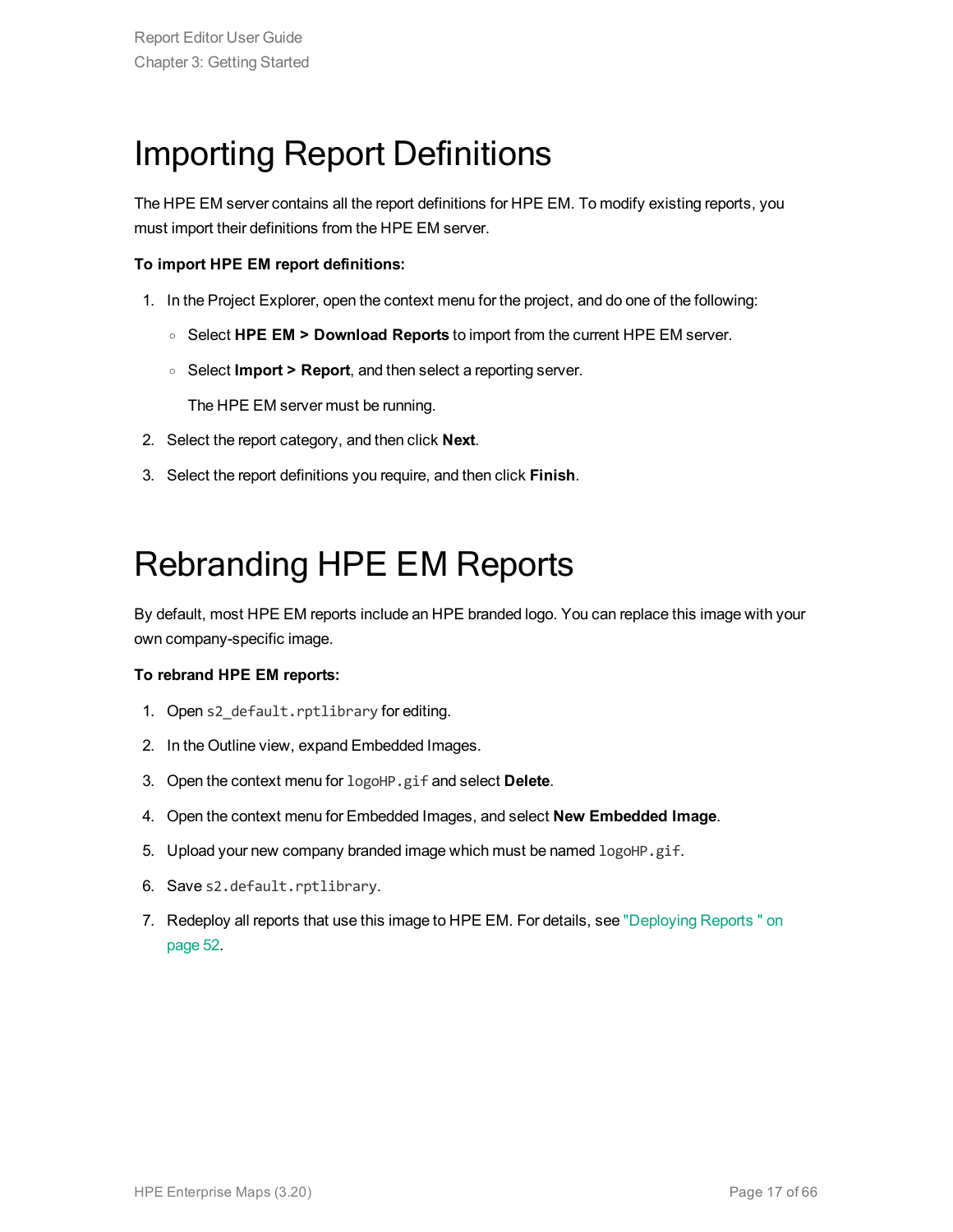### <span id="page-17-0"></span>Configuring the Model

HPE EM divides the architecture model into a public and system model. By default, Report Editor accesses the public model which means that you can only create reports that access these public artifact types.

If you need to access system artifact types in your reports then you must modify the library.

#### **To Extend the Reporting Model to access System Artifacts:**

- 1. Open the s2 default.rptlibrary file in your workspace in a text editor.
- 2. Locate the oda-data-source element with name="dqlDatabase in the file.
- 3. Edit the property name="odaURL" element, adding |model=sys to the property value.
- <span id="page-17-1"></span>4. Save s2 default.rptlibrary.

### Configuring the Reporting Logging Level

HPE EM reporting uses the BIRT engine for report execution which uses standard JDK logging with root logger org.eclipse.birt. You can configure the logging in that same way as any other component that uses JDK logging, typically using a configuration file passed with the **- Djava.util.logging.config=** switch.

The default logging level is set to SEVERE, but this is overidden if you specify the logging level in a logging configuration file..

For details about JDK logging, see <http://java.sun.com/j2se/1.5.0/docs/guide/logging/overview.html>.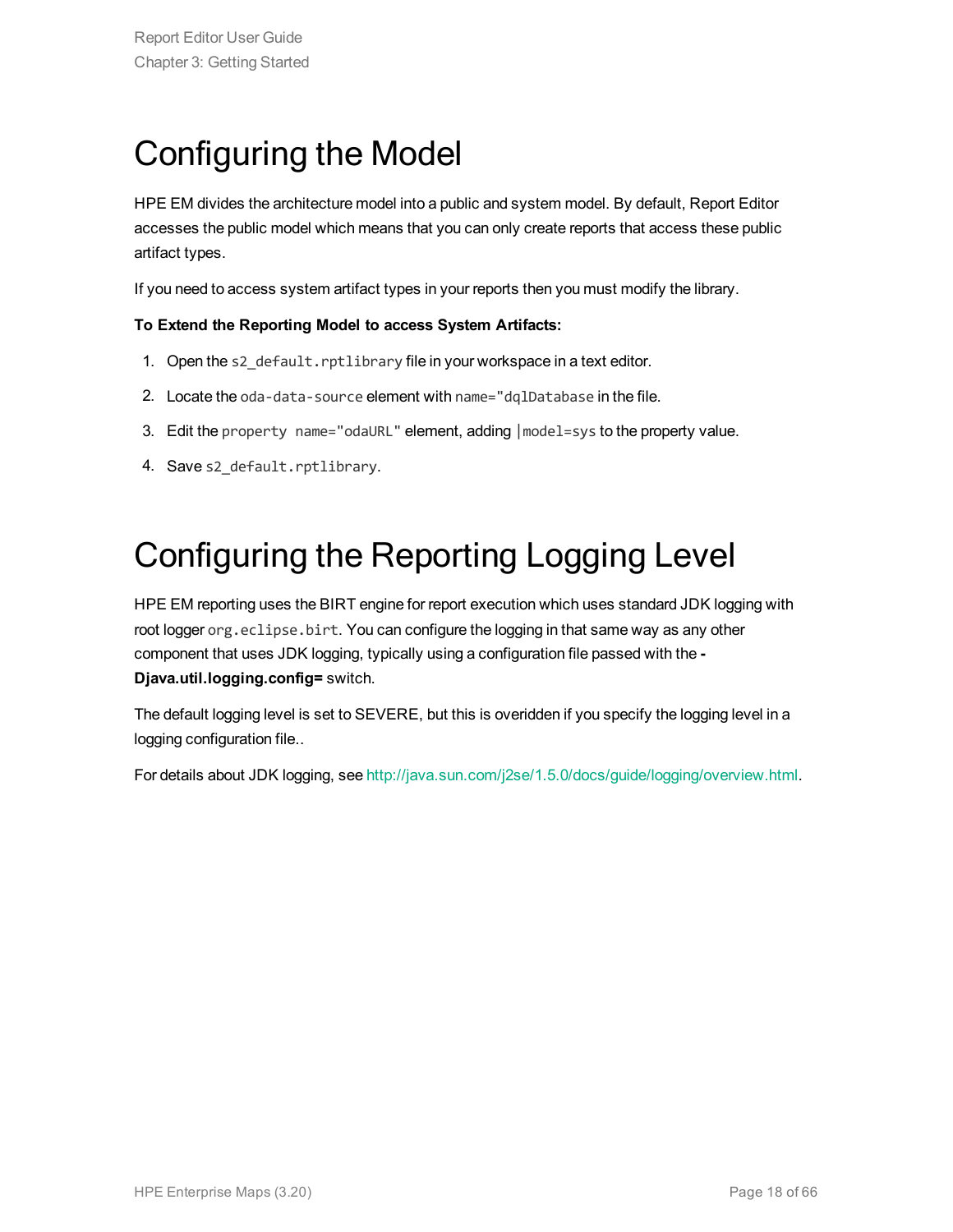# <span id="page-18-0"></span>Chapter 4: Designing Reports

This chapter describes the functionality of Report Editor in conjunction with HPE EM.

This chapter contains the following sections:

Creating a report:

- "Creating a Report Definition" below
- "Adding a Data Source to a Report" below
- ["Creating](#page-19-0) a Data Set" on the next page
- ["Designing](#page-20-0) a Report Layout" on page 21
- **.** "Shared and [User-Specific](#page-21-0) Reports " on page 22
- <span id="page-18-1"></span>**.** "Modifying Existing Report [Definitions "](#page-21-1) on page 22

### Creating a Report Definition

The first step in defining a report is to create the report definition.

#### **To create a report definition:**

- 1. Select **File > New > Report** from the menu.
- 2. Input a name and description for the report, and then click **Next**.
- 3. Select the project folder, and then click **Finish** to create the report definition.
- 4. Press **Ctrl+S** to save the report definition.

<span id="page-18-2"></span>See Step 1 of ["Example:](#page-56-0) Failure Impact Report Layout " on page 57 for an example of this procedure.

### Adding a Data Source to a Report

By default, new reports contain DQL and SQL data sources setup during project creation. If you need to use a different one, you must add it to the report.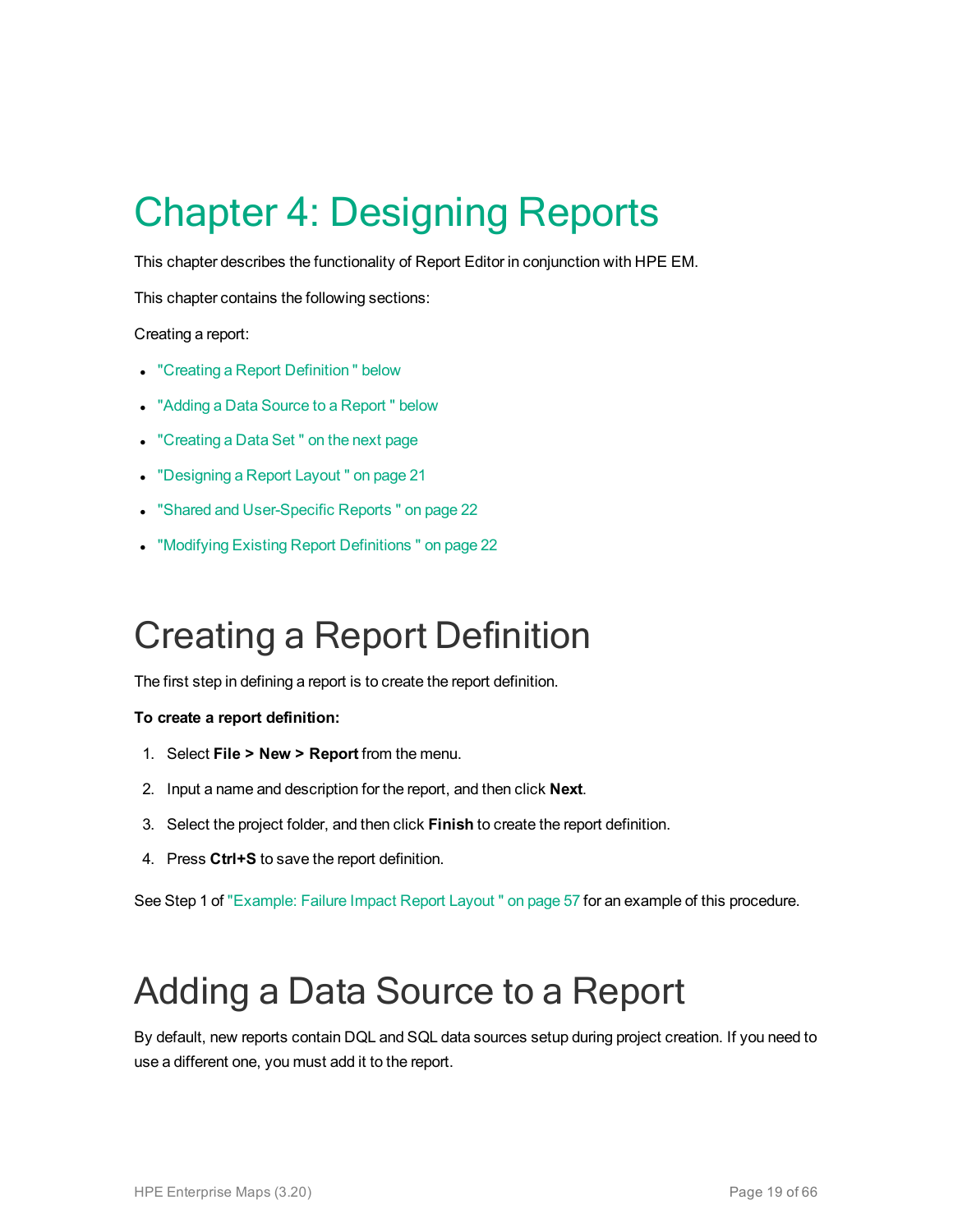HPE EM only supports the default datasources. Reports using user-created datasources work within Report Editor but do not display when the report executes on the HPE EM server.

#### **To add a data source to a report:**

- 1. Open the report definition editor view.
- 2. In the Data Explorer, open the Data Sources context menu and select **New Data Source**.

The New Data Source dialog box opens.

- 3. Do one of the following:
	- <sup>o</sup> To add a datasource for DQL queries, select **DQL JDBC Data Source**.
	- <sup>o</sup> To add a datasource for SQL queries, select **JDBC Data Source**..

Click **Next**.

4. If required, in the Data Source dialog box, click **Manage Drivers** to add a JDBC driver (the DQL driver is pre-installed and there should never be a requirement to add one.

For details, see ["Adding](#page-45-0) a JDBC Driver " on page 46.

5. In the Data Source dialog box, add the parameters you require.

For parameter descriptions, see "New Report Project Wizard: Default Library [Configuration](#page-60-1) - Create a new data [source "](#page-60-1) on page 61.

If your database server is running, click **Test Connection** to check if your settings are correct.

- 6. Click **Finish** to add the data source to your report.
- <span id="page-19-0"></span>7. Press **Ctrl+S** to save your changes to the report definition.

## Creating a Data Set

Each report is associated with one or more queries that each return a data set.

#### **To create a data set:**

1. From the Report Design perspective, open the report definition view for the report requiring the new data set.

If you need to use an alternative data source, see "Adding a Data Source to a [Report "](#page-18-2) on the [previous](#page-18-2) page.

2. In the Data Explorer, open the Data Sets context menu, and select **New Data Set**.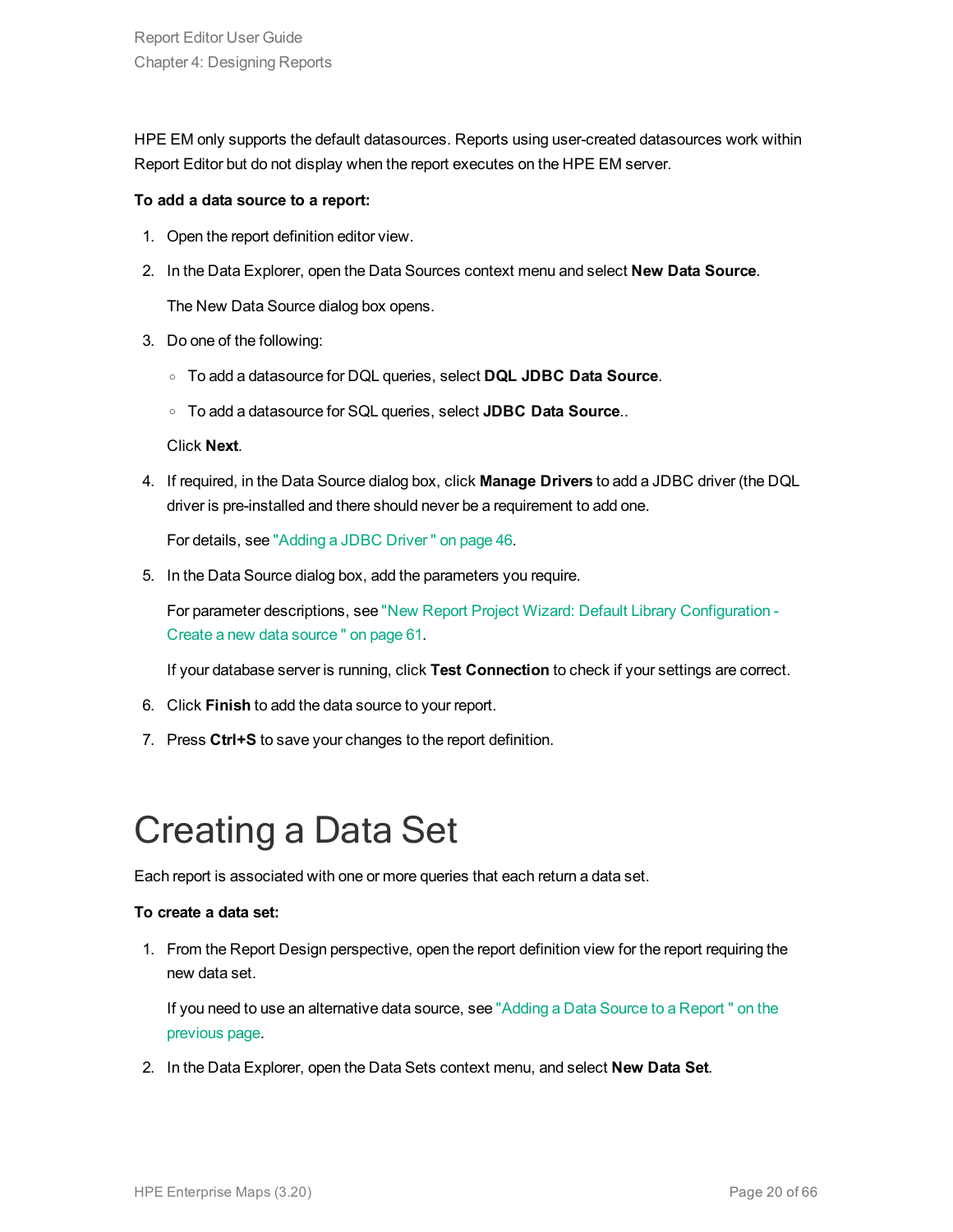The **New Data Set** dialog opens.

3. In the New Data Set dialog box, add the parameters you require.

For parameters descriptions, see ["New](#page-59-2) Data Set " on page 60.

- 4. Click **Next** to open the **Query** dialog box.
- 5. Do one of the following:
	- Copy a query from your development tool to the query editor.

Skip to Step 8.

- <sup>o</sup> Create your query in Report Editor as described in Step 6 to Step 7.
- 6. Use **Schema** (SQL only), **Filter**, and **Type**, and then click **Apply Filter** to focus on the data you require in Available Items.

For SQL queries, HPE EM Workbench limits the amount of data collected. To change the settings, see ["Changing](#page-45-1) the Data Collection Settings " on page 46.

7. Browse Available Items to find the data items you require. Drag and drop items from Available Items to the query editor and construct your query.

For portability to different HPE EM installations using different schemas, remove the schema name from the variables in your query if your database schema does not require them.

- 8. Click **Finish** to add the data set to the report definition.
- 9. Press **Ctrl+S** to save your changes.

For details about writing DQL queries, see ["Using](#page-22-0) DQL" on page 23.

For details about the database structure and writing SQL queries, see "Exploring the Database" on [page](#page-44-0) 45.

For an example of this procedure, see ["Example:](#page-55-1) Failure Impact Data Set " on page 56.

**Note:** If possible, use only one dataset per report definition. If you need more datasets in one report (for example, multiple properties in one table row), use JavaScript to build one table.

### <span id="page-20-0"></span>Designing a Report Layout

Select **Help > Help Contents** to view the guides included with HPE EM Workbench.

For an example, see ["Example:](#page-56-0) Failure Impact Report Layout " on page 57.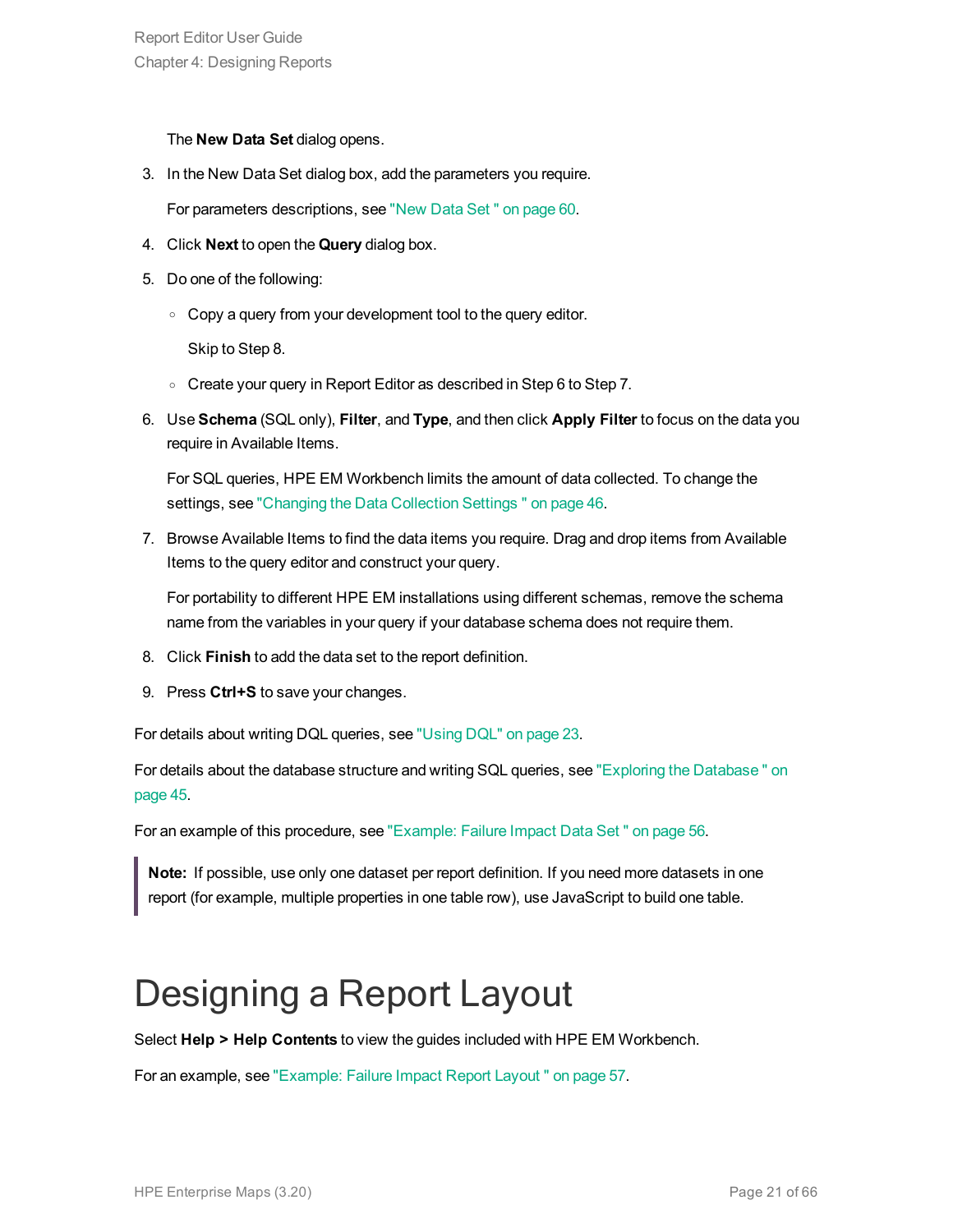## <span id="page-21-0"></span>Shared and User-Specific Reports

The Report Editor enables you to determine the security of report output. A report can be marked as shared to show the same data to all users or not shared. If a report is not shared, then each user only sees the data they have read permission for in the report output.

The default value for a new report is shared.

#### **To mark a report as shared or user-specific:**

- 1. In the **Project Explorer**, expand the report you want to categorize and double-click **Overview** to open a view of the report definition.
- 2. The General Information section displays a Shared check-box.

Select **Shared** to show the same report output to all users. De-select **Shared** to make the report output restricted according to the user read permissions.

<span id="page-21-1"></span>3. Press **Ctrl+S** to save your changes.

## Modifying Existing Report Definitions

Report definitions that already exist in HPE EM can be modified.

#### **Procedure 5. To modify existing report definitions:**

1. Import the report definition.

For details, see "Importing Report [Definitions "](#page-16-0) on page 17.

- 2. To open the report definition, in the Project Explorer, double-click the report definition *rptdesign*.
- 3. Make your modifications, as described in "Creating a Report [Definition "](#page-18-1) on page 19.
- 4. Press **Ctrl+S** to save your changes.
- 5. Redeploy the report definition to HPE EM.

For details, see ["Deploying](#page-52-1) a Report to HPE EM " on page 53.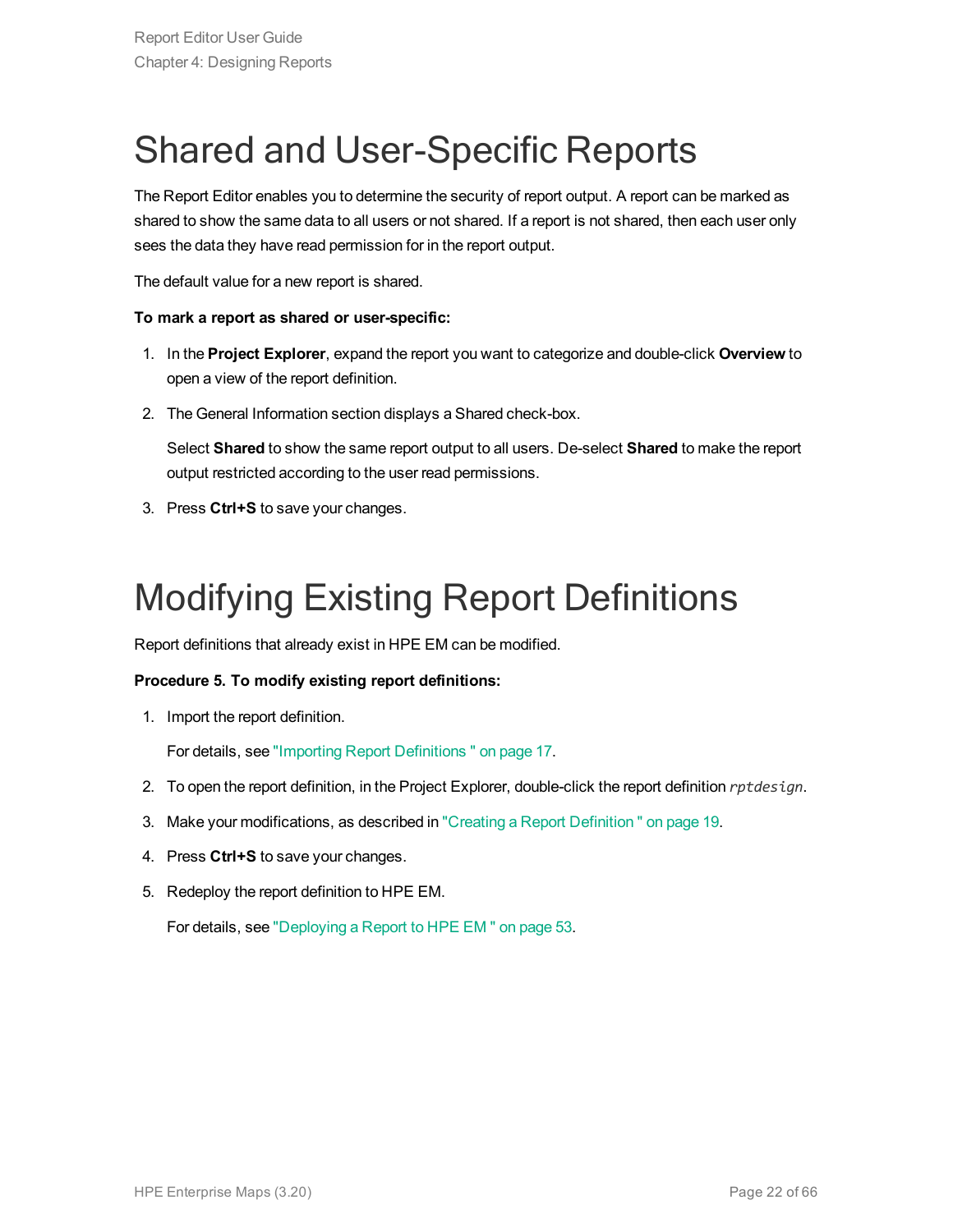# <span id="page-22-0"></span>Chapter 5: Using DQL

The DQL query language provides a simple query solution for the System Data Model (SDM). It enables you to query all aspects of the model – artifacts, properties, relationships, governance, and compliance.

This chapter describes DQL in the following sections:

- ["Introduction](#page-22-1) to DQL" below
- "DQL [Reference"](#page-31-0) on page 32
- <span id="page-22-1"></span>• "DQL with 3rd Party [Products"](#page-41-0) on page 42

### Introduction to DQL

DQL is an SQL-like language that enables you to query the repository of artifacts in HPE EM defined by the SDM model. DQL preserves SQL grammar, but uses artifacts instead of tables, and artifact properties instead of table columns. As DQL is based on SQL you can apply your SQL knowledge to DQL.

A simple example is to return the name and description of all business service artifacts.

```
select name, description
 from businessServiceArtifact
```
In HPE EM, you can use DQL queries in the following use cases:

- To create reports in HPE EM Report Editor.
- To customize pages of the HPE EM user interface.
- You can also use DQL in any SQL designer using the DQL JDBC driver. For more details, see "DQL in SQL [Designers"](#page-42-0) on page 43

The following sections contain DQL examples:

- "Artifact [Inheritance"](#page-23-0) on the next page
- ["Categorization](#page-23-1) Properties" on the next page
- "Complex [Properties"](#page-25-0) on page 26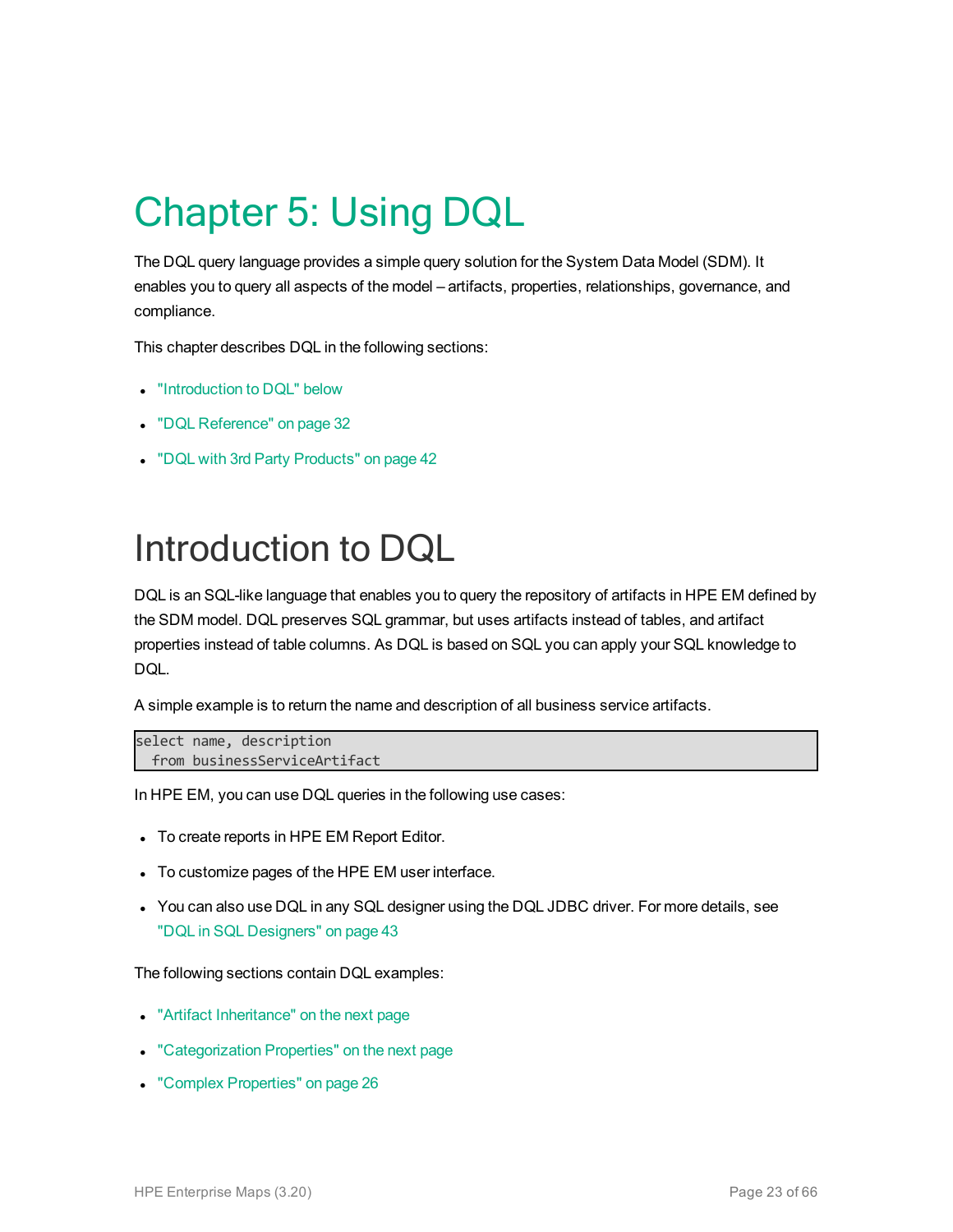- ["Embedding](#page-25-1) SQL Queries" on page 26
- **.** "Fixing Multiple [Properties"](#page-26-0) on page 27
- ["Modifiers"](#page-27-0) on page 28
- "Primitive [Properties"](#page-28-0) on page 29
- ["Relationships"](#page-28-1) on page 29
- <span id="page-23-0"></span>"Virtual [Properties"](#page-30-0) on page 31

### Artifact Inheritance

Artifacts in HPE EM form a hierarchy defined by the SDM model. Artifacts lower in the hierarchy inherit properties from higher abstract artifact types. artifactBase is the root abstract artifact type in the SDM hierarchy. All other artifacts are below it in the hierarchy and inherit its properties. You can query abstract artifacts and return a result set from all the instances of artifact types lower in the hierarchy.

Property groups function in a similar way, querying a property group returns results from all artifact types that inherit properties from the group.

The following query returns results from all implementation artifacts; SOAP Services, XML Services, and Web Applications.

```
select name, serviceName
 from implementationArtifact
```
Notice that in this query, serviceName is a specific property of SOAP Service artifacts. In the result set, name is returned for all implementation artifacts but serviceName is only returned for SOAP service artifacts. For other implementation types, the serviceName is NULL.

**Caution:** Different artifact types may define the same properties with different cardinalities. In cases where two artifact types define the same property with different cardinality, querying a shared parent abstract artifact for these properties may fail. Examples that fail include **SELECT environment FROM artifactBase** and **SELECT accessPoint FROM artifactBase**.

### <span id="page-23-1"></span>Categorization Properties

Categorization properties are a special case of complex properties.

Categorization properties have the following sub-properties: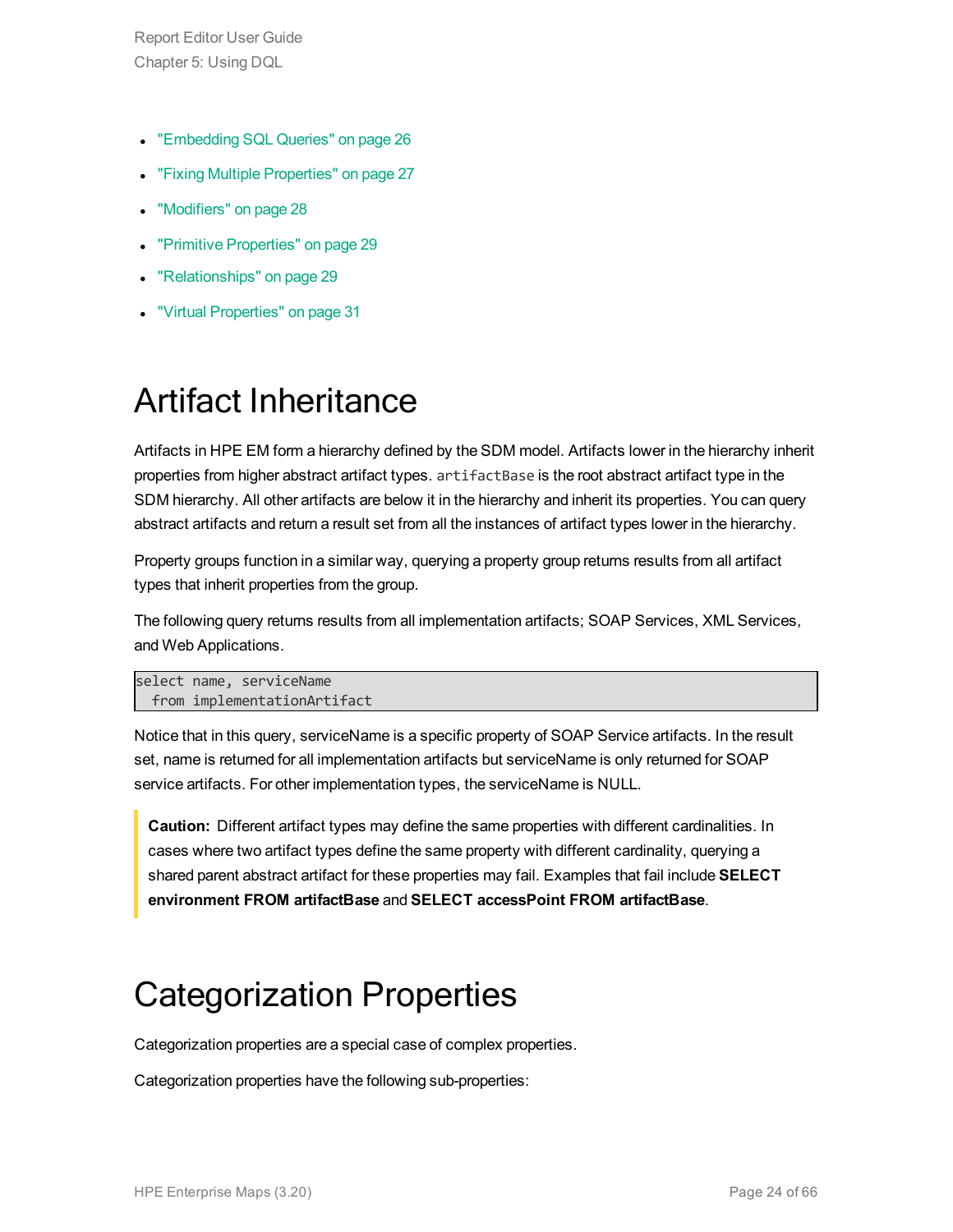- $\bullet$  val machine readable name of the category.
- name human readable name of the category.
- $\bullet$  taxonomyURI identifies the taxonomy defining the category set.

**Note**: taxonomyURI is not defined for named category properties.

HPE EM uses categorization properties in the following ways:

**Named category properties** (for example, business service criticality).

The following query returns the names, descriptions, and versions of all business service artifacts which are categorized using the named criticality categorization property with a high failure impact.

```
select name, description, version
 from businessServiceArtifact
 where criticality.val =
        'uddi:systinet.com:soa:model:taxonomies:impactLevel:high'
```
**Note**: taxonomyURI is not defined for named category properties. The name of the category property implies the taxonomy.

#### <sup>l</sup> **categoryBag**

categoryBag is a complex property that includes sub-property categories which is a categorization property and categoryGroups. categoryGroups also contains categorization subproperty categories and a taxonomyURI defining the meaning of the group. HPE recommends querying category instead of categoryBag to ensure that all categories are queried.

The following query returns the names, descriptions, and versions of all business service artifacts which are categorized by the Gift certificate category (14111608) of the uddi:uddi.org:ubr:categorization:unspsc taxonomy.

```
select name, description, version
 from businessServiceArtifact
 where categoryBag.categories.taxonomyURI =
        'uddi:uddi.org:ubr:categorization:unspsc'
   and categoryBag.categories.val = '14111608'
```
#### <sup>l</sup> **identifierBag**

identifierBag is a complex property similar to categoryBag that includes sub-property categories. identifierBag does not contain the categoryGroups subproperty. HPE recommends querying category instead of identifierBag to ensure that all categories are queried.

**.** category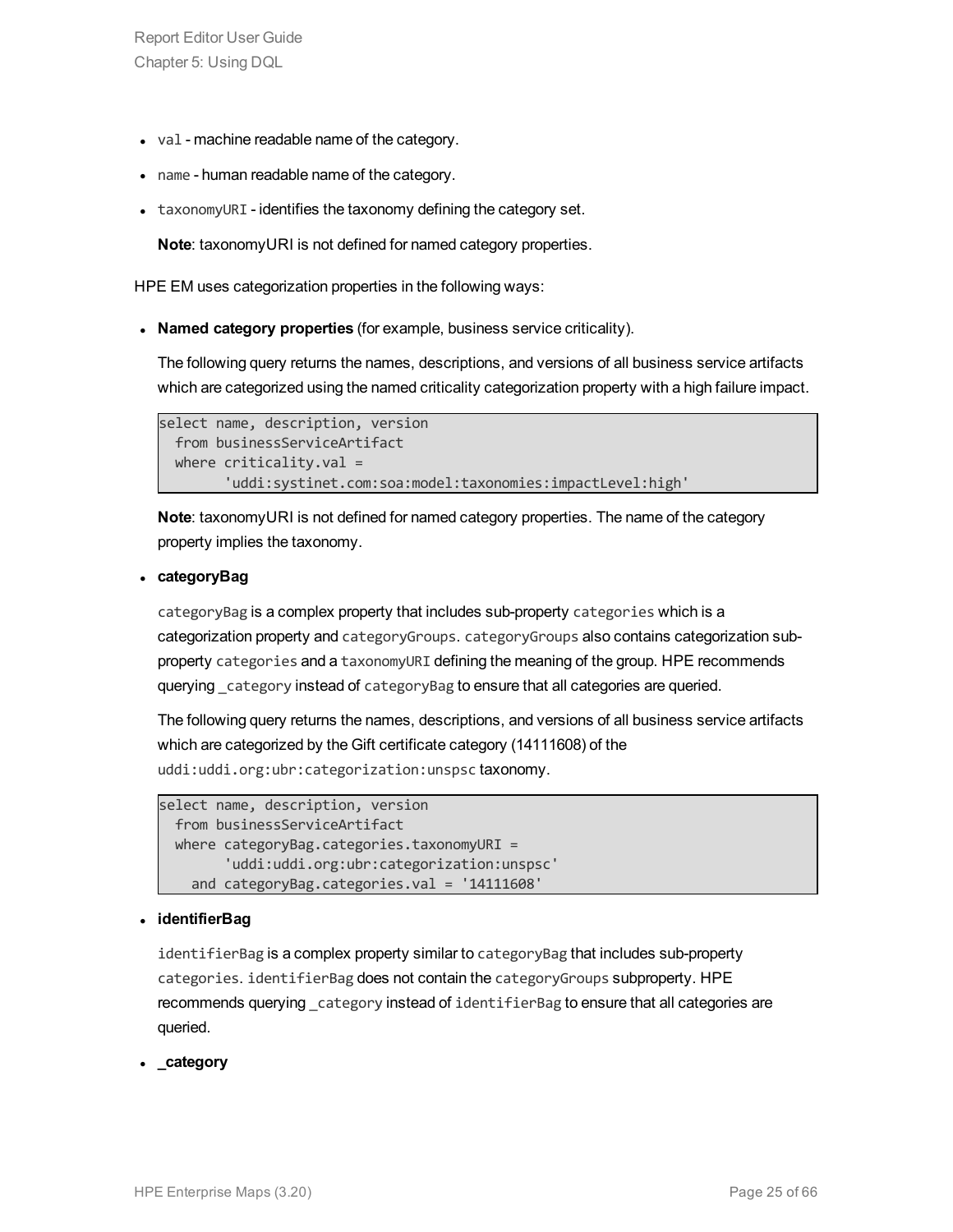This generic categorization property holds all categorizations from categoryBag, identifierBag, and all named categorization properties from the given artifact type.

The following query returns the names, descriptions, and versions of all business service artifacts which are categorized with a high failure impact.

```
select name, description, version
 from businessServiceArtifact
 where category.val ='uddi:systinet.com:soa:model:taxonomies:impactLevel:high'
   and category.taxonomyURI =
       'uddi:systinet.com:soa:model:taxonomies:impactLevel'
```
**Caution:** When you use the generic category property you must specify the taxonomy using the category.taxonomyURI sub-property. When you use a named categorization property the taxonomy is implicitly known and does not need to be specified.

### <span id="page-25-0"></span>Complex Properties

Complex properties are composed of one or more single or multiple-valued sub-properties (for example, address contains sub-properties addressLines in multiple cardinality, country in single cardinality, and so on. The sub-property addressLines is also a complex sub-property, containing a value and useType.). It is only possible to query the sub-property components of primitive types. Components of sub-properties are separated by **.** (in MS Access you can use **\$** as a separator).

```
select address.addressLines.value, address.country
 from personArtifact
 where address.city = 'Prague'
```
### <span id="page-25-1"></span>Embedding SQL Queries

DQL works with SDM entities (artifacts and properties) only and cannot directly access database tables. In some cases it is necessary to obtain values from outside the SDM (for example, system configuration). You can use an SQL subquery in a NATIVE clause of a DQL query. By default, DQL expects SQL to return an unnamed single column of values.

The following example returns business services owned by the administrator using the name defined during installation:

select name,description, version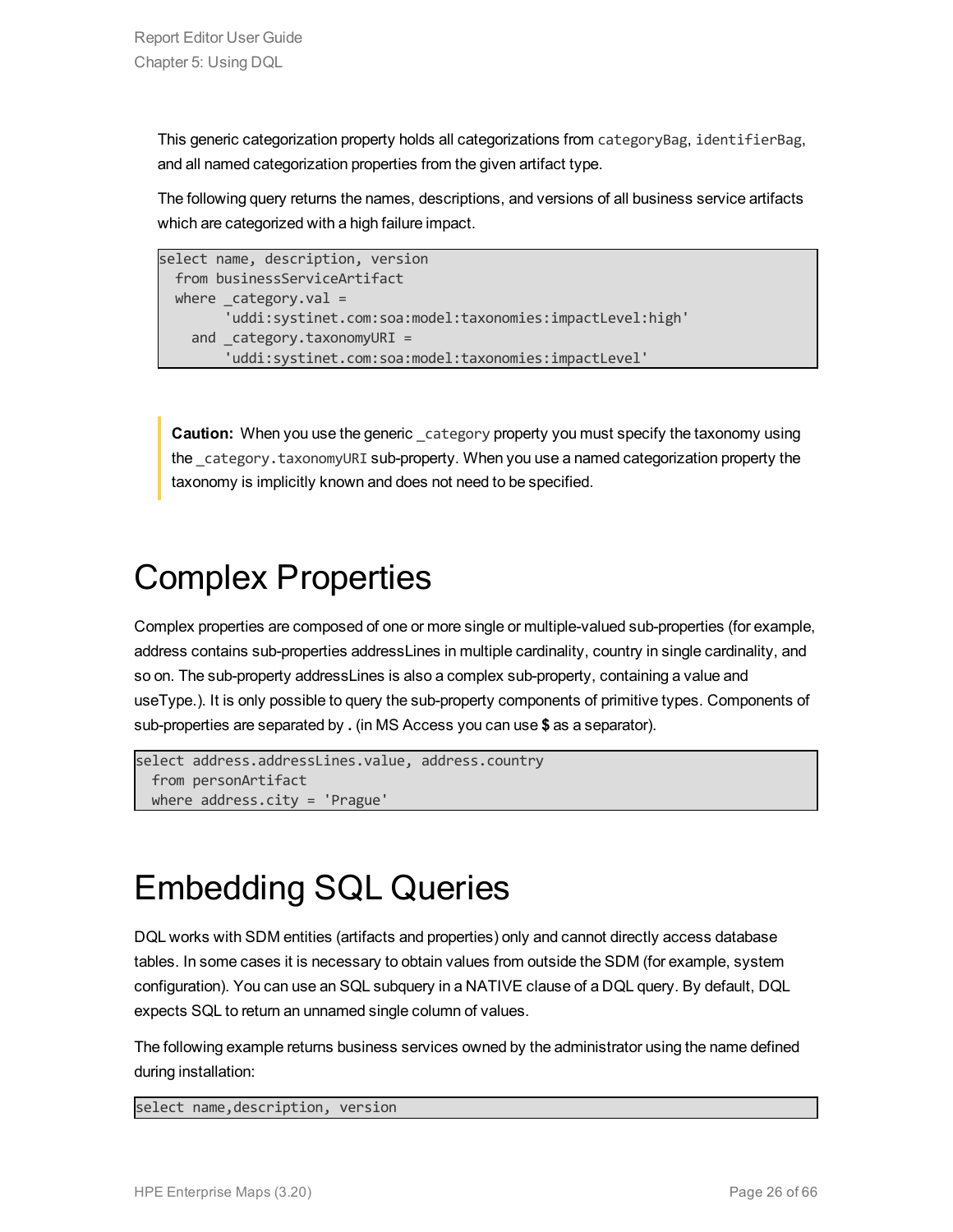```
from businessServiceArtifact
where owner in (
  native {select svalue from systemConfiguration
            where name='shared.administrator.username'})
```
You can use NATIVE clauses instead of expressions, as a condition in WHERE clauses, as a column in SELECT clauses, and as a artifact reference in FROM clauses. For details, see "DQL [Grammar"](#page-35-1) on [page](#page-35-1) 36 .

If you use a NATIVE clause to formulate part of a FROM clause, you must specify parameters to bind columns defined by SQL to properties used by DQL.

Each parameter consists of the following:

- The property name defines how DQL addresses columns returned from the NATIVE SQL statement.
- The property type which may be returned by the metadata of a column is optional and if not specified is assumed to be a text string.

The parameters are enclosed in brackets in the native clause, delimited by commas, and the type is separated from the name using whitespace.

The following example shows a query with NATIVE SQL in a DQL FROM clause.

```
select B.p id, B.s val, A.name, B.state index
 from (
    native(s val, s name, state index integer, p name, p id)
      {select S.val as s_val, S.name as s_name, S.state_index as state_index,
              P.name as p_name, P.id as p_id
        from rylf state S, rylf process P
         where S.fk rylf process=P.id and P.name='Application Lifecycle'}) B
  left join artifactBase A on A. currentStage.val = B.s val
 order by B.p id, B.state index
```
The NATIVE statement returns the following columns; s\_val, s\_name, p\_name, and p\_id of type String, and state\_index of type Integer.

<span id="page-26-0"></span>**Note**: Native clauses can not contain variables (? or : < variable>).

### Fixing Multiple Properties

Consider a business service with keywords, 'Finance' and 'Euro'. The intuitive query for finding a 'Euro Finance' service is as follows:

select name, description, version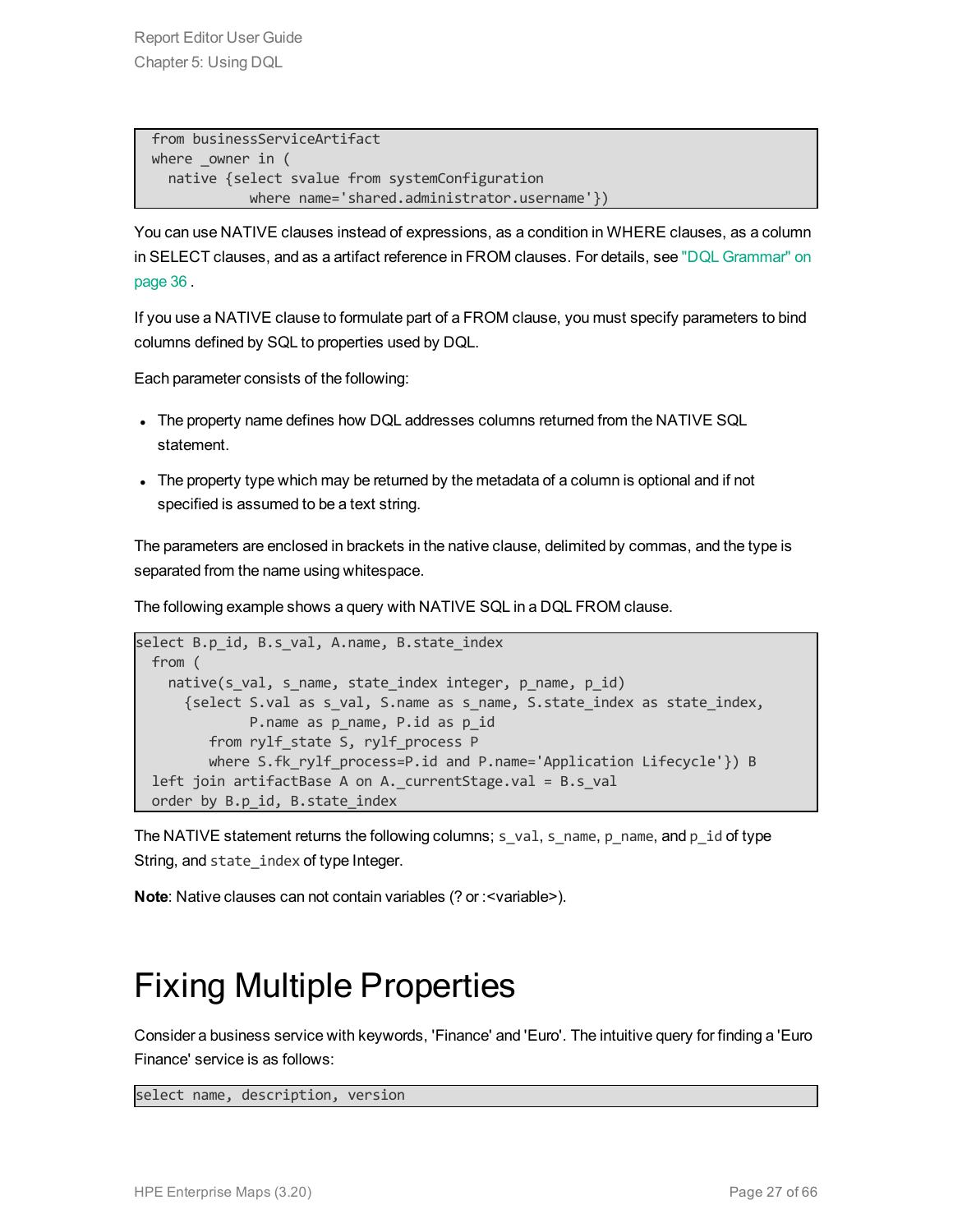from businessServiceArtifact b where b.keyword.val = 'Finance' and b.keyword.val = 'Euro'

This query does not work as a single instance of keyword can never be both 'Finance' and 'Euro'

The solution is to fix instances of multiple properties as shown in the following query:

```
select name, description, version
 from businessServiceArtifact b, b.keyword k1, b.keyword k2
 where k1.val = 'Finance'
   and k2.val = 'Euro'
```
### <span id="page-27-0"></span>**Modifiers**

Modifiers define primary sets of objects (artifacts and their revisions) to query. If no modifier is specified, the last revisions of undeleted artifacts for which the user has read access are queried.

The following modifiers are available:

- Revision related modifiers (mutually exclusive):
	- <sup>o</sup> **all\_rev** queries all revisions of artifacts.
	- <sup>o</sup> **last\_approved\_revision** queries the last approved revisions of artifacts.
- Security related modifiers (mutually exclusive):
	- <sup>o</sup> **my** queries artifacts belong to the user.
	- <sup>o</sup> **writable** queries artifact the user has write permission for.
	- <sup>o</sup> **no\_acl** queries all artifacts regardless of security.
- Other modifiers:
	- <sup>o</sup> **include\_deleted** queries all instances, including deleted artifacts.

You can use multiple comma-separated modifiers.

The following query returns all business services that you own that are marked as deleted.

```
select b.name, b.version, b.keyword.name
  from businessServiceArtifact b (my, include deleted)
 where \text{deleted} = '1'
```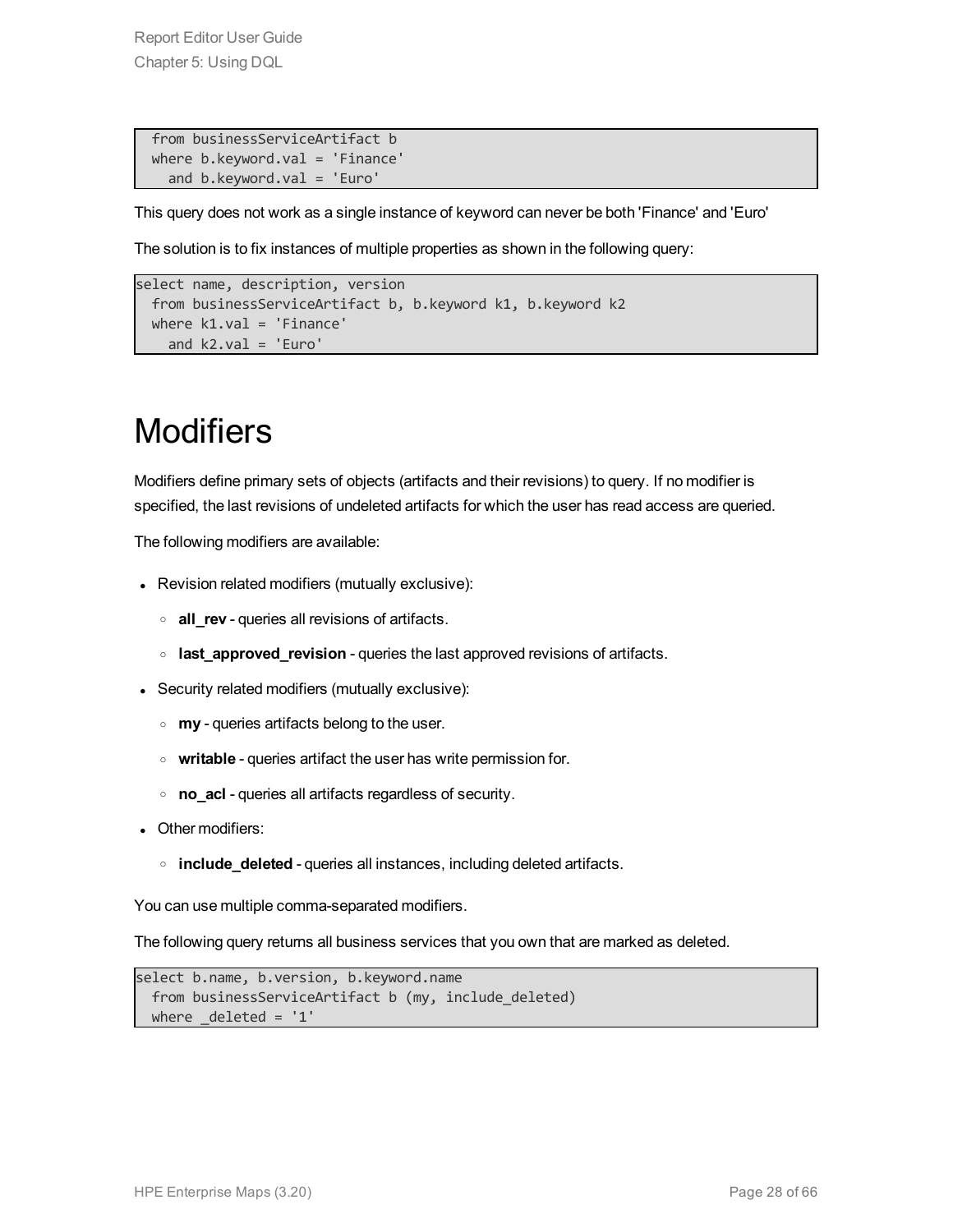### <span id="page-28-0"></span>Primitive Properties

Primitive properties are simple properties, such as numbers, characters, and dates, that may occur once or multiple times for an artifact depending on the cardinality as defined in the SDM.

For example, in the SDM Model, each person is represented by a person artifact. The person artifact includes a name property with single cardinality and an email property with multiple cardinality.

The following query returns the name and all emails for each person in the repository.

```
select name, email
 from personArtifact
```
Instances of primitive properties with multiple cardinality are all returned as comma separated values. For example, all the emails for a person return as a concatenated, comma-separated string. If there is no instance of the property for an artifact, a null value is returned.

The following query returns the name, description, and version of all business service artifacts whose version is 2.0.

select name, description, version from businessServiceArtifact where version = '2.0'

<span id="page-28-1"></span>**Note:** By default, DQL queries return the latest revisions of artifacts unless you specify revision modifiers. For details, see ["Modifiers"](#page-27-0) on the previous page.

### **Relationships**

A relationship is a special kind of complex property pointing to another artifact. HPE EM uses relationships to join artifacts.

The following queries are semantically identical and return all business services and the contact details of their provider. These queries do not return business services that do not have providers.

The following query is an example of an *SQL92-like* join which uses the USING clause.

```
select b.name, b.version, b.keyword.name, p.name as contact, p.email
  from businessServiceArtifact b
  join personArtifact p using provides
```
The relationship property provides leads from person artifacts to business service artifacts is specified after the using keyword.

The following query is an example of an *SQL92-like* join which uses the ON clause.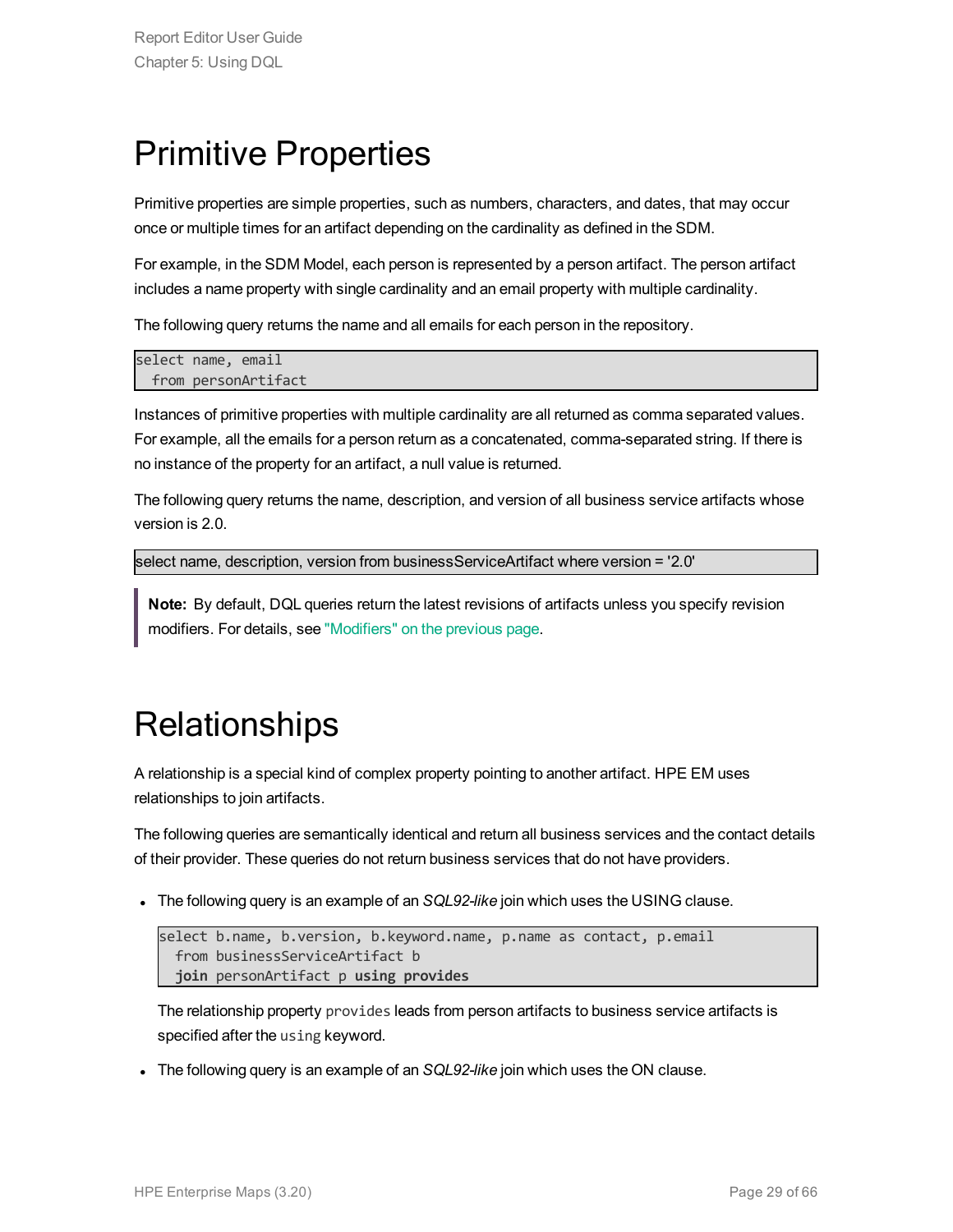```
select b.name, b.version, b.keyword.name, p.name as contact, p.email
 from businessServiceArtifact b
 join personArtifact p on bind(provides)
```
The relationship property provides leads from person artifacts to business service artifacts is specified with the bind predicate in the WHERE clause.

. The following query is an example of an *old-style* join which uses the BIND predicate.

```
select b.name, b.version, p.name as contact, p.email
  from businessServiceArtifact b, personArtifact p
  where bind(p.provides, b)
```
The BIND predicate specifies that the provides relationship of the person artifact points to business service artifacts.

The following query also returns all business services and the contact details of their provider. This query is an example of a LEFT JOIN. The LEFT JOIN extends the previous queries by also returning business services that do not have providers.

```
select b.name, b.version, p.name as contact, p.email
 from businessServiceArtifact b
 left join personArtifact p using provides
```
Each relationship has the following sub-properties which you can query:

- $\cdot$  rType the SDM QNames of the relationship type.
- $\bullet$  useType the values of the useType relationship property
- I target the UUIDs of the artifact the relationship points to (deprecated).

It is possible to specify a particular provider type using useType. The following queries return all business services and their contact details where the provider is an architect.

```
select b.name, b.version, p.name as contact, p.email
 from businessServiceArtifact b, personArtifact p
 where bind (p.provides, b)
    and p.provides.useType = 'architect'
```

```
select b.name, b.version, p.name as contact, p.email
 from businessServiceArtifact b
  join personArtifact p on bind(p.provides, b)
    and p.provides.useType = 'architect'
```
It is possible to traverse several relationships using several old-style joins or SQL-92-like join clauses in the same query. The following example queries business services in applications, which are also part of a project.

select b.name, b.description, a.name as Application, p.name as Project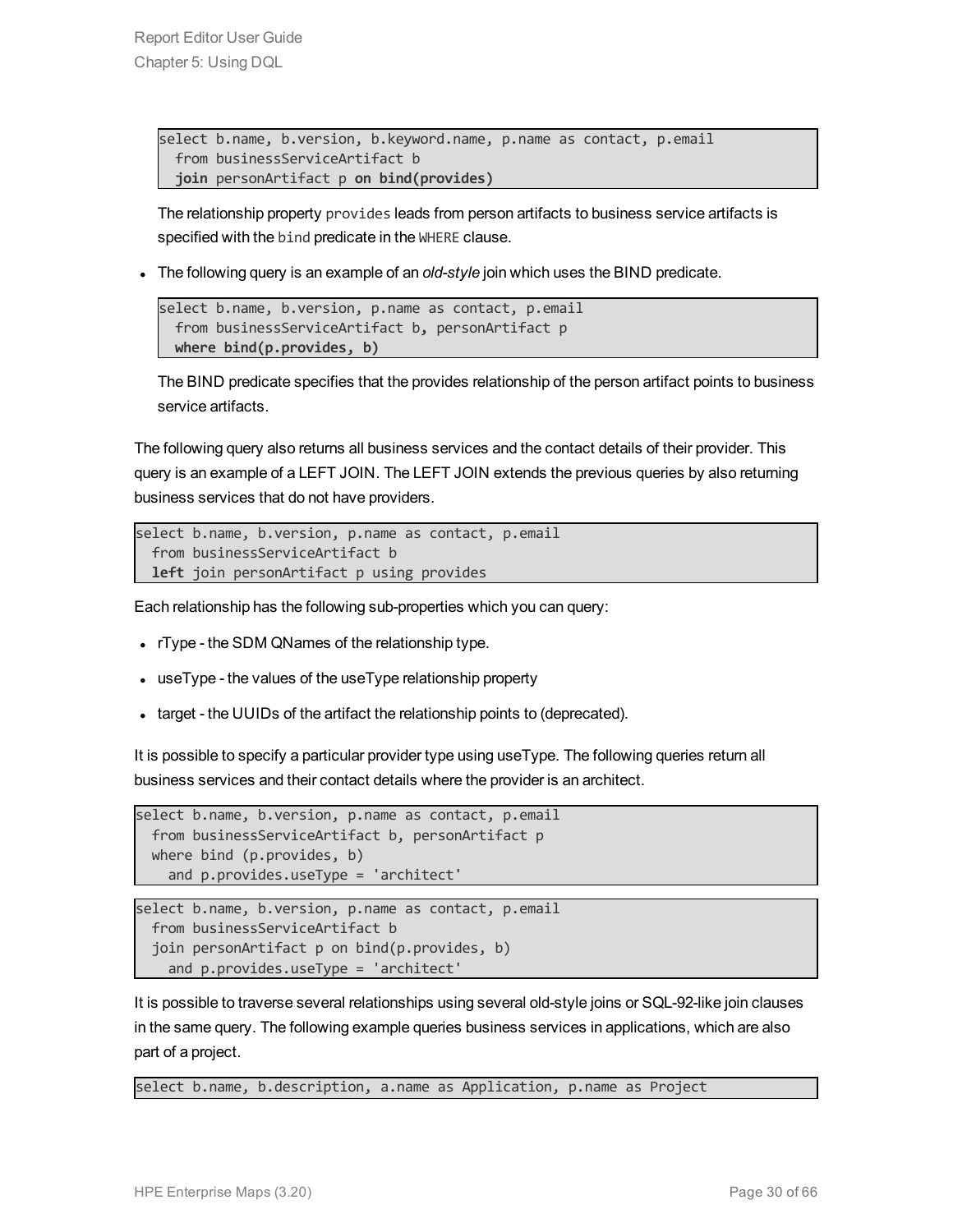```
from businessServiceArtifact b
join hpsoaApplicationArtifact a using hpsoaProvidesBusinessService
join hpsoaProjectArtifact p using contentRelationshipType
```
In cases where artifacts may be joined by multiple properties, you can use a generic relation property together with the additional rType condition.

```
select A.name as A name, B.name as B name
 from hpsoaApplicationArtifact A left join artifactBase B on bind(A._relation)
    and A. relation.rType in (
        '{http://systinet.com/2005/05/soa/model/property}
hpsoaProvidesBusinessService',
        '{http://systinet.com/2005/05/soa/model/property}r_providesBusinessProcess'
      );
```
You can use the target relationship sub-property to bind the source and target of a relationship.

```
select b.name, b.version, p.name as contact, p.email
 from businessServiceArtifact b, personArtifact p
   where p.provides.target = b._uuid
```
<span id="page-30-0"></span>**Caution**: The target property and this style of comparison is deprecated and its use is not recommended. Use the bind predicate instead.

### Virtual Properties

DQL defines virtual properties, that are not defined by the SDM. HPE EM stores or calculates these properties enabling DQL to query meta information about artifacts. These virtual properties provide information about lifecycle, compliance, domains, etc.

The following example returns lifecycle details from the last approved revisions of all business service artifacts, ordered by lifecycle stage.

```
select name, lastApprovedStage.name Stage, revision
 from businessServiceArtifact(last approved revision)
 order by Stage
```
The following example returns the name and compliance status of last approved revisions of all business services which a compliance status of at least 80%.

```
select b.name, b. complianceStatus
 from businessServiceArtifact b (last approved revision)
 where b. complianceStatus >= 80
```
HPE EM repository content exists within a domain structure where each artifact exists within only one domain. The default functionality of DQL queries all domains but HPE EM provides virtual properties enabling you to query artifacts within a particular domain. The following example returns business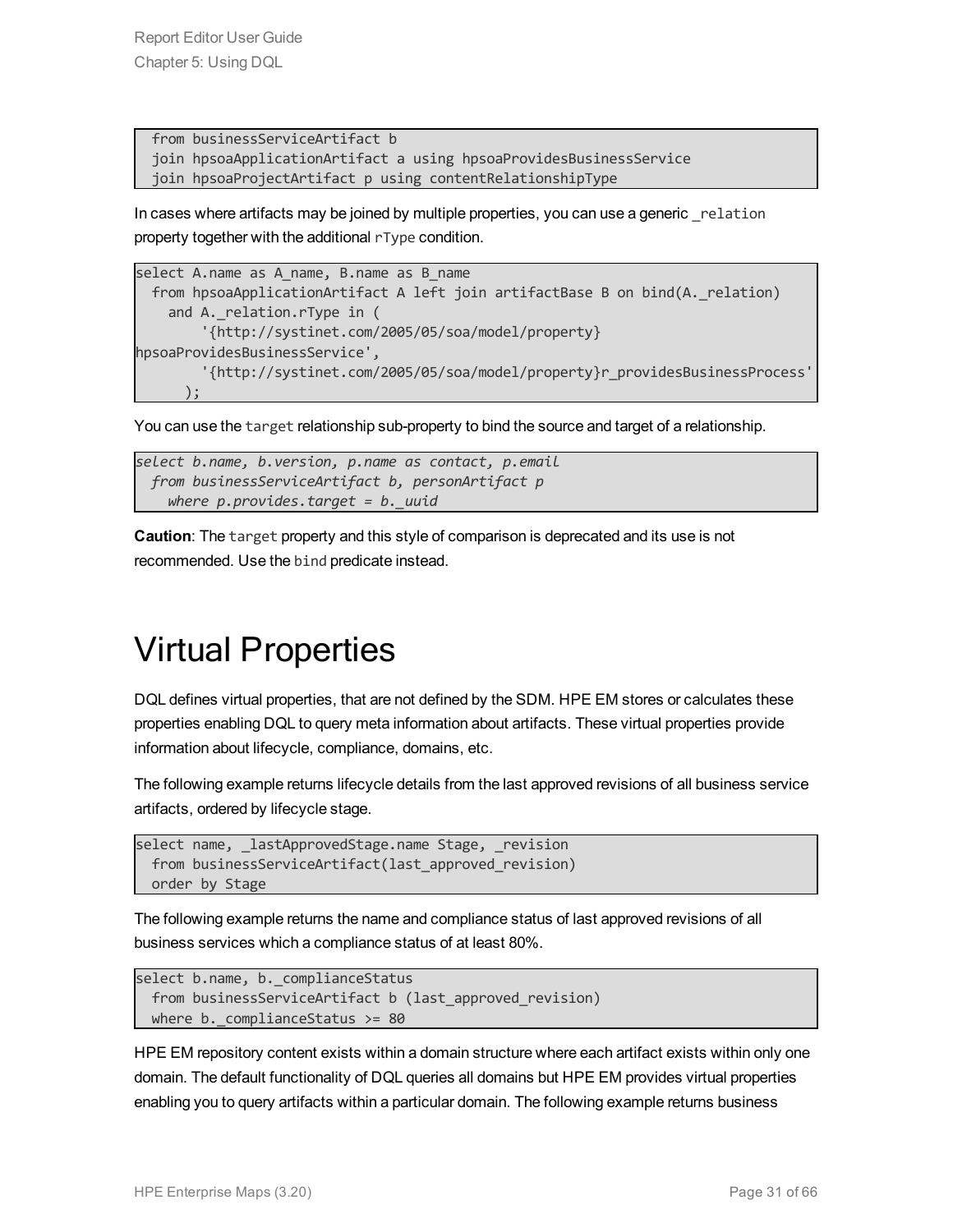service names and the domain details of all business service artifacts that exist within the EMEA domain.

```
select A.name, A. domainId, A. domainName
  from businessServiceArtifact A
 where A. domainId="EMEA"
```
DQL provides the following macros for querying within domain hierarchies:

#### <sup>l</sup> **#SUBDOMAINS('***domainId***')**

Queries the specified domain and all its sub-domains.

<sup>l</sup> **#SUPERDOMAINS('***domainId***')**

Queries the specified domain and all its parent domains.

The following query returns all business services in the EMEA domain and any of all of its subdomains.

```
select A.name
  from businessServiceArtifact A
 where A. domainId in #SUBDOMAINS('EMEA')
```
The following query returns the name and virtual properties artifactTypeName and owner from the latest revisions of consumer properties (the property group for all consuming artifact types).

```
select name, artifactTypeName, owner
 from consumerProperties
```
<span id="page-31-0"></span>For details of all virtual properties, see ["Properties](#page-31-1) in DQL" below.

### DQL Reference

This section provides a reference to properties and DQL grammar in the following sections:

- ["Properties](#page-31-1) in DQL" below
- ["DQL](#page-35-0) and SQL" on page 36
- <span id="page-31-1"></span>• "DQL [Grammar"](#page-35-1) on page 36

### Properties in DQL

Artifact (property group) properties hold values which may be queried in DQL expressions.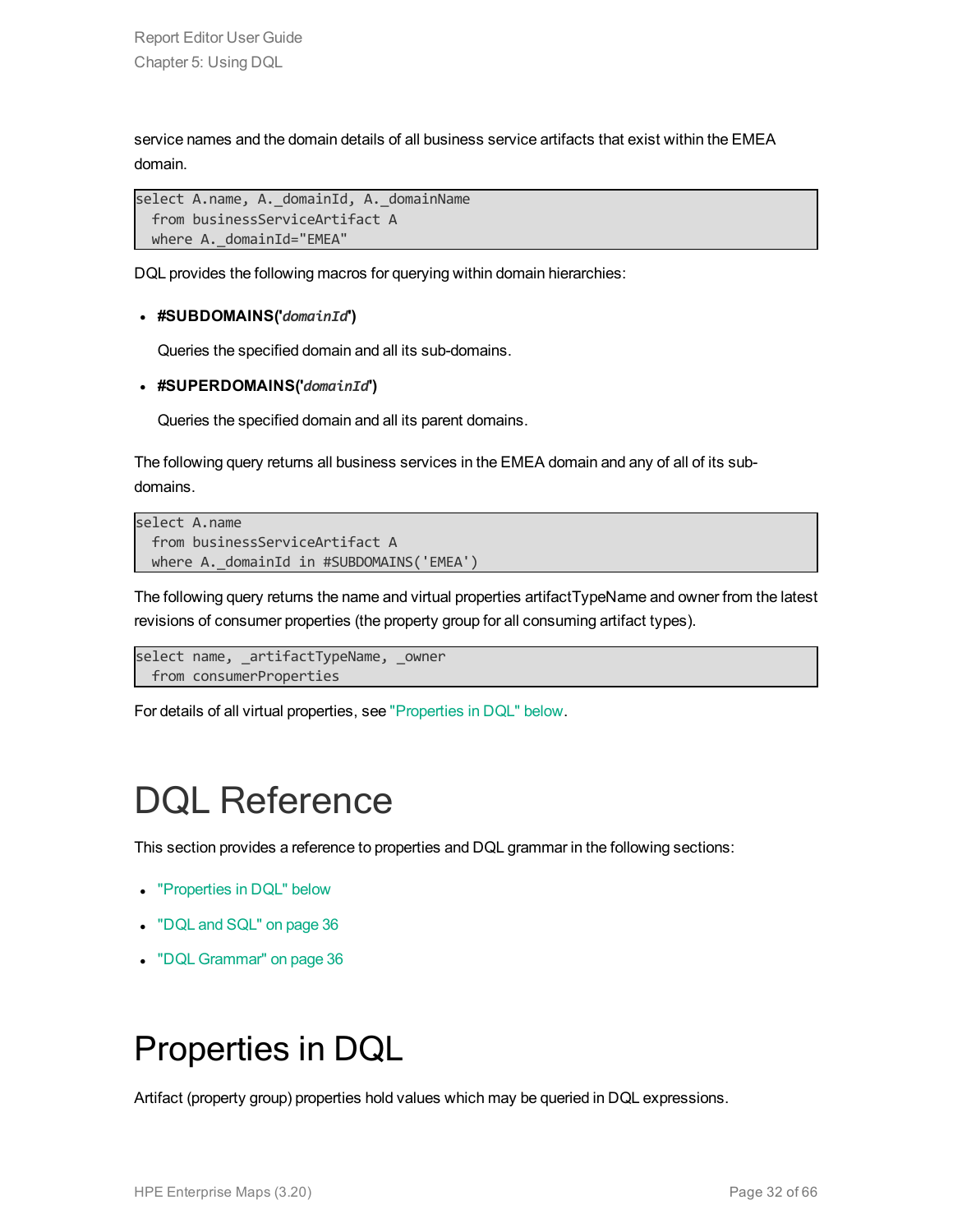DQL recognises the following properties:

• SDM Properties

Properties defined in the SDM Model. For details, see "System Data Model" in the *Reference Guide*.

• Virtual, System, and Other Properties

Properties holding metadata about artifact instances.

Properties may be one of the following:

| <b>Property Kind</b> | <b>Description</b>                                                                                                                                                                                                                                                                                                                                                                                                       |
|----------------------|--------------------------------------------------------------------------------------------------------------------------------------------------------------------------------------------------------------------------------------------------------------------------------------------------------------------------------------------------------------------------------------------------------------------------|
| Primitive            | Holds string, number, or boolean values. For example, name, description,<br>version. A primitive property is defined in DQL statements by the artifact type<br>name or alias, the property delimiter (. or \$), followed by the property name. For<br>example, personArtifact.name. The artifact name or alias is optional (with the<br>delimiter) when the property is specific to a single artifact type in the query. |
| Complex              | Hold complex structures such as address. Only primitive sub-properties of<br>complex properties may be queried. Properties and sub-properties are separated<br>by . or \$. For example, personArtifact.address.city.                                                                                                                                                                                                     |
| Categorization       | Hold categorization data and are handled in a similar way to complex properties.<br>Categories consist of name, val, and taxonomyURI components. For example,<br>businessServiceArtifact.criticality.name.                                                                                                                                                                                                               |
| Relationships        | Properties that specify a directional relationship to other artifacts.                                                                                                                                                                                                                                                                                                                                                   |

All values that you can query are of a particular data type. The following table describes these data types, and gives examples of how to use them in a query.

| Data Type      | <b>Description</b>                        | <b>Example</b>                                                                    |
|----------------|-------------------------------------------|-----------------------------------------------------------------------------------|
| <b>Number</b>  | Numeric values                            | revision = $1$                                                                    |
| String         | Text values                               | revisionCreator = 'admin'                                                         |
| Date Time      | Date and Time (ms since 00:00<br>1/1/1970 | revisionTimestamp > 1274447040124<br>/* revisions made since $15.04$ 21/5/2010 */ |
| <b>Boolean</b> | True or False flags                       | $deleted = '1'$                                                                   |

Properties may have the following cardinalities:

| <b>Property Cardinality</b> | <b>Description</b>                                                     |  |
|-----------------------------|------------------------------------------------------------------------|--|
| Single                      | Only one instance of the property exists for an artifact and it may be |  |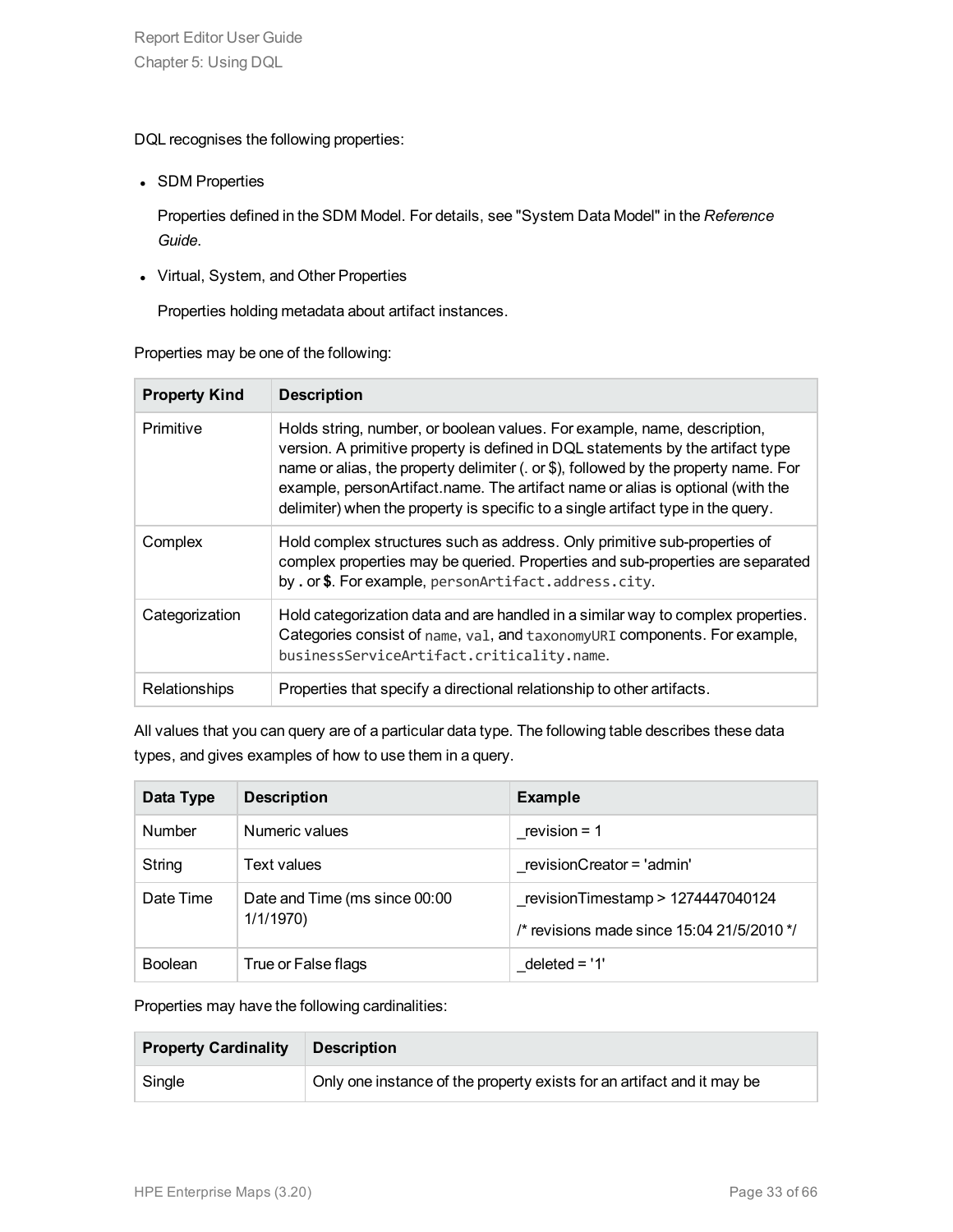| <b>Property Cardinality</b> | <b>Description</b>                                                                                                                                                                                                                                                                                                                                                         |  |
|-----------------------------|----------------------------------------------------------------------------------------------------------------------------------------------------------------------------------------------------------------------------------------------------------------------------------------------------------------------------------------------------------------------------|--|
|                             | optional or required.                                                                                                                                                                                                                                                                                                                                                      |  |
| <b>Multiple</b>             | The property is a list of values and so occurs multiple times for an artifact.<br>In WHERE clauses, using multiple properties returns particular artifacts if<br>any instance of the multiple property matches the condition. In SELECT<br>clauses, using multiple properties returns all instances of the multiple<br>property as a concatenated, comma-separated string. |  |

| DQL uses the following system properties: |
|-------------------------------------------|
|-------------------------------------------|

| <b>System Property</b> | <b>Description</b>                                                                                                                                                                                                                                                                                                                                                                                                                                                                                                                                                                                                                                                                                                                                                                                                                                                      |  |  |
|------------------------|-------------------------------------------------------------------------------------------------------------------------------------------------------------------------------------------------------------------------------------------------------------------------------------------------------------------------------------------------------------------------------------------------------------------------------------------------------------------------------------------------------------------------------------------------------------------------------------------------------------------------------------------------------------------------------------------------------------------------------------------------------------------------------------------------------------------------------------------------------------------------|--|--|
| _artifactTypeName      | The human readable name of the artifact type (the SDM label of the<br>artifact). HPE recommends using sdmName in conditions, and<br>artifactTypeName in SELECT clauses.                                                                                                                                                                                                                                                                                                                                                                                                                                                                                                                                                                                                                                                                                                 |  |  |
| _category              | All categorizations for an artifact with name, val, and taxonomyURI<br>components.                                                                                                                                                                                                                                                                                                                                                                                                                                                                                                                                                                                                                                                                                                                                                                                      |  |  |
| deleted                | The deletion marker flag (boolean).                                                                                                                                                                                                                                                                                                                                                                                                                                                                                                                                                                                                                                                                                                                                                                                                                                     |  |  |
| _id                    | The database ID of an artifact instance (number, deprecated - use uuid).                                                                                                                                                                                                                                                                                                                                                                                                                                                                                                                                                                                                                                                                                                                                                                                                |  |  |
| _longDescription       | HPE EM supports a long description including HTML tags up to 25000<br>characters by default. HPE recommends using the description property<br>in DQL queries instead as queries using _longDescription may affect<br>performance and the HTML tags may corrupt report outputs. description<br>contains only the first 1024 text characters of _longDescription (may<br>vary according to your database type).<br>Note: The platform.repository.max.description.length property<br>determines the maximum length of _longDescription. You can modify this<br>property in EM_HOME/conf/setup/configuration-propeties.xml. DB2<br>has an absolute limit of 32672 characters which is sufficient for<br>descriptions containing ASCII (single-byte encoding) characters but may<br>be exceeded, for example by Japanese descriptions, leading to description<br>truncation. |  |  |
| owner                  | The user, group, or role designated as the artifact owner.                                                                                                                                                                                                                                                                                                                                                                                                                                                                                                                                                                                                                                                                                                                                                                                                              |  |  |
| ownerName              | The human readable name of the user (taken from the use profile), group, or<br>role artifact.                                                                                                                                                                                                                                                                                                                                                                                                                                                                                                                                                                                                                                                                                                                                                                           |  |  |
| path                   | Legacy REST path of the artifact (string, deprecated - use uuid).                                                                                                                                                                                                                                                                                                                                                                                                                                                                                                                                                                                                                                                                                                                                                                                                       |  |  |
| relation               | A generic virtual property that may be used to specify all outgoing<br>relationships.                                                                                                                                                                                                                                                                                                                                                                                                                                                                                                                                                                                                                                                                                                                                                                                   |  |  |
| revision               | The revision number of an artifact instance.                                                                                                                                                                                                                                                                                                                                                                                                                                                                                                                                                                                                                                                                                                                                                                                                                            |  |  |
| revisionCreator        | The user who created the revision of the artifact.                                                                                                                                                                                                                                                                                                                                                                                                                                                                                                                                                                                                                                                                                                                                                                                                                      |  |  |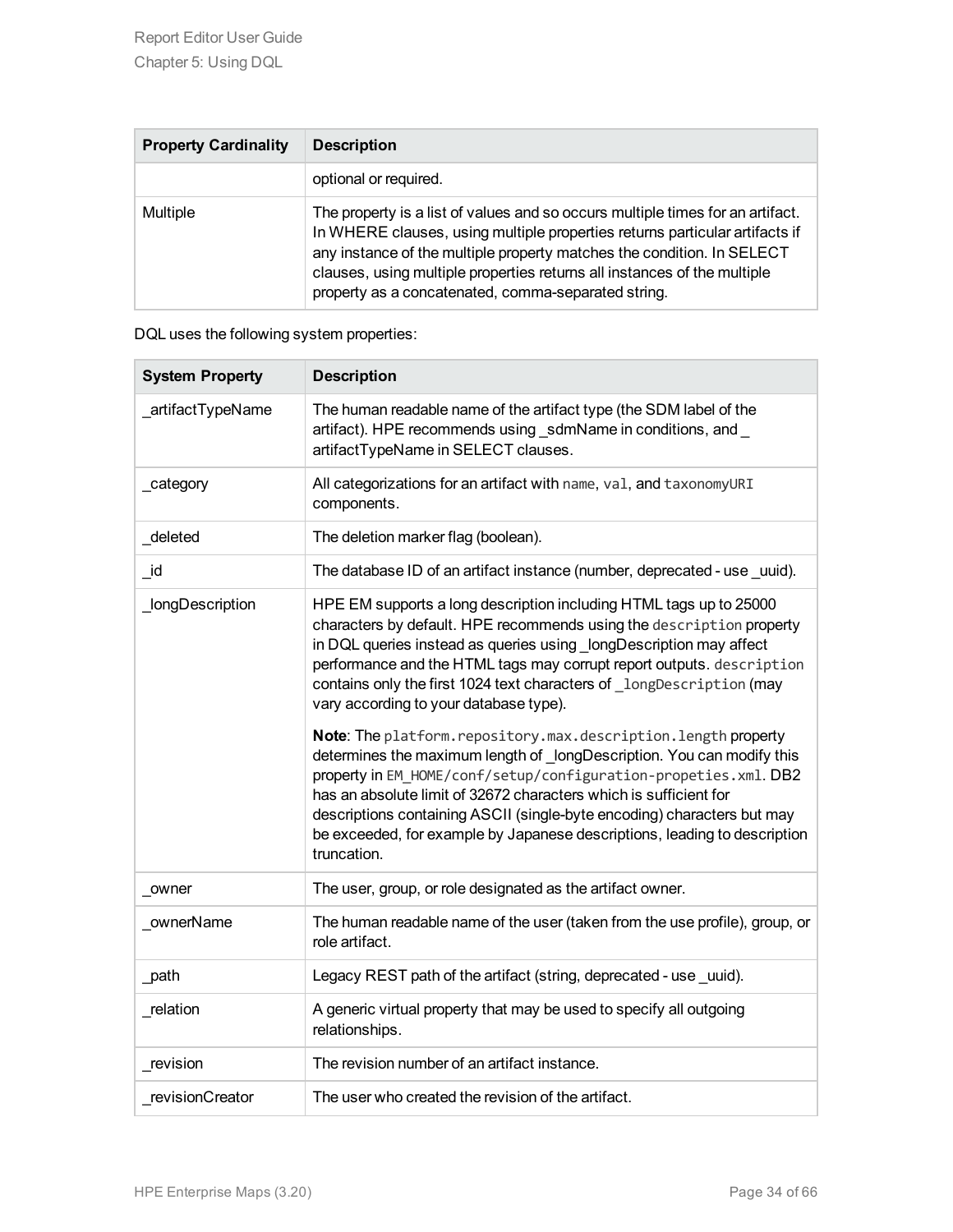| <b>System Property</b> | <b>Description</b>                                                                                                          |  |
|------------------------|-----------------------------------------------------------------------------------------------------------------------------|--|
| revisionTimestamp      | The date and time the revision was created.                                                                                 |  |
| sdmName                | The local name of the artifact type. HPE recommends using sdmName in<br>conditions, and artifactTypeName in SELECT clauses. |  |
| uuid                   | The unique artifact identifier.                                                                                             |  |

DQL uses the following virtual properties:

| <b>Property</b><br><b>Class</b> | <b>Property</b>       | <b>Description</b>                                                                                                                                                          |  |
|---------------------------------|-----------------------|-----------------------------------------------------------------------------------------------------------------------------------------------------------------------------|--|
| UI                              | _isFavorite           | Marked by the user as favorite flag (boolean).                                                                                                                              |  |
| Property                        | _rating               | The average rating of the artifact (double).                                                                                                                                |  |
| Security<br>Property            | _shared               | Indicates that the artifact is shared and visible to users in the<br>Sharing Principal role (boolean). For more details, see "How to<br>Share Artifacts" in the User Guide. |  |
|                                 | writable              | User write permission flag (boolean).<br>Note: Using this property may have a performance impact. If<br>possible, use the writable modifier instead.                        |  |
| Contract                        | _enabledConsumer      | The artifact is a valid consumer artifact type.                                                                                                                             |  |
| Property                        | _enabledProvider      | The artifact is a valid provider artifact type. The artifact must<br>also be marked as 'Ready for Consumption'.                                                             |  |
| Domain<br>Property              | _domainId             | Value of the domainId property defined for the domain artifact<br>that the artifact belongs to.                                                                             |  |
|                                 | _domainName           | The readable name of the domain.                                                                                                                                            |  |
| Lifecycle                       | _currentStage         | Current working stage of an artifact.                                                                                                                                       |  |
| Property                        | governanceProcess     | process applicable to the artifact.                                                                                                                                         |  |
|                                 | _isApproved           | Lifecycle approval flag (boolean).                                                                                                                                          |  |
|                                 | _lastApprovedRevision | Revision number of the last approved revision (number).                                                                                                                     |  |
|                                 | _lastApprovedStage    | The name of the last approved stage.                                                                                                                                        |  |
|                                 | lastApprovalTimestamp | Timestamp for the last approval (number, ms since 00:00<br>1/1/1970).                                                                                                       |  |
|                                 | _lifecycleStatus      | The status of the current lifecycle stage.                                                                                                                                  |  |
| Policy<br>Manager<br>Property   | _complianceStatus     | Compliance status as a percentage (number).                                                                                                                                 |  |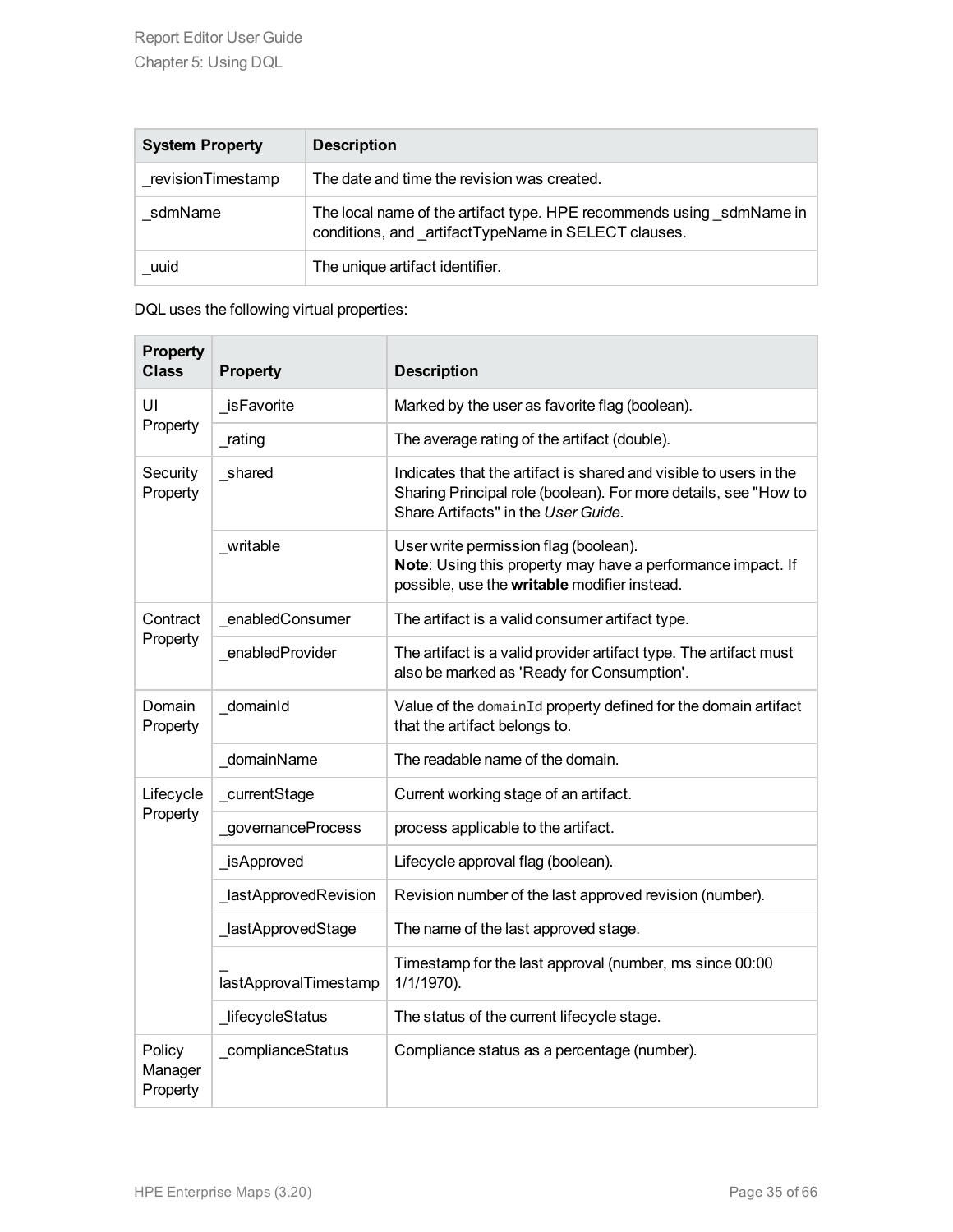### <span id="page-35-0"></span>DQL and SQL

DQL supports most features of SQL with the following exceptions:

- SELECT \* is not supported.
- RIGHT and FULL OUTER JOIN are not supported.
- <span id="page-35-1"></span>. It is not possible to use properties with multiple cardinality in GROUP BY, HAVING, or ORDER BY clauses.

### DQL Grammar

A DQL query consists of the following elements with their grammar explained in the following sections:

- ["Select"](#page-36-0) on the next page
- "FROM [Clause"](#page-36-1) on the next page
- ["Conditions"](#page-37-0) on page 38
- ["Expressions"](#page-39-0) on page 40
- ["Lexical](#page-40-0) Rules" on page 41

#### **Typographical Conventions**

| <b>Convention</b>              | <b>Example</b>                                                 | <b>Description</b>                                                                                                                 |  |
|--------------------------------|----------------------------------------------------------------|------------------------------------------------------------------------------------------------------------------------------------|--|
| <b>KEYWORDS</b>                | <b>SELECT</b>                                                  | A reserved word in DQL (case-insensitive).                                                                                         |  |
| parsing rules                  | expr                                                           | Name of a parsing rule. A parsing defines a fragment of DQL which<br>consists of keywords, lexical rules, and other parsing rules. |  |
| <b>LEXICAL</b><br><b>RULES</b> | ID                                                             | Name of a lexical rule. A lexical rule defines a fragment of DQL which<br>consists of letters, numbers, or special characters.     |  |
| $\lceil$                       | $\mathsf{[AS]}$                                                | Optional content.                                                                                                                  |  |
| []                             | [ , select $\overline{\phantom{a}}$<br><i>item</i> , $\dots$ ] | Iterations of optional content.                                                                                                    |  |
|                                | ASC<br><b>DESC</b>                                             | Alternatives.                                                                                                                      |  |
| $\{\}$                         | ${+ -}$                                                        | Group of alternatives.                                                                                                             |  |
|                                | 0.9                                                            | A range of allowable characters.                                                                                                   |  |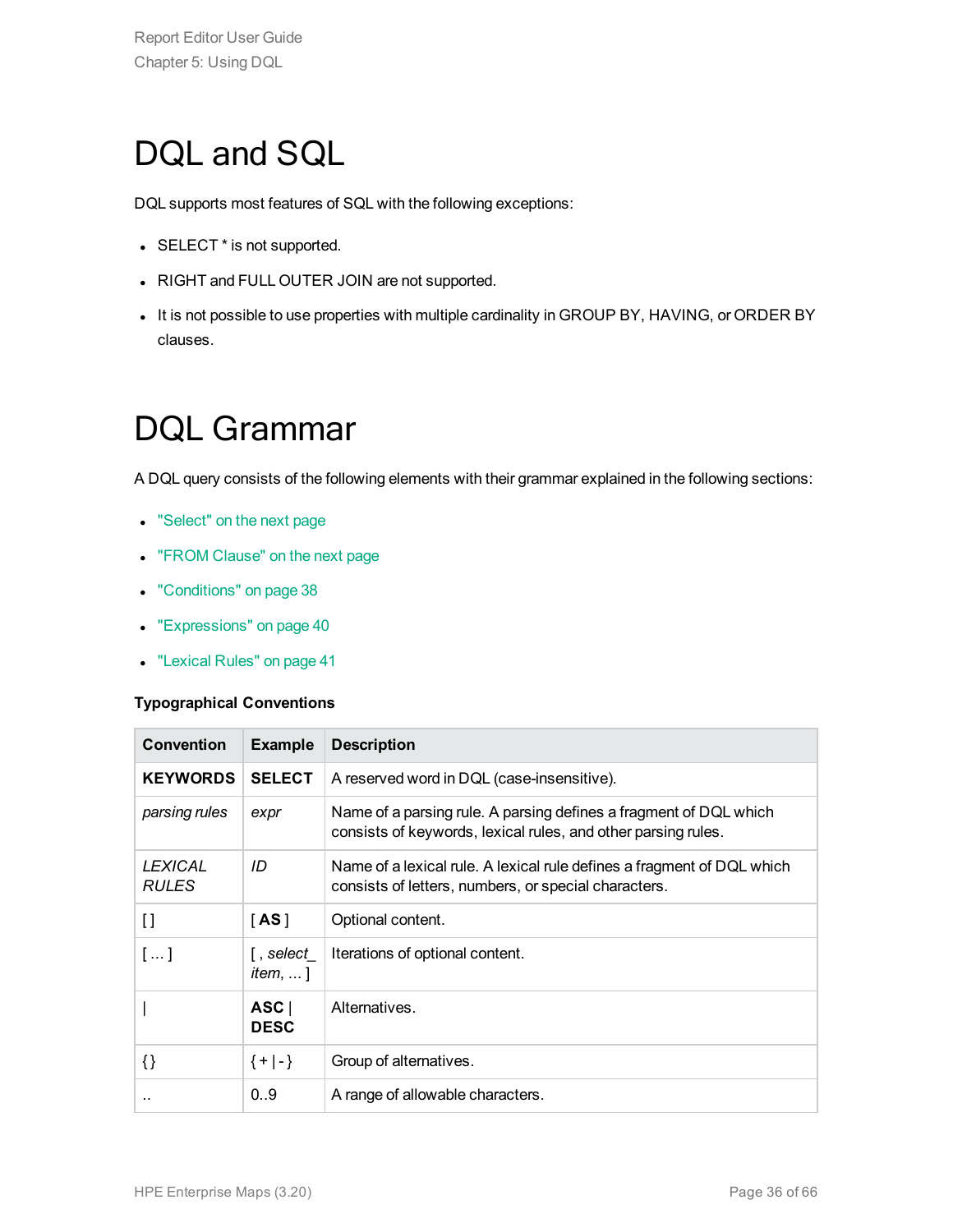### <span id="page-36-0"></span>**Select**

```
select :
 subquery [ ORDER BY order_by_item [, order_by_item ...]]
subquery :
 subquery [ set_operatorsubquery ...]
 | (subquery)
 | native_sql
 | subquery_base
subquery_base :
 SELECT [ DISTINCT ] select_item [, select_item ...]
 FROM from clause list
 [ WHERE condition ]
 [ GROUP BY expression_list
   [ HAVING condition ]
 \overline{1}select_item :
 expr [ [ AS ] alias ]
alias :
ID | QUOTED_ID
order_by_item :
 expr [ ASC | DESC ]
set_operator :
UNION ALL | UNION | INTERSECT | EXCEPT
native_sql :
 NATIVE [ (column_name [ column_type ] [ , ... ] ) ]
{ sql_select }
```
Explanation:

- The { } around the sql\_select are required and sql\_select is an SQL query.
- <span id="page-36-1"></span>• The column\_name and column\_type specify parameters to pass from the SQL query to the DQL query.

### FROM Clause

*from\_clause\_list* :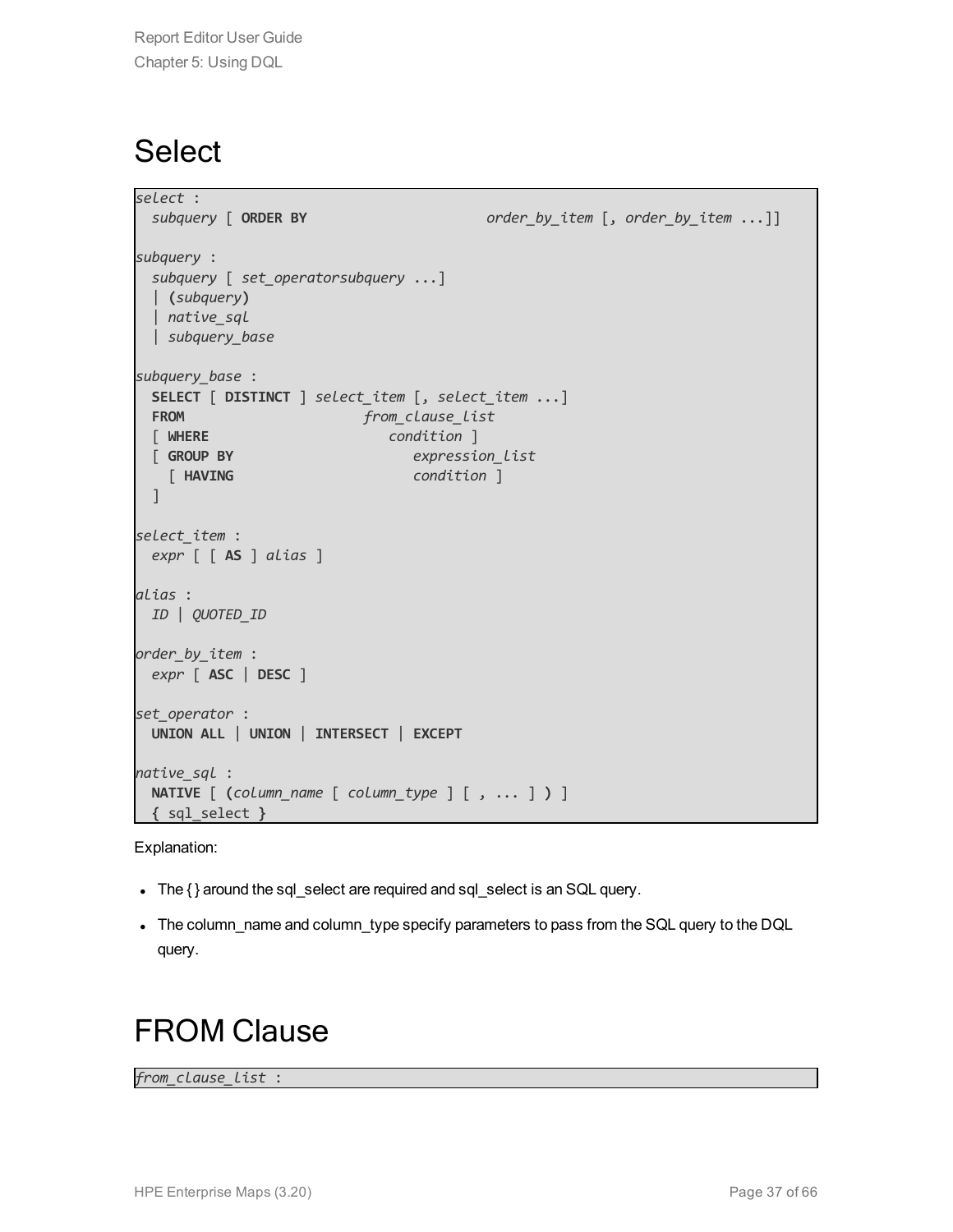```
{ artifact_ref | subquery_ref | fixed_property | native_sql }
  [ from_clause_item ... ]
from_clause_item :
  , { artifact_ref | subquery_ref | fixed_property | native_sql }
  | [ LEFT [ OUTER ] ] JOIN
   { artifact_ref | subquery_ref } join_condition
artifact_ref :
 artifact_name [ alias ] [ (artifact_modifiers) ]
subquery_ref :
 (subquery)alias
fixed_property :
 property_refalias
artifact_modifiers :
 ID [ ,ID ... ]
artifact_name :
 ID
join_condition :
 | USINGproperty_ref
```
### <span id="page-37-0"></span>**Conditions**

| condition :                   |                           |
|-------------------------------|---------------------------|
| condition_and [OR             | $condition$ and $\dots$ ] |
| condition_and :               |                           |
| simple_condition [ AND        | simple_condition  ]       |
| simple_condition :            |                           |
| (condition)                   |                           |
| <b>NOT</b>                    | simple_condition          |
| exists_condition              |                           |
| Like_condition                |                           |
| null condition                |                           |
| in_condition                  |                           |
| simple comparison condition   |                           |
| native_sql                    |                           |
| bind                          |                           |
| simple comparison condition : |                           |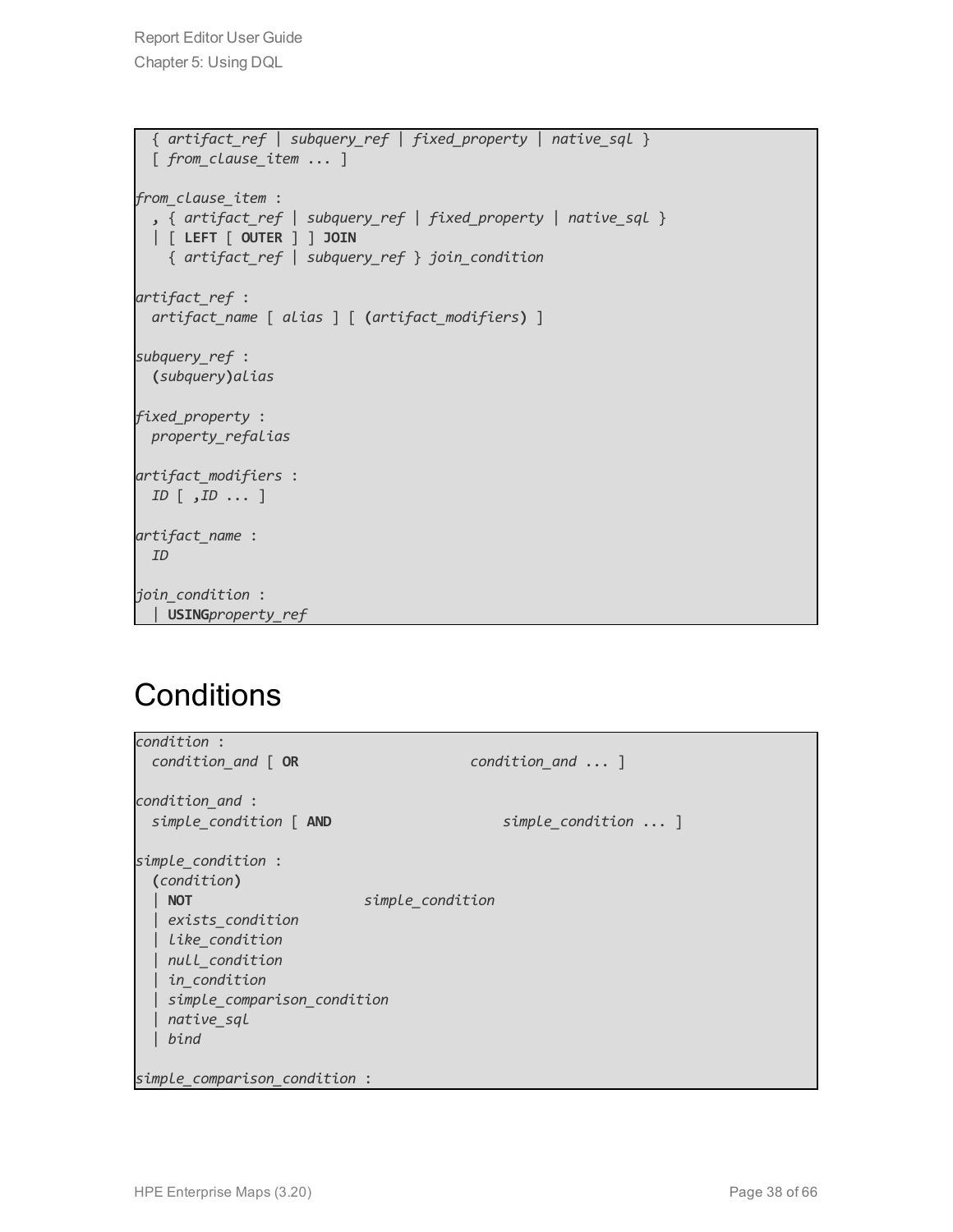```
exprcomparison_opexpr
comparison_op :
 = | <> | < | > | <= | >=
like_condition :
 expr [ NOT ] LIKE like_expression [ ESCAPE
STRING ]
like_expression :
 STRING
 | variable_ref
null_condition :
 expr IS [ NOT ] NULL
in_condition :
 expr [ NOT ] IN( { subquery | expression_list } )
 | macro
exists_condition :
 EXISTS(subquery)
bind :
 BIND(property_ref [ , alias ] )
macro :
 macro_name [ (expression_list) ]
macro_name :
 #ID
```
#### Explanation:

- <sup>l</sup> Conditions can be evaluated to true, false, or N/A. *condition* consists of one or more *condition\_and* that are connected by the **OR** logical operator.
- <sup>l</sup> *condition\_and* consists of one or more *simple\_condition* connected by the **AND**
- <sup>l</sup> *simple\_condition* is one of following:
	- <sup>o</sup> *condition* in parentheses.
	- <sup>o</sup> Negation of *simple\_condition*.
	- <sup>o</sup> *exists\_condition*
	- <sup>o</sup> *like\_condition*
	- <sup>o</sup> *null\_condition*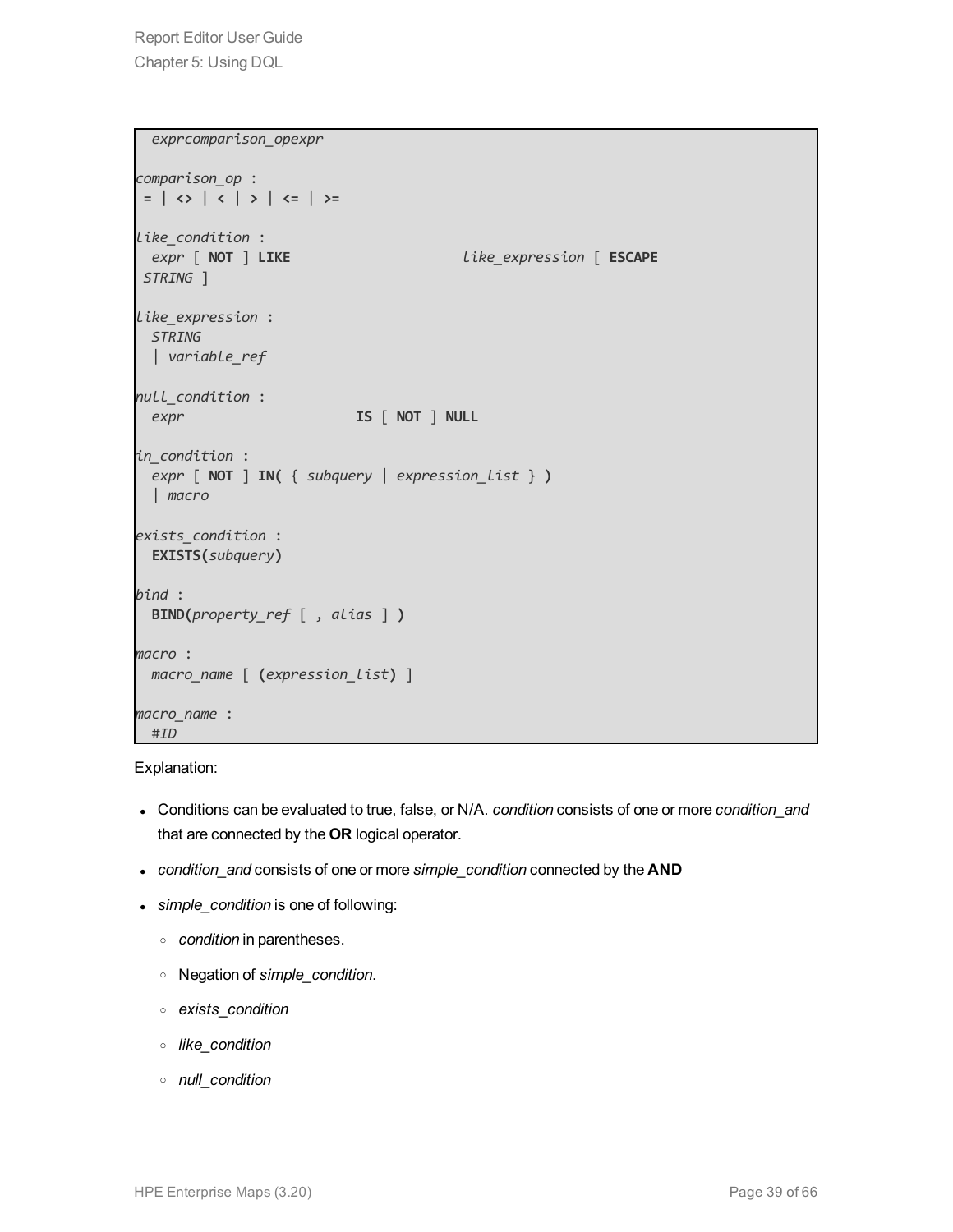- <sup>o</sup> *in\_condition*
- <sup>o</sup> *simple\_comparison\_condition*
- <sup>o</sup> *native\_sql*
- <sup>l</sup> *simple\_comparison\_condition* is a comparison of two expressions using one of the comparison operators: =, <>, <, >, <=, >=
- <sup>l</sup> *like\_condition* compares an expression with a pattern. Patterns can contain wildcards:
	- **c** \_ means any character (including numbers and special characters).
	- <sup>o</sup> **%** means zero or more characters (including numbers and special characters).
	- <sup>o</sup> **ESCAPE** *STRING* is used to prefix \_ and % in patterns that should represent those characters and not the wildcard.
- <span id="page-39-0"></span>• *alias* references the target artifact.

### **Expressions**

```
expr :
 term [ { + | - | CONCAT } term ... ]
term :
 factor [ { * | / } factor ... ]
factor :
 (select)
  | (expr)
  | { + | - } expr
 | case_expression
 | NUMBER
 | STRING
 | NULL
 | function_call
 | variable_ref
 | property_ref
 | native_sql
case_expression :
 CASE case_item [ case_item ... ]
   [ ELSE expr ]
 END
case_item :
 WHEN condition THEN
```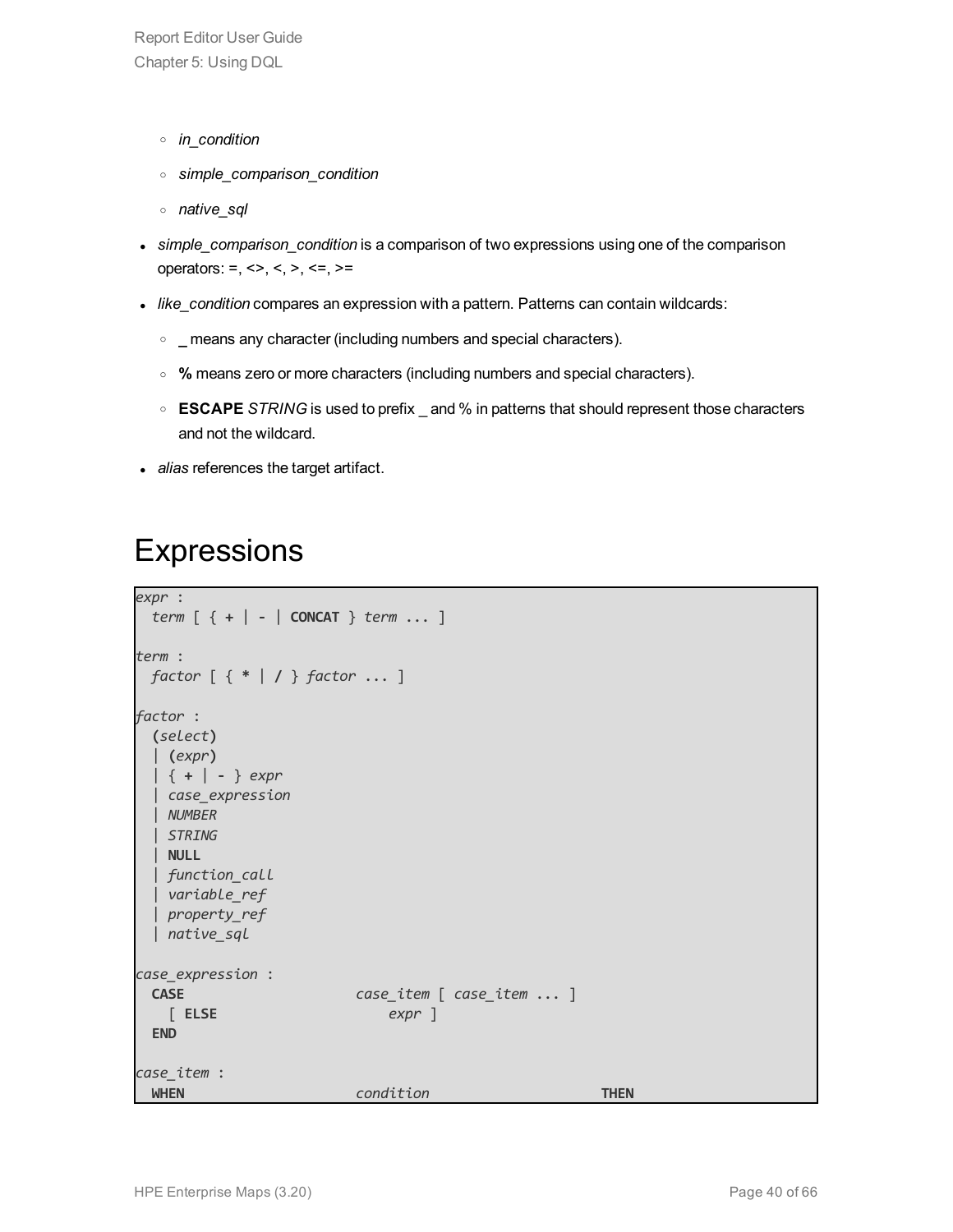```
expr
function_call :
 ID( [ DISTINCT ] { [ * ] | [ expression_list ] } )
property_ref :
 { ID | QUOTED_ID } [ { . | $ } { ID | QUOTED_ID } ... ]
expression_list :
 expr [ ,expr ... ]
variable_ref :
 ? | :ID
```
Explanation:

- Variables are of two kinds:
	- <sup>o</sup> Positional variables ? in DQL.
	- o Named variables : < name\_of\_variable>
- <span id="page-40-0"></span>• When variables are used in DQL, each variable must have a value bound to the variable.

### Lexical Rules

```
CONCAT :
 ||
STRING :
 [ N | n ] ' text '
NUMBER :
 [ [ INT ] . ] INT
INT :
 DIGIT [ DIGIT ... ]
DIGIT :
 0..9
ID :
 CHAR [ { CHAR | DIGIT } ... ]
CHAR :
 a..z | A..Z |
```
Explanation: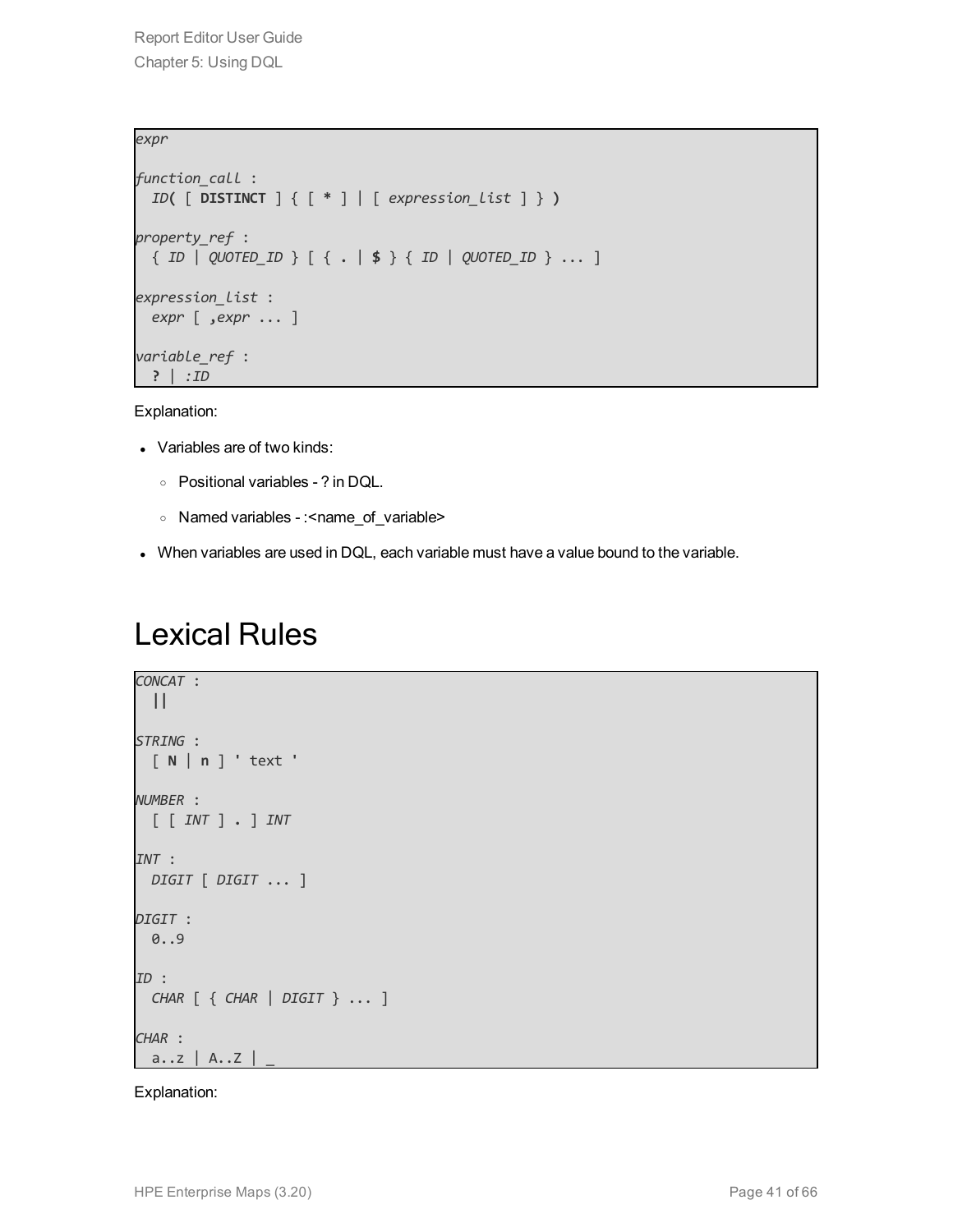- *ID* is sequence of characters, numbers and underscores beginning with a character or underscore.
- QUOTED\_ID is text in quotes.
- <span id="page-41-0"></span><sup>l</sup> *CONCAT* means a concatenation of strings - syntax **||**

### DQL with 3rd Party Products

DQL is provided by a JDBC driver which you can use with common SQL designers supporting 3rdparty JDBC drivers (or ODBC with an ODBC-JDBC bridge).

The following sections describe the driver and its use with third-party products:

- "DQL JDBC [Driver"](#page-41-1) below
- "DQL in SQL [Designers"](#page-42-0) on the next page
- <span id="page-41-1"></span>• "DQL in MS [Access"](#page-43-0) on page 44

### DQL JDBC Driver

The DQL JDBC driver translates DQL queries into SQL queries and executes them using the underlying JDBC driver for the used database. The translation is provided by a remote invocation of HPE EM.

All the required JAR files for the DQL driver are available in EM\_HOME/client/lib/jdbc:

- pl-dql-jdbc.jar
- <sup>l</sup> hessian-*version*.jar
- Database driver JAR files are copied here during installation (for example, ojdbc6.jar).

The following table describes the driver configuration required to use the driver with 3rd party products.

#### **DQL JDBC Driver Configuration**

| <b>Property</b>      | <b>Description</b>                                                                                                                                 |
|----------------------|----------------------------------------------------------------------------------------------------------------------------------------------------|
| Connection<br>String | jdbc:systinet:http(s):// <username>@<host:port>/<context>[ schema=schema<br/>name][ model=list of allowed models]</context></host:port></username> |
|                      | <username> is the HPE EM username who executes the DQL query using HPE<br/>EM permissions security.</username>                                     |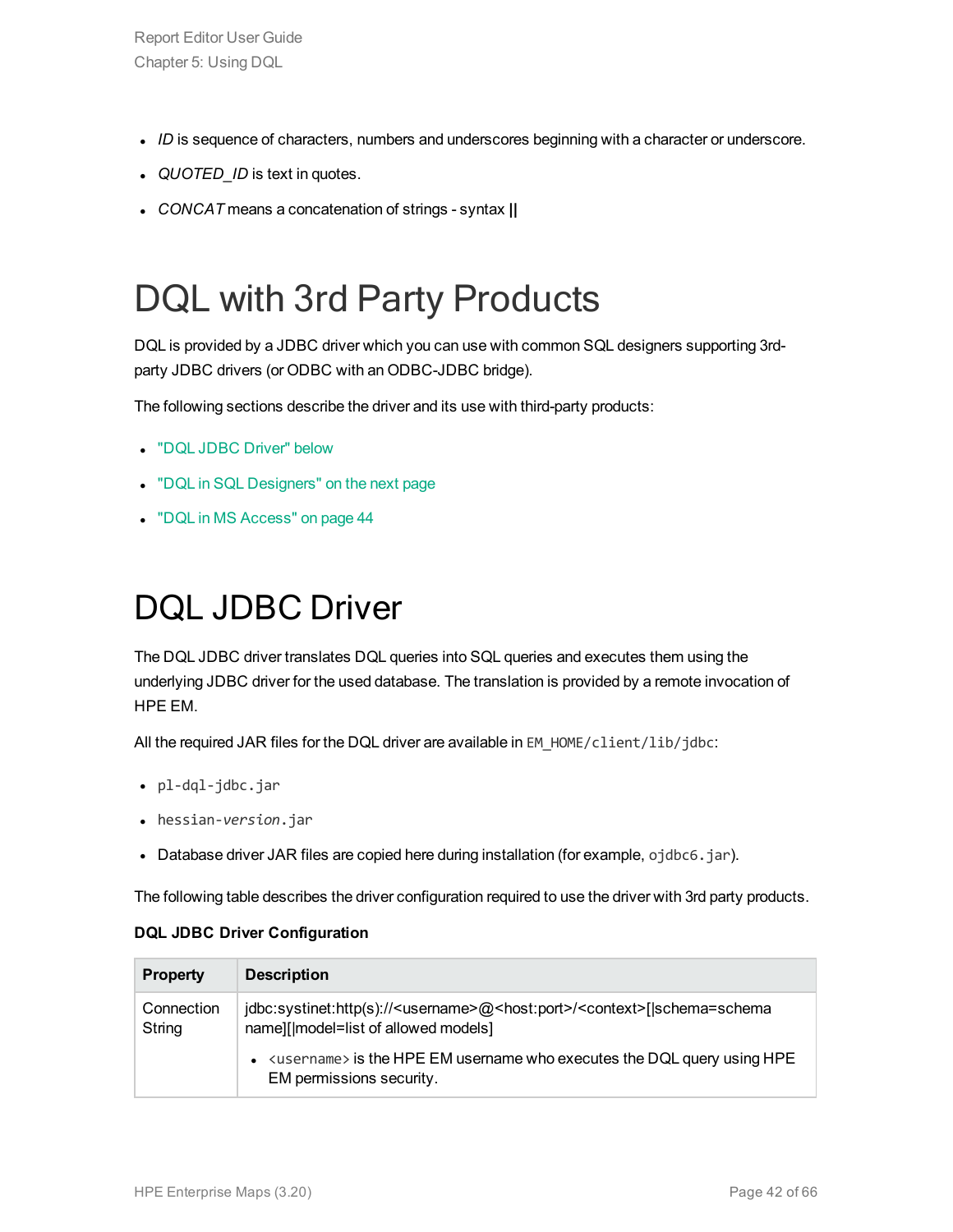| <b>Property</b>       | <b>Description</b>                                                                                                                                                                                                                                                                                                                                                                                                                                                                                                                                                                                                                                                                                                                                                                                                         |  |
|-----------------------|----------------------------------------------------------------------------------------------------------------------------------------------------------------------------------------------------------------------------------------------------------------------------------------------------------------------------------------------------------------------------------------------------------------------------------------------------------------------------------------------------------------------------------------------------------------------------------------------------------------------------------------------------------------------------------------------------------------------------------------------------------------------------------------------------------------------------|--|
|                       | $\bullet$ <host: port=""> are the connection details of your HPE EM installation (for<br/>example, localhost: 8080 for HTTP or secure: 8443 for HTTPS.</host:>                                                                                                                                                                                                                                                                                                                                                                                                                                                                                                                                                                                                                                                             |  |
|                       | <context> is the application server context, the default is em.</context>                                                                                                                                                                                                                                                                                                                                                                                                                                                                                                                                                                                                                                                                                                                                                  |  |
|                       | Schema=schema name is the schema of the user who owns HPE EM database<br>tables. This parameter is optional. When omitted it is supposed that the user<br>account used to access the database is also the owner of HPE EM tables. In<br>case a common user or read-only user is used, use the power user schema<br>name, unless the DQL JDBC Driver cannot provide metadata regarding artifacts<br>and properties.                                                                                                                                                                                                                                                                                                                                                                                                         |  |
|                       | $ $ model=list of allowed models is optional and represents a comma-separated<br>list of models. Only artifacts from allowed models are provided in JDBC metadata<br>as tables. The available models are sys and public. By default, only artifacts<br>from the public model are provided.<br>For example,<br>jdbc:systinet:http://admin@demoserver.acme.com:8080/soa schema=SOA320                                                                                                                                                                                                                                                                                                                                                                                                                                        |  |
| DB<br>Credentials     | The database username and credentials used for direct access to the HPE EM<br>database. In most cases it is the user who owns all tables for HPE EM - called the<br>power user. In case of "Manual Database Arrangement" with a power user and a<br>common user (who has only read/write access to tables, but can not create other<br>tables), use the common user account. In case the common user is still too powerful<br>to be shared, the DB administrator can create another - "read-only user" with read-<br>only access to HPE EM tables. Note that the read-only user must also have created<br>synonyms/aliases for HPE EM tables to pretend that HPE EM tables are in the<br>schema of the read-only user. For more details, see "Database Installation Types" in<br>the Installation and Configuration Guide. |  |
| DOL JDBC<br>Classname | com.hp.em.dql.jdbc.DqlDriver                                                                                                                                                                                                                                                                                                                                                                                                                                                                                                                                                                                                                                                                                                                                                                                               |  |

**Note**: The DQL JDBC driver must be able to connect to the database from the client. Use the full hostname for your database used during installation or setup. In the event of connection problems, verify the firewall settings between the local server and the database server.

### <span id="page-42-0"></span>DQL in SQL Designers

SQL Designer software can use the DQL driver if the designer is JDBC-aware.

#### **To configure a JDBC-aware SQL Designer:**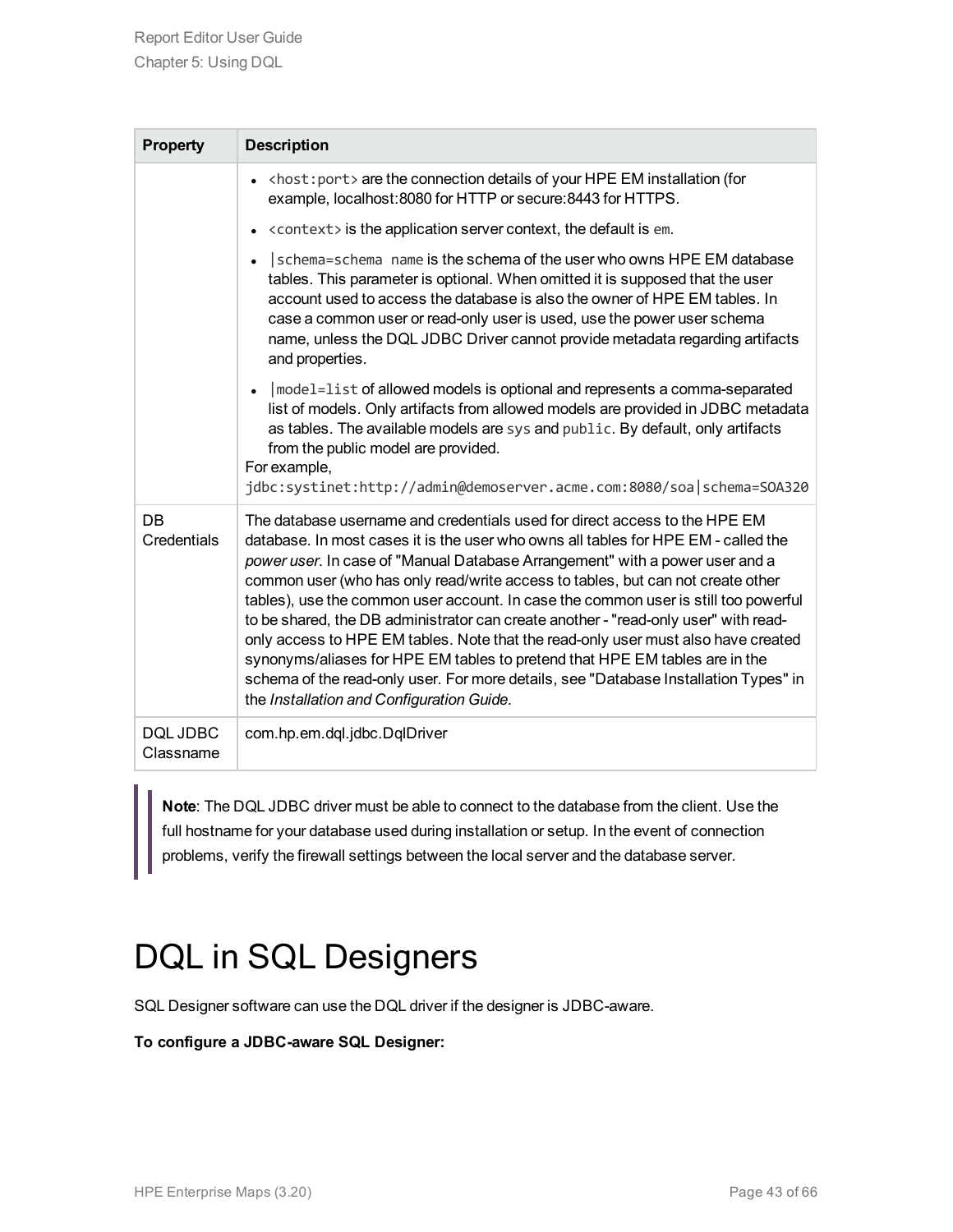- 1. Add the DQL JDBC JAR files to the classpath.
- 2. Create a JDBC connection using the properties described in "DQL JDBC [Driver"](#page-41-1) on page 42.

After you establish the DQL JDBC connection, the following functionality should be available in your SQL Designer:

- Schema introspection, browsing the list of artifact types and property groups as tables, and their properties as columns.
- <span id="page-43-0"></span>• DQL query execution.

### DQL in MS Access

MS Access 2007 can execute DQL queries using an ODBC-JDBC bridge. Before using MS Access, you must configure the ODBC datasource in Windows.

#### **To configure an ODBC-JDBC bridge:**

- 1. Download and install an ODBC-JDBC bridge. For example, *Easysoft ODBC-JDBC Gateway*.
- 2. Configuration typically consists of:
	- o JDBC driver configuration using the properties described in "DQL JDBC [Driver"](#page-41-1) on page 42.
	- $\circ$  Bridge configuration. For details, see the documentation for the bridge software.

DQL syntax varies from the examples given in ["Introduction](#page-22-1) to DQL" on page 23 in the following cases:

• Complex properties must use \$ notation and be enclosed by [].

personArtifact.[address\$addressLines\$value], personArtifact.[address\$country]

- To use modifiers such as (include\_deleted) use the Pass-Through option in MS Access.
- Left Joins do not work. Use plain joins instead.
- For fixed properties, use the Pass-Through option in MS Access.
- For timestamps, use the Pass-Through option in MS Access.
- Native queries do not work in MS Access.
- For property aliases, do not use quoted aliases.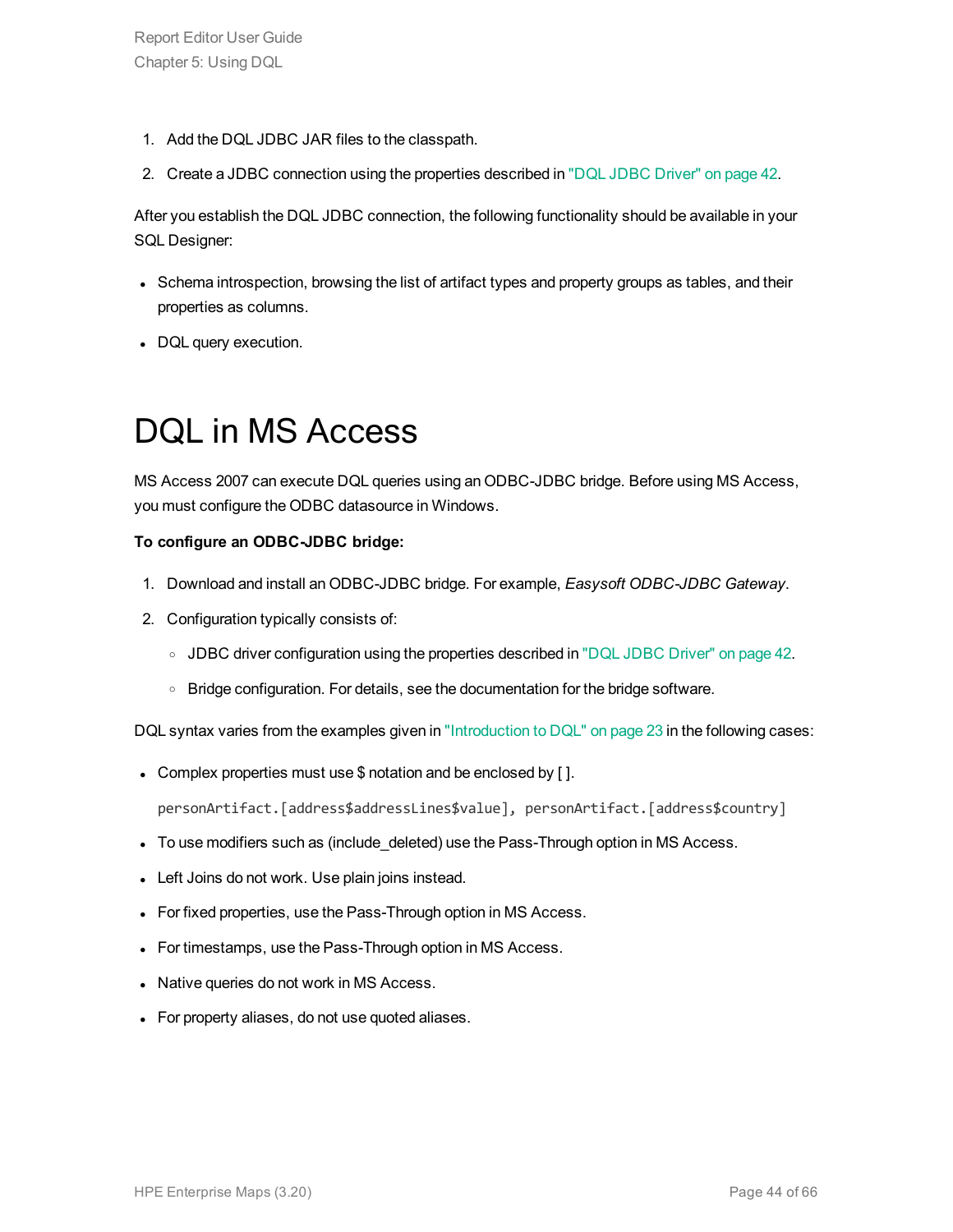# <span id="page-44-0"></span>Chapter 6: Exploring the Database

The functionality of Report Editor relies on interaction with the database.

This chapter describes how to examine and setup the database in the following sections:

- **.** "SDM to [Database](#page-44-1) Mapping Tool " below
- ["Adding](#page-45-0) a JDBC Driver" on the next page
- ["Changing](#page-45-1) the Data Collection Settings" on the next page
- ["Optimizing](#page-45-2) the Database" on the next page
- <span id="page-44-1"></span>**.** "Writing SQL [Queries "](#page-46-0) on page 47

### SDM to Database Mapping Tool

Artifacts in HPE EM are stored in the form of XML documents. Their structure is defined by the System Data Model (SDM). Artifacts are serialized into a database over a standard serialization layer. The serialization of data may differ from the norm, based on customer specific extensions or modifications.

The sdm2dbmap tool is a mapping tool that generates a report containing the mapping between your SDM and database tables.

To generate the report, execute the following command:

#### **EM\_HOME/lib/sdm/bin/sdm2dbmap**

The mapping report is output to the following file:

EM\_HOME/lib/sdm/build/sdm2dbmap.html

The output consists of the following parts:

- A top level 1:1 mapping between SDM artifacts and DB tables. Each artifact listed, maps directly to one table.
- A list of artifacts. Each artifact in the report maps each SDM property to a specific column in the table. There are also associated tables and foreign keys, joined using the primary key of the artifact table.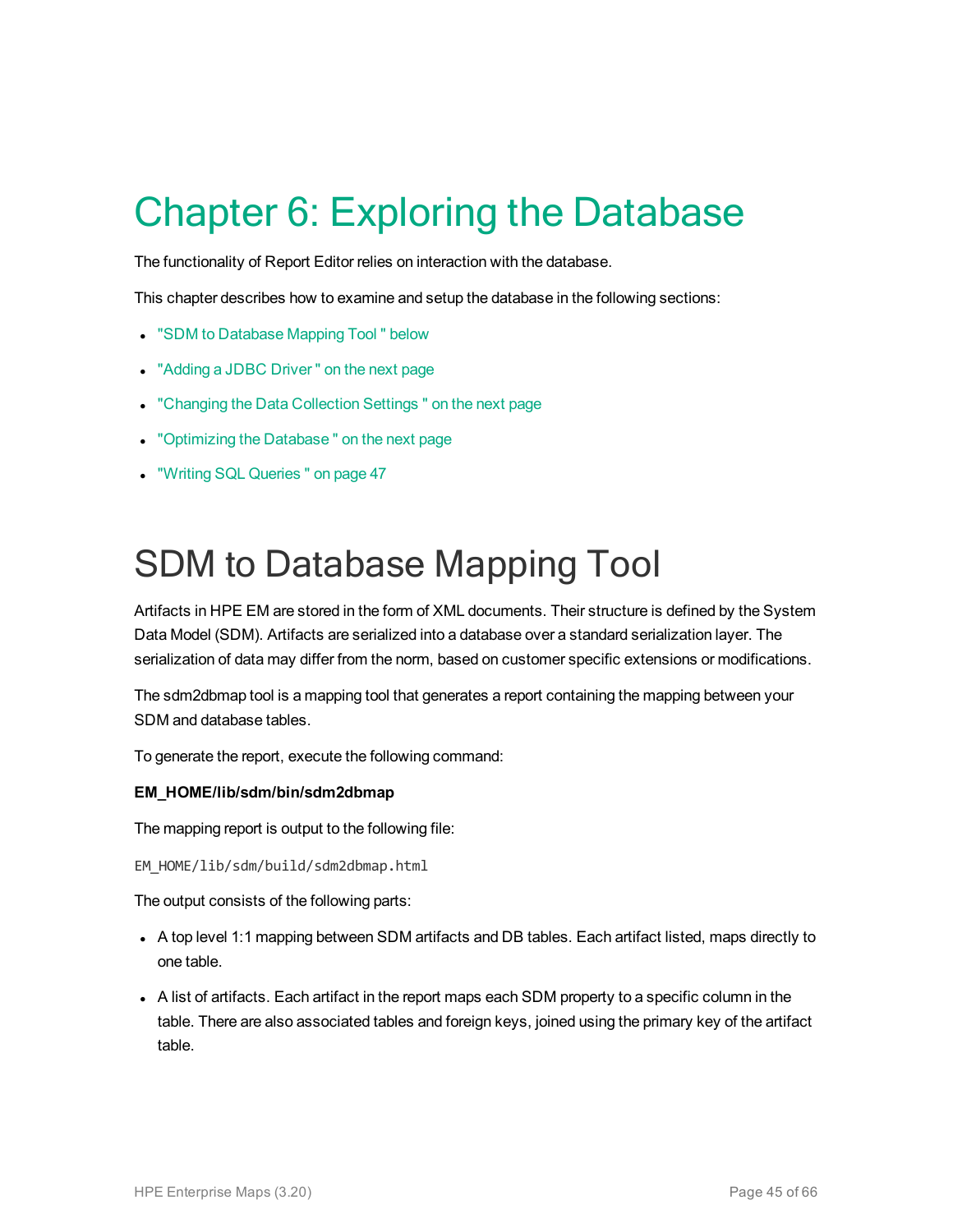• A report documenting the DB schema for all database tables coming from the SDM. Tables with names ending in Rev are used to store older revisions.

### <span id="page-45-0"></span>Adding a JDBC Driver

To connect to a database you must specify a JDBC driver.

#### **To add a JDBC driver:**

1. In the Database Connections dialog box, click **Manage Drivers**.

The Manage JDBC Drivers dialog box opens.

2. Click **Add** to browse your filesystem for a driver.

HPE Software recommends using the same JDBC driver used during HPE EM installation.

3. Select the driver, and then click **Open** to add it to the list of drivers in the **Manage JDBC Drivers** dialog box.

## <span id="page-45-1"></span>Changing the Data Collection Settings

By default, the editor limits the amount of data collected to 20 schemas and 100 tables in the Query dialog box.

#### **To change the data collection settings:**

- 1. From the menu, select **Windows > Preferences**.
- 2. Expand **Report Design > Data Set Editor**, and then select **JDBC Data Set**.
- <span id="page-45-2"></span>3. Change the number of schemas and tables as required, and then click **OK**.

### Optimizing the Database

If you frequently use particular fields for joins in your queries, create an index for that field to improve performance.

#### **To create an Oracle index:**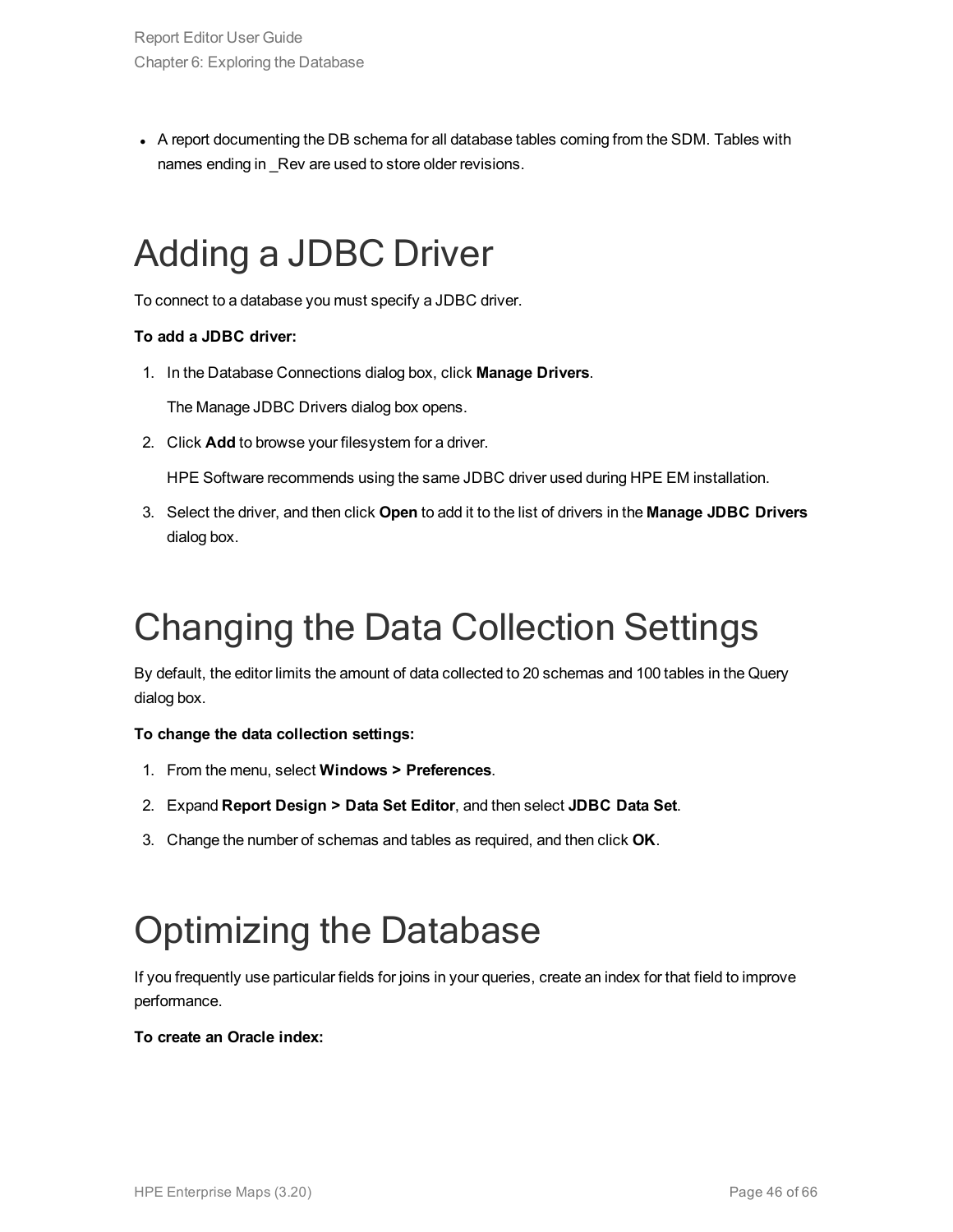- 1. Log on to the sqlplus or isqlplus console as the system user.
- 2. Enter the following command:

#### **create index ix\_docrel\_optimize2 on ry\_docRel(sourceId, rtype);**

As a minimum optimization, HPE Software recommends the following:

- <sup>o</sup> **create index ix\_res\_optimize1 on ry\_resource(fk\_artifactType, m\_deleted, id, m\_path);**
- <sup>o</sup> **create index ix\_docrel\_optimize2 on ry\_docRel(sourceId, rtype);**

## <span id="page-46-0"></span>Writing SQL Queries

Although it is possible to use the query editor in HPE EM Workbench, it is often more convenient to use a specialized tool to develop queries.

This section describes some typical methods and provides examples to help you design your queries.

These examples were created using Oracle Developer for use with an Oracle Database. Changes may be required to use these queries with other database types.

This section contains the following methods and examples:

- **.** "Joining Tables in [Queries "](#page-46-1) below
- "Example: Business Service SELECT" on the next page
- "Example: Contract SELECT" on the next page
- "Example: Combined Business Service and Contract SELECT" on page 49
- <span id="page-46-1"></span>["Example:](#page-49-0) Accepted Contract Count for a Business Service" on page 50

### Joining Tables in Queries

To join tables in your queries, add the following to the WHERE clause of your SELECT statement:

- Key or foreign key condition
- Discriminator expression
- $\bullet$  Check the deleted flag (0 means false)

#### Example:

WHERE ryga\_bsnService.id = rygt\_ctgryPty.fk\_resource\_id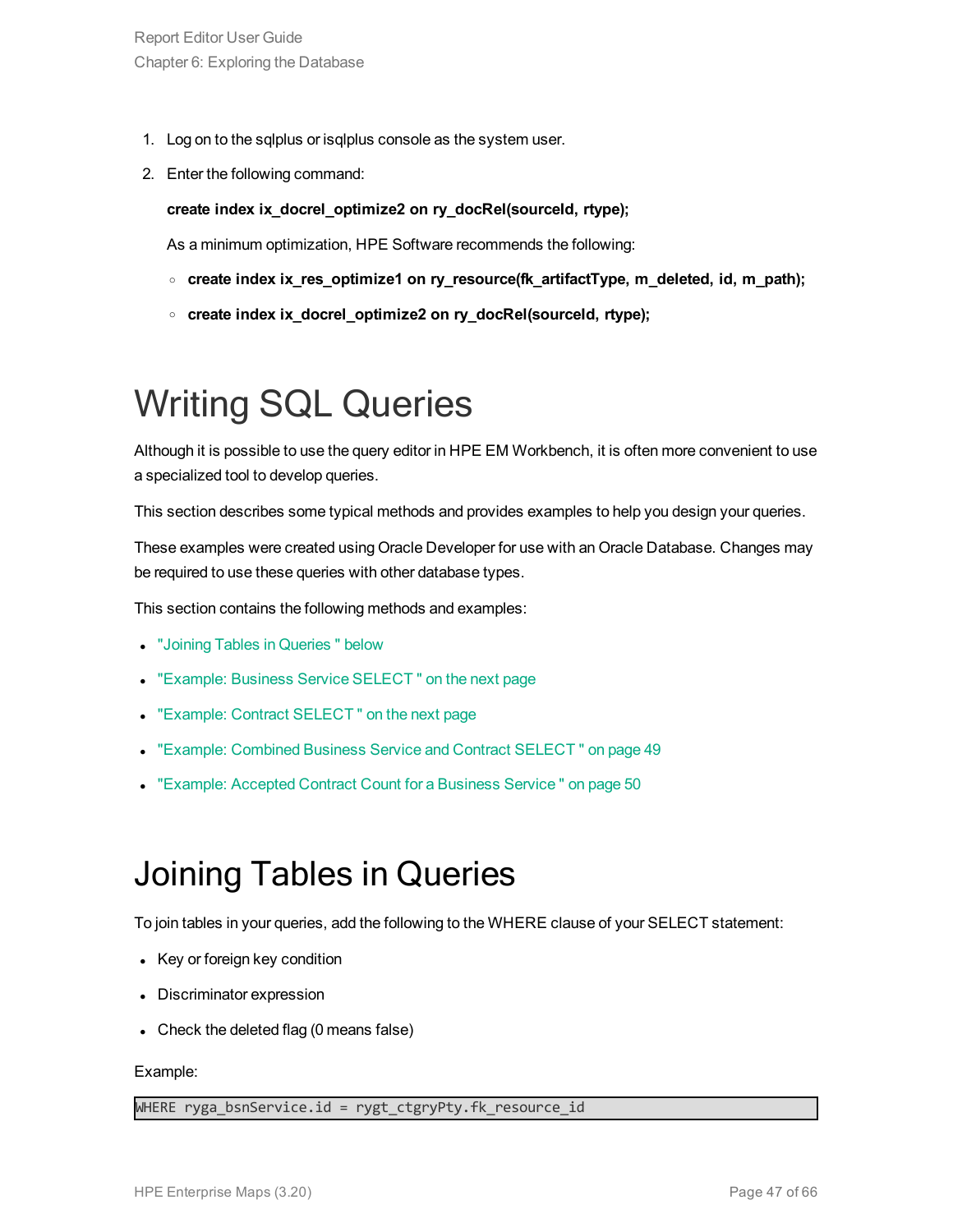```
AND rygt ctgryPty.discriminator = 'bsnPolicy iBag'
AND bsnRes.m_deleted = '0'
```
### <span id="page-47-0"></span>Example: Business Service SELECT

This example query returns details for business services that are marked as ready for consumption:

Table ry\_bsnService contains the main fields for business services.

Table >ry\_resource contains general information about every artifact (for all artifact types).

The inner join to ry\_resource in the FROM clause excludes deleted artifacts.

```
SELECT
    bsn.id bsn_id,
       bsn.name val bsn name,
       bsnRes.m_path bsn_path,
       bsn.serviceVersion_val bsn_version,
       bsn.description val bsn description,
       bsn.productionStage name bsn productionStage,
FROM ryga_bsnService bsn
       INNER JOIN ry resource bsnRes ON
       (
          bsnRes.id = bsn.id
          AND bsnRes.m_deleted = '0'
       )
WHERE bsn.readyForConsumption val ='1'
ORDER BY lower(bsn.name val)
```
### <span id="page-47-1"></span>Example: Contract SELECT

This example query returns details for contracts that have been accepted:

**SELECT** contract.id ctrct\_id, contract.name\_val ctrct\_name, contract.description val ctrct description, contract.contractstate name ctrct state, providerContractRel.targetpath ctrct\_targetpath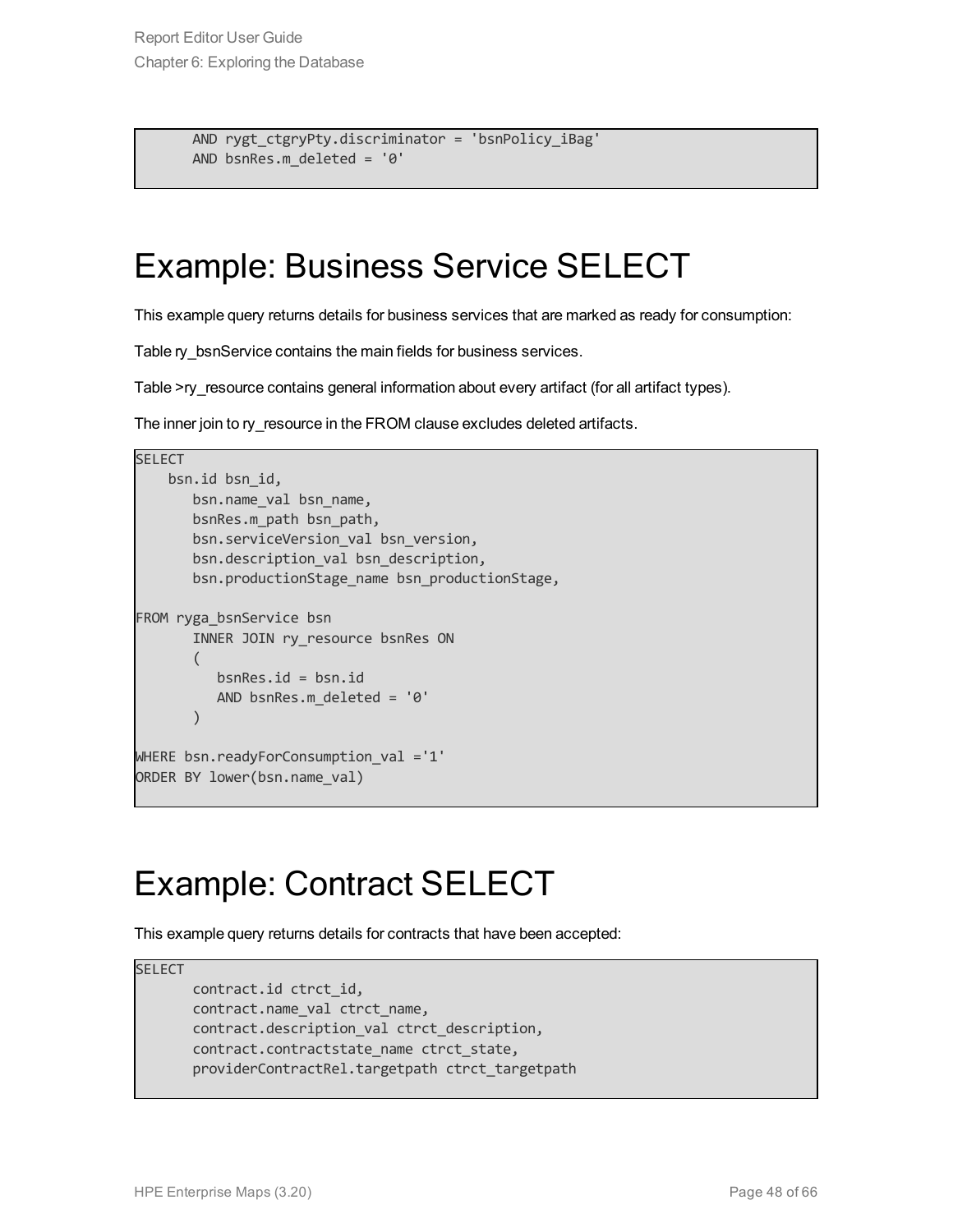Report Editor User Guide Chapter 6: Exploring the Database

```
FROM ry contract contract
       INNER JOIN ry docrel providerContractRel ON
       (
           providerContractRel.rtype = '{http://systinet.com/
2005/05/soa/model/property}providerContractor'
           AND providerContractRel.obsolete='0'
           AND providerContractRel.deleted='0'
           AND providerContractRel.targetDeleted='0'
           AND providerContractRel.sourceId = contract.id
       )
       INNER JOIN ry resource contractRes ON
       (
           contractRes.id =contract.id
           AND contractRes.m_deleted='0'
       )
WHERE contract.contractState val =
'uddi:systinet.com:soa:model:taxonomies:contractAgreementStates:accepted'
```
Table ry\_contract contains the main fields for contracts.

Table ry\_docrel contains artifact relationship details.

<span id="page-48-0"></span>The inner join to ry\_docrel in the FROM clause excludes contracts where the provider-contract relationship is obsolete, deleted, or where the provider does not exist.

## Example: Combined Business Service and Contract SELECT

"Example: Business Service [SELECT "](#page-47-0) on the previous page and "Example: Contract [SELECT "](#page-47-1) on the [previous](#page-47-1) page can be combined to list the names of the contracts and the business service to which they apply.

```
SELECT
       contract.id ctrct_id,
       contract.name_val ctrct_name,
       bsn.id bsn_id,
       bsn.name_val bsn_name
FROM ryga_bsnService bsn
       INNER JOIN ry resource bsnRes ON
       (
               bsnRes.id = bsn.id
```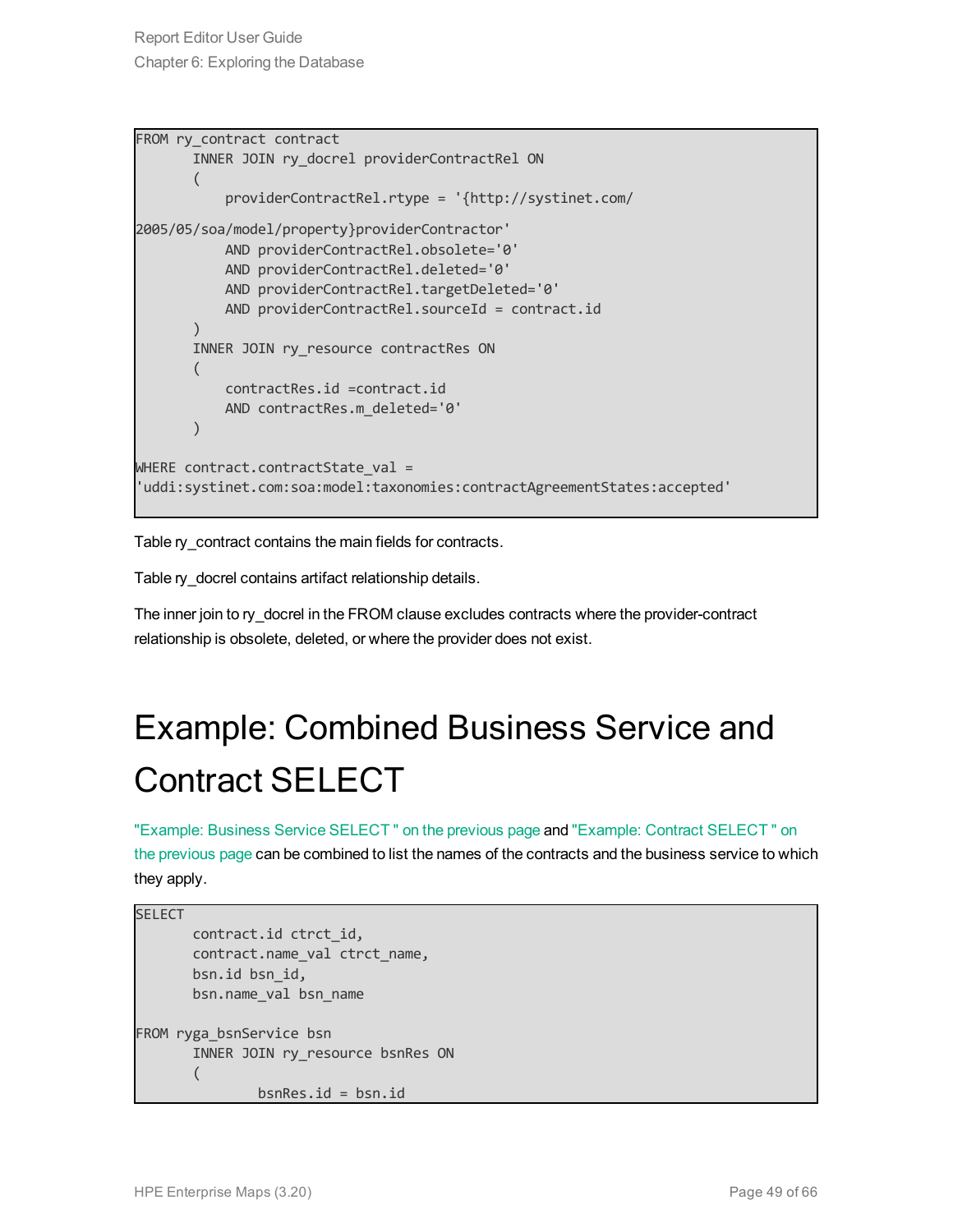```
AND bsnRes.m_deleted = '0'
       ),
       ry_contract contract
       INNER JOIN ry docrel providerContractRel ON
       (
               providerContractRel.rtype = '{http://systinet.com
/2005/05/soa/model/property}providerContractor'
               AND providerContractRel.obsolete='0'
               AND providerContractRel.deleted='0'
               AND providerContractRel.targetDeleted='0'
               AND providerContractRel.sourceId = contract.id
       )
       INNER JOIN ry resource contractRes ON
       (
               contractRes.id =contract.id
               AND contractRes.m_deleted='0'
       )
WHERE bsn.readyForConsumption_val ='1'
      AND contract.contractState val =
'uddi:systinet.com:soa:model:taxonomies:contractAgreementStates:accepted'
       AND providerContractRel.targetId = bsn.id
ORDER BY lower(bsn.name val)
```
<span id="page-49-0"></span>By merging the queries you create an n:1 relationship between contracts and business services.

## Example: Accepted Contract Count for a Business Service

This example returns business service details and the number of accepted contracts for each service:

```
SELECT
    bsn.id bsn_id,
       bsn.name_val bsn_name,
       bsnRes.m_path bsn_path,
       bsn.serviceVersion val bsn version,
       bsn.description val bsn description,
       bsn.productionStage name bsn productionStage,
       ( -- Contracts --
```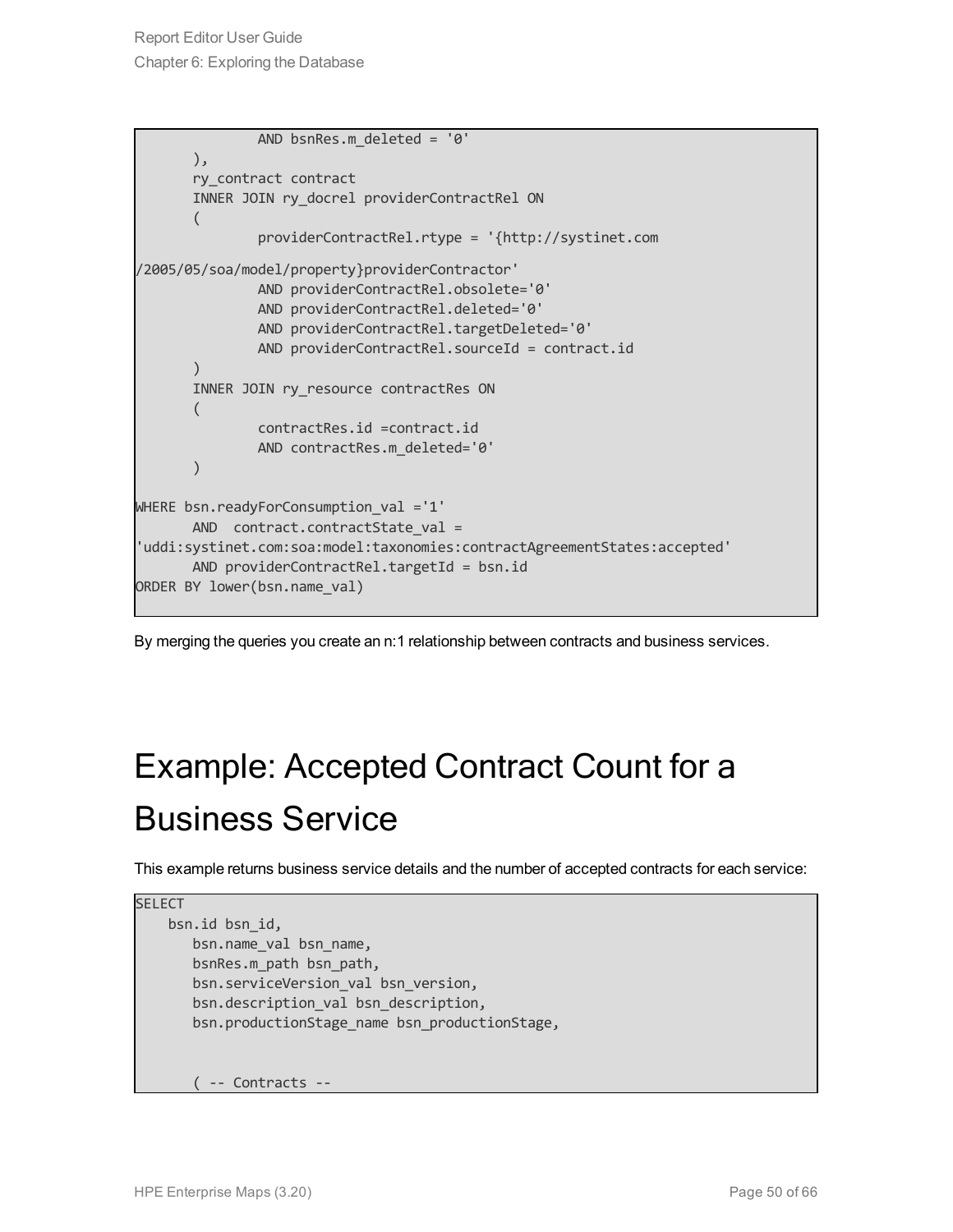Report Editor User Guide Chapter 6: Exploring the Database

```
SELECT count (0)
       FROM ry contract contract
               INNER JOIN ry_docrel providerContractRel ON
           (
                       providerContractRel.rtype = '{http://systinet.com
/2005/05/soa/model/property}providerContractor'
                       AND providerContractRel.obsolete='0'
                       AND providerContractRel.deleted='0'
                       AND providerContractRel.targetDeleted='0'
                       AND providerContractRel.sourceId = contract.id
           \lambdaINNER JOIN ry resource contractRes ON
               (
                       contractRes.id =contract.id
                       AND contractRes.m_deleted='0'
               \lambdaWHERE contract.contractState val =
'uddi:systinet.com:soa:model:taxonomies:contractAgreementStates:accepted'
           AND providerContractRel.targetId = bsn.id
       ) ctrct_count
       FROM ryga_bsnService bsn
               INNER JOIN ry resource bsnRes ON
               (
                       bsnRes.id = bsn.id
                       AND bsnRes.m_deleted = '0'
               )
WHERE bsn.readyForConsumption val ='1'
ORDER BY lower(bsn.name val)
```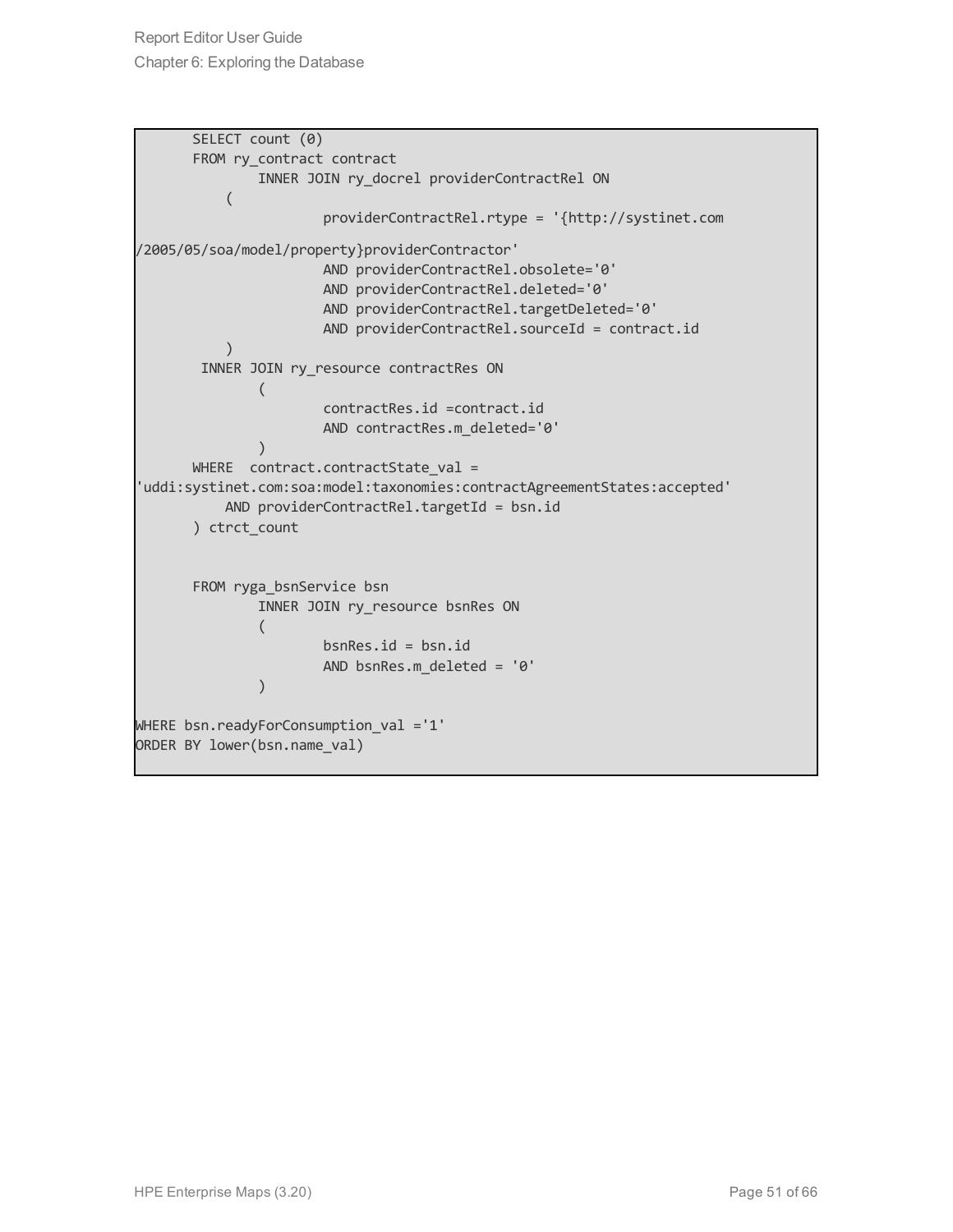# <span id="page-51-0"></span>Chapter 7: Deploying Reports

When your report is ready, you must deploy it to the HPE EM server.

Report Editor offers two methods:

• Deploy a report directly to the HPE EM server.

For details, see ["Deploying](#page-52-1) a Report to HPE EM " on the next page.

• Deploy a set of reports as an extension to the HPE EM server.

This process consists of the following steps:

- a. "Creating a Reporting [Extension "](#page-52-0) on the next page
- b. "Applying Extensions"
- c. ["Redeploying](#page-53-0) EAR File" on page 54

After deployment, you can access your report in various ways.

For details, see ["Accessing](#page-51-1) Reports " below.

You can remove custom reports from the HPE EM server.

<span id="page-51-1"></span>For details, see ["Removing](#page-54-0) Report Definitions from HPE EM " on page 55.

### Accessing Reports

"Use [Cases "](#page-11-0) on page 12 describes how HPE EM uses specific functionality in the UI for each report category.

It is also possible to directly access the reports in the HPE EM server and obtain alternative outputs.

In your browser, the following URLs use the Service Portfolio report as an example:

- https://hostname:port/em/reporting/rest/reports/
- https://hostname:port/em/reporting/rest/reports/service portfolio?alt=text/plain
- https://hostname:port/em/reporting/rest/reports/service\_portfolio/documents/
- https://hostname:port/em/reporting/rest/reports/service\_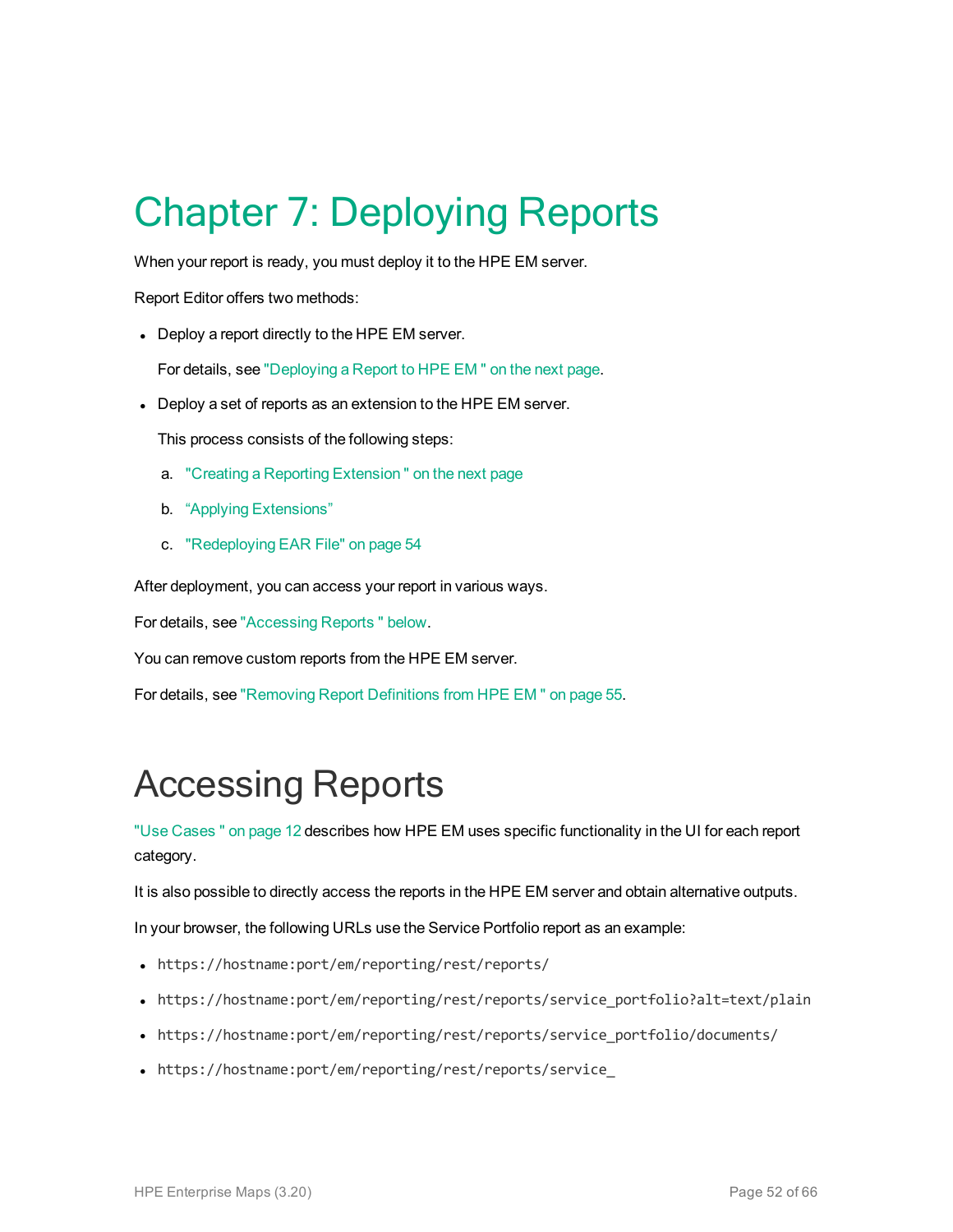Report Editor User Guide Chapter 7: Deploying Reports

portfolio/documents/1/?alt=text/plain

The last URL is an instance of the report. The page source contains alternate URLs. Change the URL to return a comma separated output of the report as follows:

• https://hostname:port/em/reporting/rest/reports/service portfolio/documents/1/content?alt=text/csv

### <span id="page-52-0"></span>Creating a Reporting Extension

You can also deploy a set of reports as an extension.

#### **To create a reporting extension:**

1. In the Project Explorer, open the context menu for the project you want to deploy and select **HPE EM>Build Extension**.

The Build Extension Wizard opens.

2. In the Build Extension Wizard, input the parameters you require.

For parameter descriptions, see "Build [Extension](#page-59-1) Wizard " on page 60.

3. Click **Finish** to create the extension.

Deploy the extension to the HPE EM server using the Setup Tool.

<span id="page-52-1"></span>For details, see Applying Extensions .

## Deploying a Report to HPE EM

The HPE EM plug-ins for Report Editor enable you to deploy your report directly to the HPE EM server.

#### **To deploy a report to HPE EM:**

- 1. Make sure that the HPE EM server is running.
- 2. In the Project Explorer or Navigator view, open the context menu for the report design you want to deploy, and select **HPE EM > Upload to Server**.

You will be asked if you want to publish the default library. If you do not want to be asked again, you can set this preference in the Preference menu of Report Editor.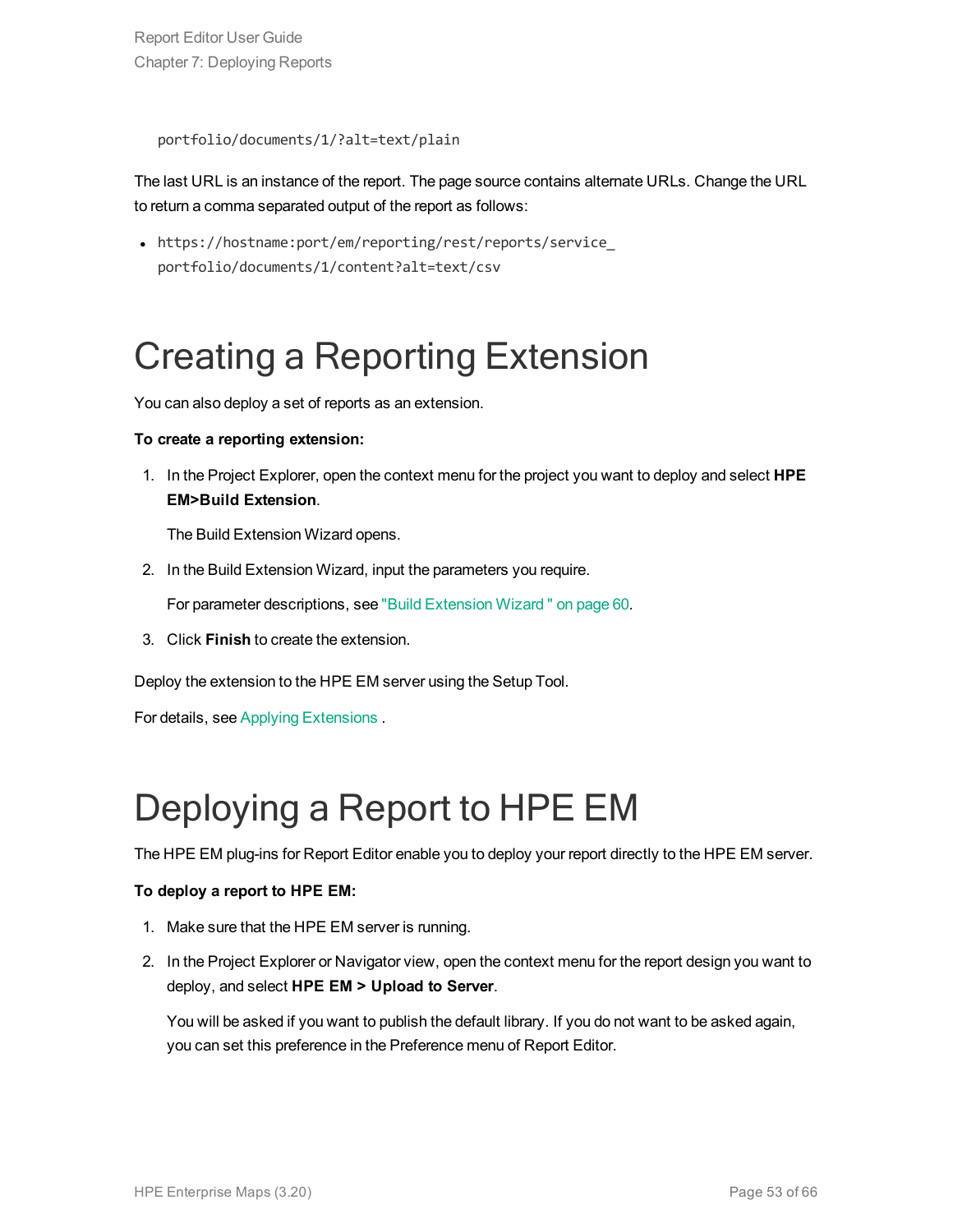Expand **Window > Preferences > HPE EM > Report Editor** and select whether you want Assertion Editor to prompt you every time you publish, always publish the default library, or never publish the default library.

Custom Policy Manager reports do not contain **Notify** functionality by default. To add this functionality you must add the report name to the notification context file.

To add notify functionality to custom PM reports:

- 1. Deploy your report to HPE EM as described above.
- 2. Open EM\_HOME\deploy\hp-em.ear\lib\pm-persistence.jar\META-INF\pmNotificationContext.xml with a text editor.
- 3. Add a value element containing the report definition name to the file.

#### For example:

```
<bean id="pm-persistence.systemReportChecker"
             class="com.hp.em.policy.notification.SystemReportChecker">
  <property name="reports">
     <set>
         <!-- em system reports - report definition IDs -->
               <value>acs_basic</value>
                ...
                <value>MyTestReport</value>
         </set>
   </property>
</bean>
```
- 4. Save pmNotificationContext.xml.
- <span id="page-53-0"></span>5. Restart the HPE EM server.

## Redeploying EAR File

After using the Setup Tool to apply extensions or updates, you must redeploy the EAR file to the application server. For JBoss, you can do this using the Setup Tool.

#### **To redeploy the EAR file to JBoss:**

- 1. Stop the application server.
- 2. Start the Setup Tool by executing the following command: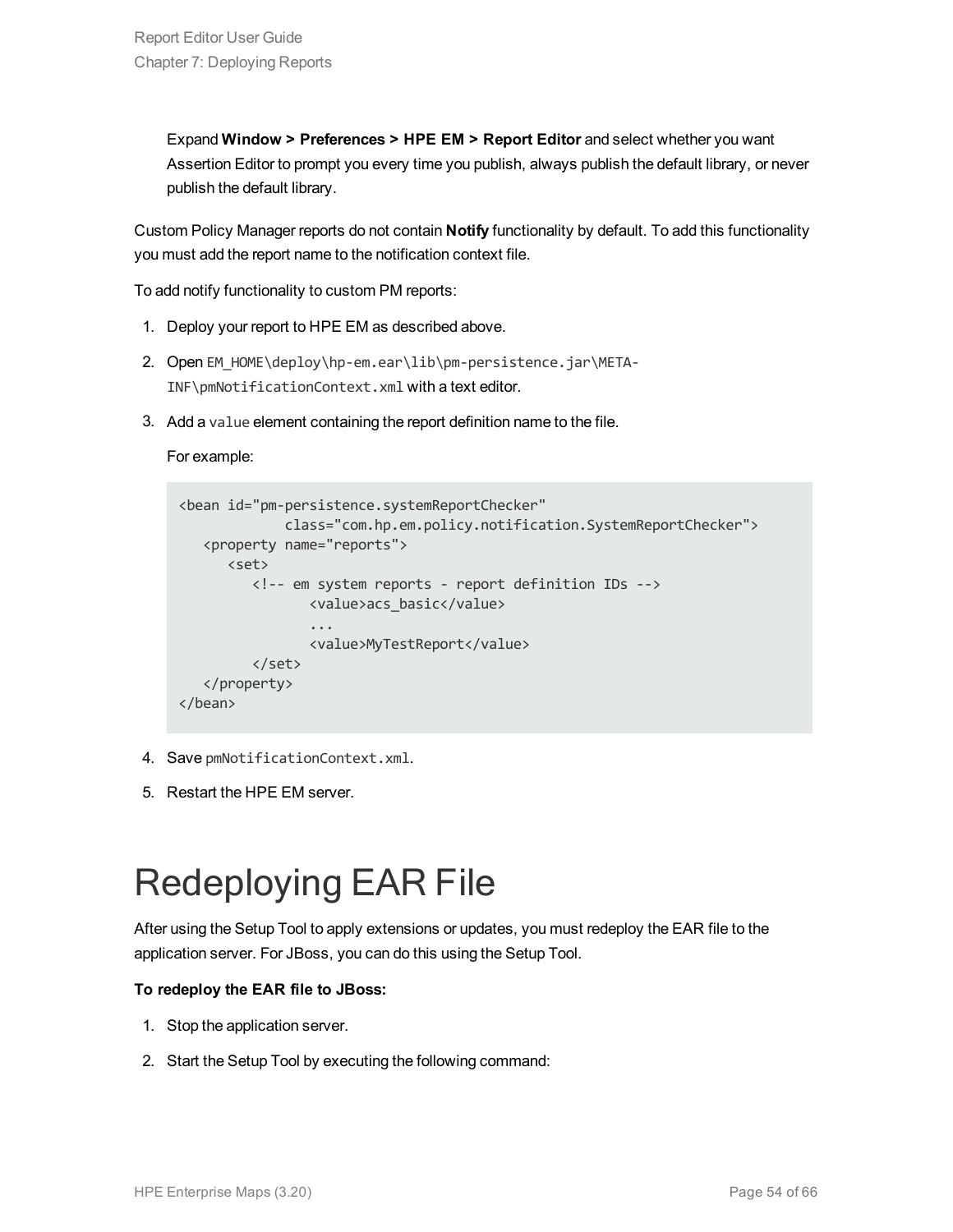#### **EM\_HOME/bin/setup.bat(sh)**.

- 3. Select the **Advanced** scenario, and click **Next**.
- 4. Scroll down, select **Deployment**, and then click **Next**.

When the Setup Tool validates the existence of the JBoss Deployment folder, click **Next**.

- 5. Click **Finish** to close the Setup Tool.
- <span id="page-54-0"></span>6. Restart the application server.

## Removing Report Definitions from HPE EM

You can remove custom report definitions from HPE EM.

To remove a single report, use the context menu option.

#### **To remove custom reporting extensions:**

- 1. Remove any custom report extensions from EM\_HOME/extensions.
- 2. Execute the Setup Tool using the apply extensions scenario.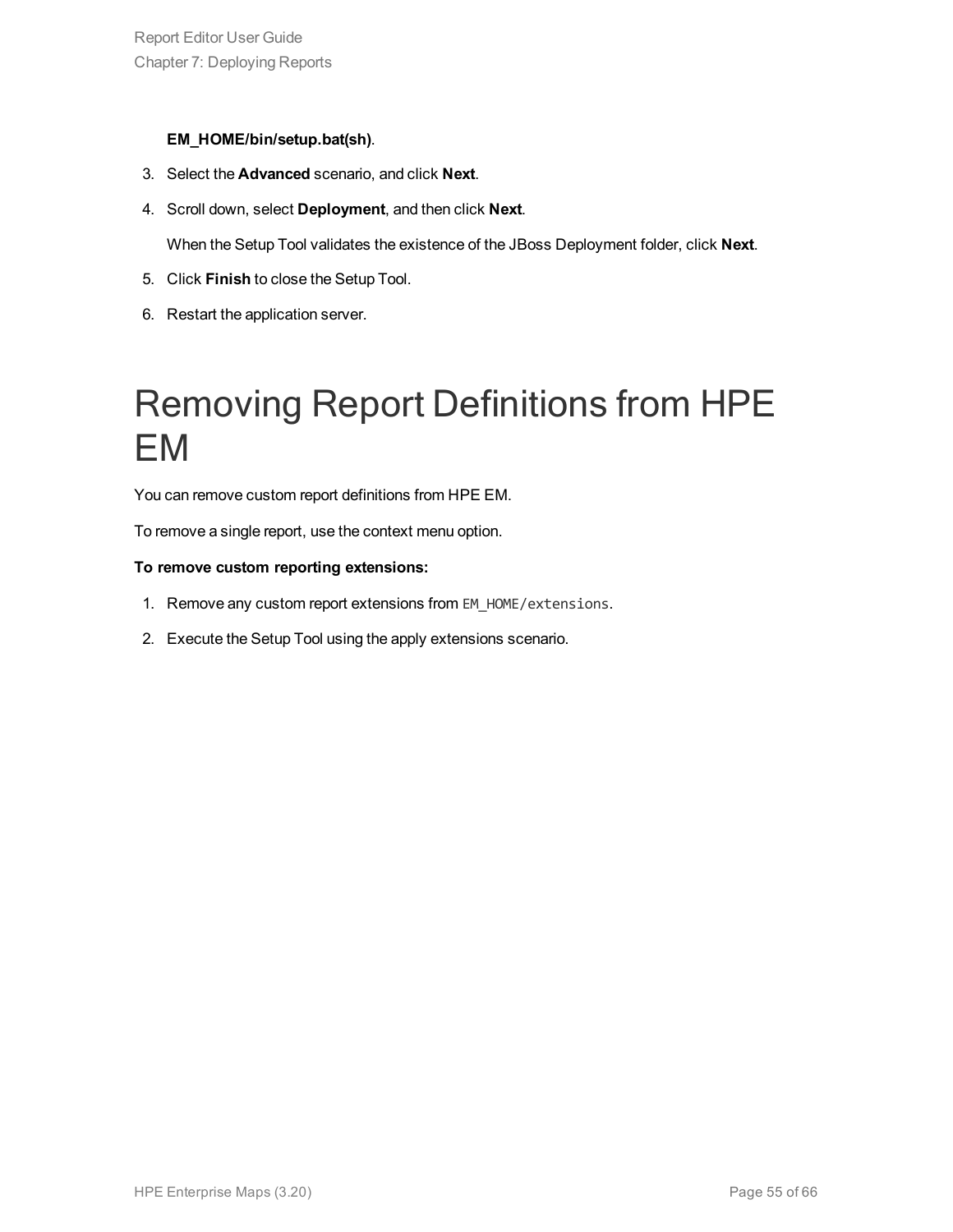# <span id="page-55-0"></span>Chapter 8: Example: Failure Impact Report for the Reports Tab

To demonstrate the Reports Tab use case described in "Use [Cases "](#page-11-0) on page 12, follow this example:

#### **To create a Failure Impact Report and add it to the a Reports Tab:**

1. Create the failure impact report definition.

Follow the procedure described in "Creating a Report Definition" on page 19 with the following inputs:

| <b>Parameter</b> | <b>Definition</b>                                               |  |
|------------------|-----------------------------------------------------------------|--|
| Name             | Failure Impact                                                  |  |
|                  | Description   Summary of Business Service Failure Impact Status |  |

2. Create the Failure Impact data set.

For details, see ["Example:](#page-55-1) Failure Impact Data Set " below.

3. Create the Failure Impact Report layout.

For details, see ["Example:](#page-56-0) Failure Impact Report Layout " on the next page.

4. Deploy the Failure Impact Report to HPE EM.

For details, see ["Deploying](#page-52-1) a Report to HPE EM " on page 53.

5. Add the Failure Impact Report to the HPE EM Reports Tab.

For details, see the "Custom Birt Reports" section of the *HPE Enterprise Maps User Guide*.

Select **Failure Impact** from the list.

### <span id="page-55-1"></span>Example: Failure Impact Data Set

To demonstrate the reporting tool use case described in ["Creating](#page-19-0) a Data Set " on page 20, follow this example.

#### **To create the Failure Impact data set:**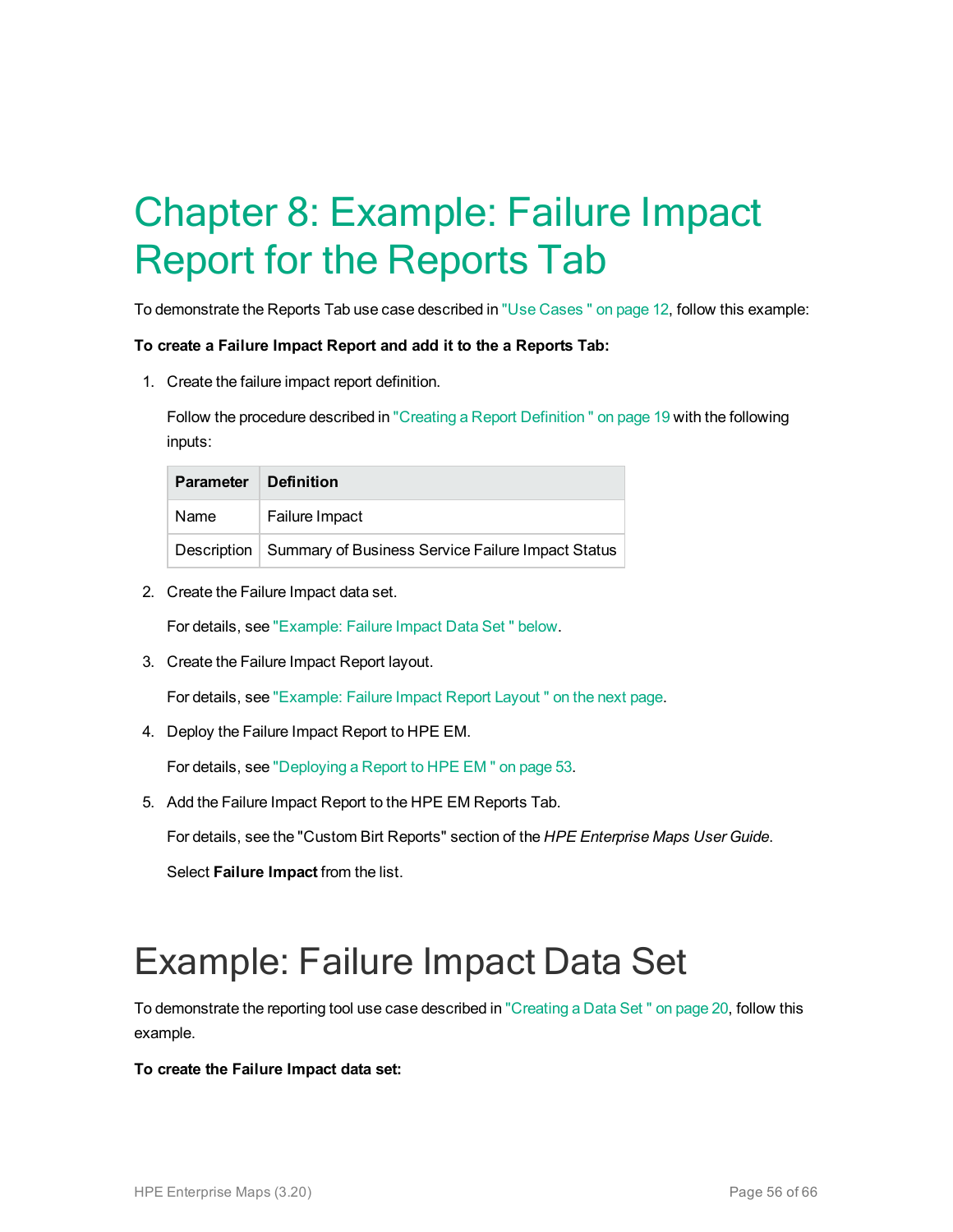- 1. Follow the procedure described in ["Creating](#page-19-0) a Data Set " on page 20 with the following inputs.
- 2. In the New Data Set dialog box, input the following parameters:

| <b>Parameter</b> | <b>DQL Option</b>       | <b>SQL Option</b>       |
|------------------|-------------------------|-------------------------|
| Data Set Name    | Failure Impact          |                         |
| Data Source      | dqlDatabase             | Database                |
| Data Set Type    | <b>DQL Select Query</b> | <b>SQL Select Query</b> |

3. Use the filter to only display the data that you want to use.

For SQL queries, all standard tables in HPE EM begin with RYGA.

4. Use Available Items to explore the data and identify the tables and columns you need for your query.

For this report all the information required is for business services:

- <sup>o</sup> For DQL, artifact type **businessServiceArtifact**.
- <sup>o</sup> For SQL, table **RYGA\_BSNSERVICE**.
- 5. Construct your query by typing in the query input area and dragging and dropping items from **Available Items**.

For this report the DQL query is:

select bs.criticality.name as "Failure Impact Status", count (bs.criticality.name) as "No. of Services" from businessServiceArtifact bs group by bs.criticality.name

For this report the SQL query is:

select RYGA BSNSERVICE.CRITICALITY NAME as "Failure Impact Status", count(RYGA\_BSNSERVICE.CRITICALITY\_NAME) as "No of Services" from RYGA\_ BSNSERVICE group by RYGA BSNSERVICE.CRITICALITY NAME

- 6. Click **Finish** to complete your query and view the Output Columns for the data set.
- 7. Click **Preview Results** to view the actual data in your database.
- <span id="page-56-0"></span>8. Click **OK** and press **Ctrl+S** to save the data set as part of the report.

## Example: Failure Impact Report Layout

To demonstrate the reporting tool use case referred to in ["Designing](#page-20-0) a Report Layout " on page 21, follow this example.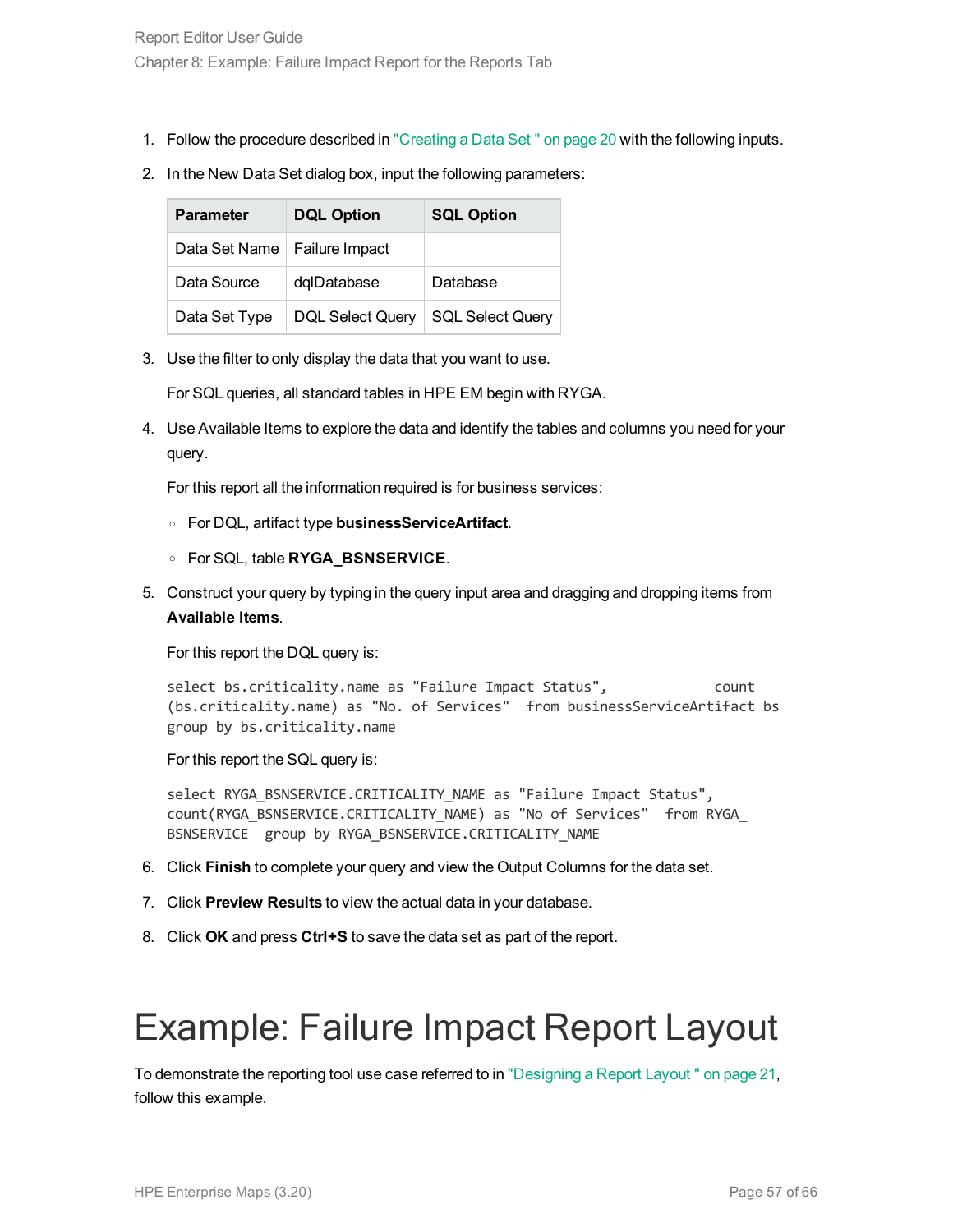#### **To Create the Layout of the Failure Impact Report:**

- 1. In the failure\_impact.rptdesign editor view, right-click and select **Insert>Label**.
- 2. Type the report heading **Business Service Failure Impact Status**.
- 3. Use the Property Editor view to change the format of the heading.
- 4. In a blank area of the failure\_impact.rptdesign editor view, right-click and select **Insert>Table**.
- 5. Input the table parameters and select the data set. In this case, 2 columns and the **Failure Impact** data set.
- 6. Select the left column header row, right-click and select **Insert>Text**. Input column header **Failure Impact Status**, and then click **OK**. Repeat for the right column header, **No of Services**.

| <b>No of Services</b> |
|-----------------------|
|                       |
|                       |
|                       |
|                       |

- 7. In the Data Explorer, expand **Data Sets>Failure Impact**.
- 8. Drag **Failure Impact Status** from the Data Explorer to the left detail cell. Repeat for **No of Services** and the right detail cell.

| <b>Business Service Failure Impact Status</b> |                 |  |
|-----------------------------------------------|-----------------|--|
| <b>Failure Impact Status</b>                  | No of Services  |  |
| [Feature Impact S]                            | No of Services] |  |
| <b>Ennher Row</b>                             |                 |  |

- 9. In a blank area of the failure\_impact.rptdesign view, right-click and select **Insert>Chart** to open the New Chart dialog box.
- 10. This report requires a pie chart, select **Pie Chart**, and then click **Next**.
- 11. Under Select Data Set, select **Use Data Set** and **Failure Impact** from the drop-down list.
- 12. Drag **Failure Impact Status** from **Data Preview** to the **Category Definition** input.
- 13. Drag **No of Services** from **Data Preview** to the **Slice Size Definition** input.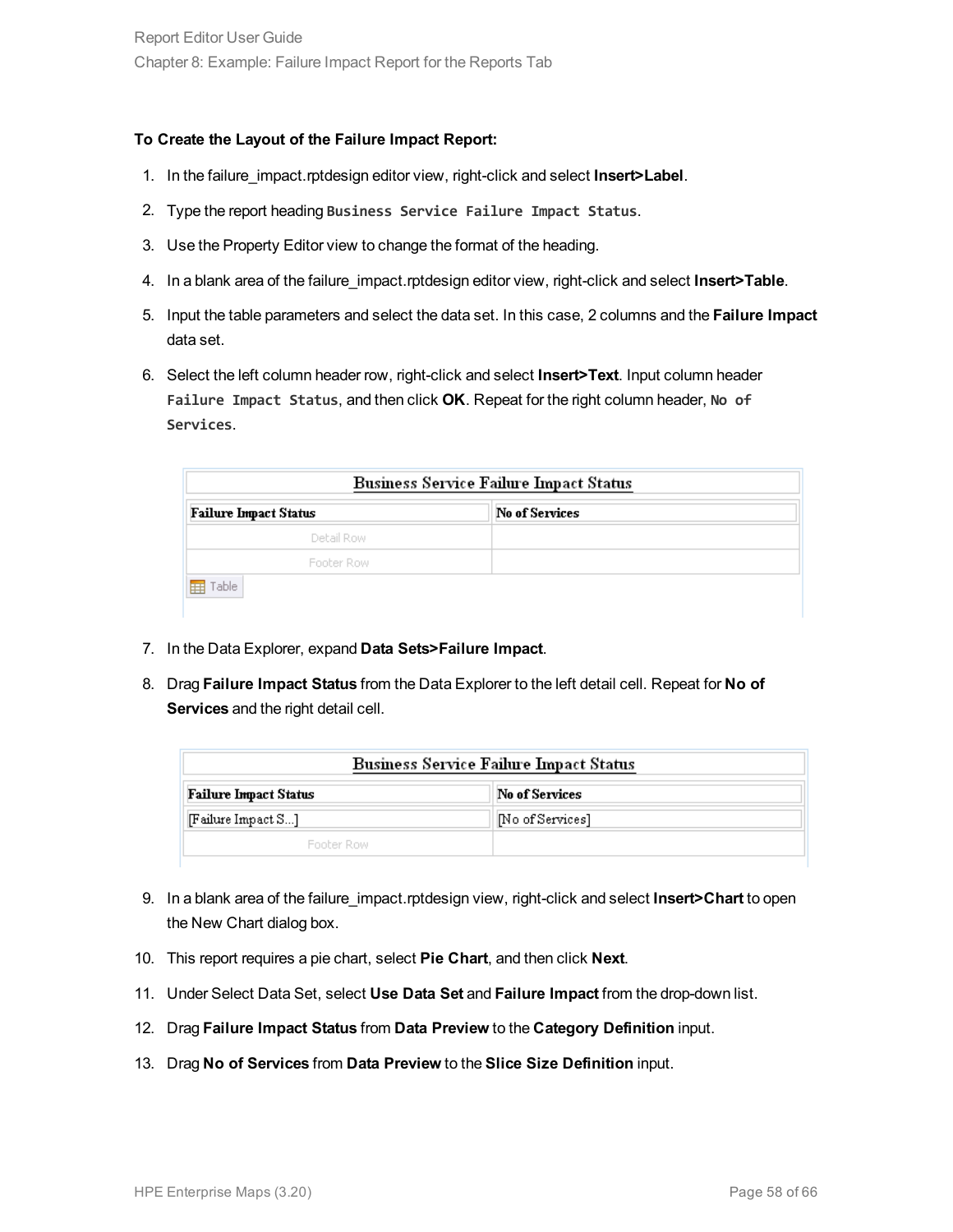- 14. Click **Next** to format the chart appearance.
- 15. Select **Chart Area**, amend **Chart Title** to **Business Service Failure Impact Status**, and then click **Finish** to add the chart to the report definition.
- 16. Drag the chart area outline to the size you require, and then press **Ctrl+S** to save the report definition.
- 17. Select the **Preview** tab to view the report with data from your data source.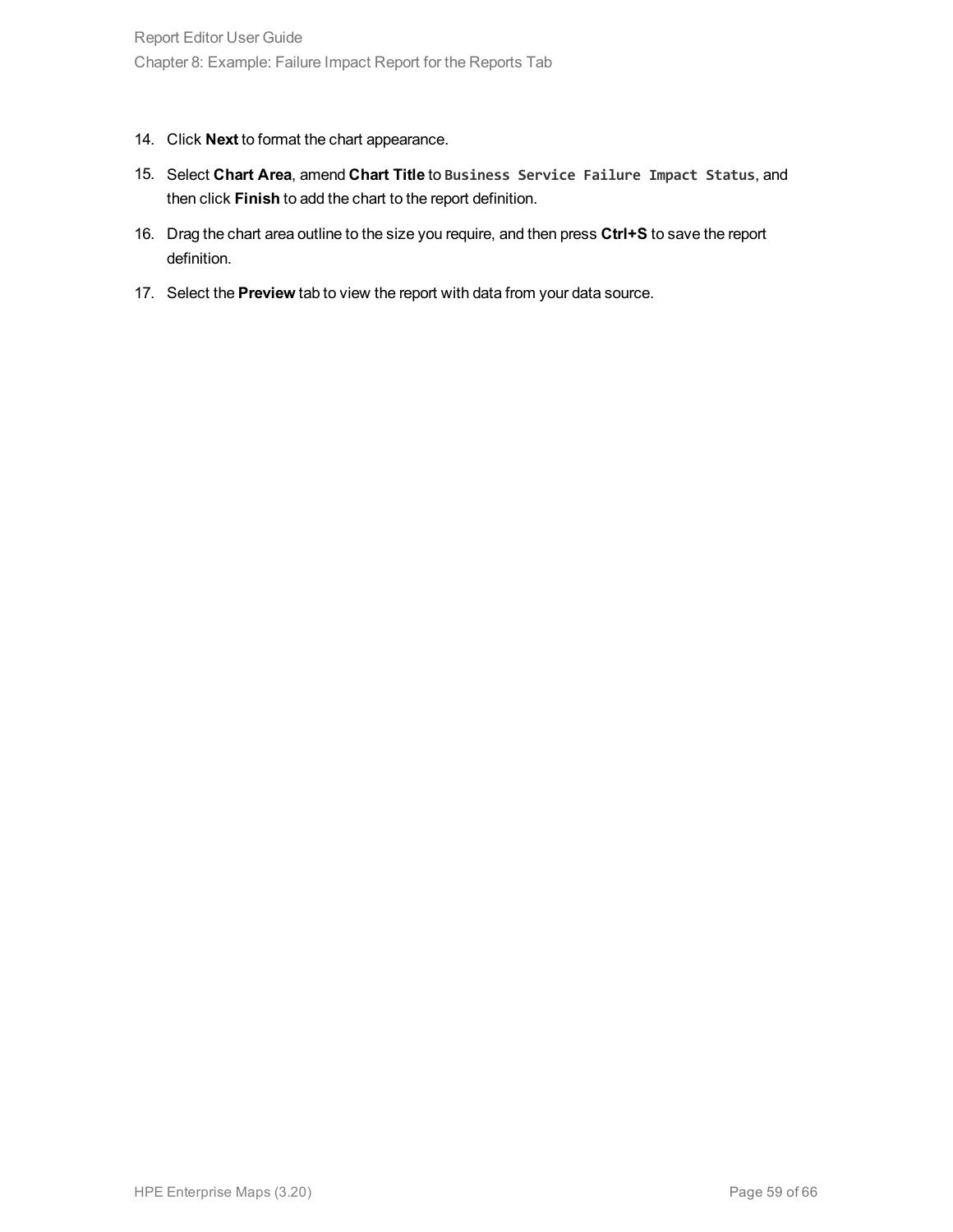# <span id="page-59-0"></span>Appendix A: Dialog Boxes

Each Report Editor input dialog is described in the following sections:

- **.** "Build [Extension](#page-59-1) Wizard " below. Creating a report extension.
- . "New Data Set" [below](#page-59-2) Creating a new data set.
- <span id="page-59-1"></span>. "New Report Project Wizard" on the next page Creating a new report project.

### Build Extension Wizard

Enter general parameters for the report extension.

| <b>Option</b>                   | <b>Definition</b>                                                                     |
|---------------------------------|---------------------------------------------------------------------------------------|
| <b>Name</b>                     | The name of the reporting extension.                                                  |
| Description                     | A description for the reporting extension.                                            |
| Include library in<br>extension | Select this check-box if you want to include the default library in the<br>extension. |
| Folder                          | The location of the reporting extensions folder.                                      |
| Filename                        | The filename of the reporting extension.                                              |

## <span id="page-59-2"></span>New Data Set

Enter a name, then enter a source and type for the new data set.

| <b>Parameter</b>        | <b>Definition</b>                                                                                                                                        |
|-------------------------|----------------------------------------------------------------------------------------------------------------------------------------------------------|
| Data Set<br>Name        | Input a name for the data set.                                                                                                                           |
| Data<br>Source          | Select the data source from the drop-down list. The selection of a DQL or SQL<br>datasource determines the exact query language required for your query. |
| Data Set<br><b>Type</b> | Choose one of the options from the drop-down list:<br>Select Query<br>$\bullet$                                                                          |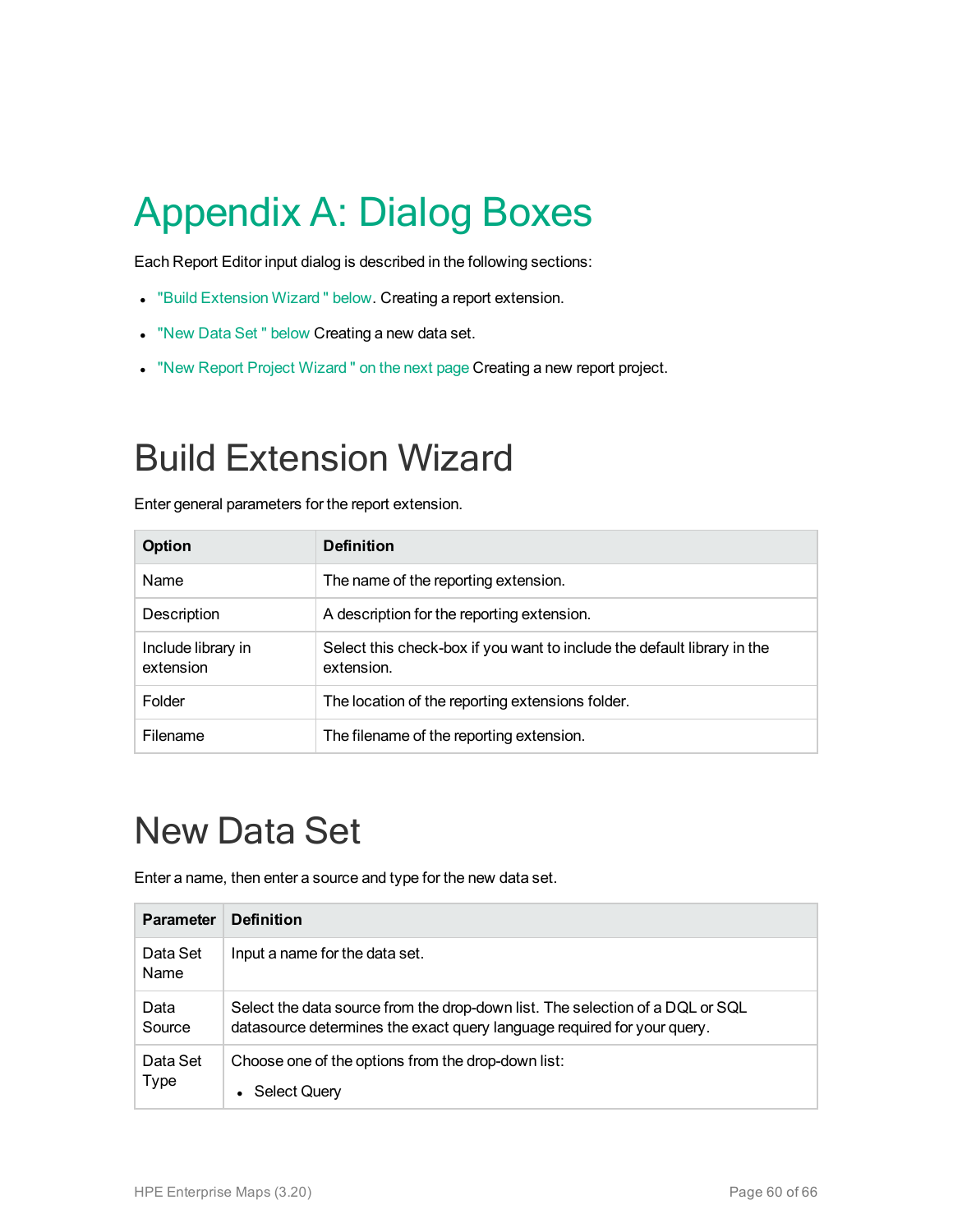| <b>Parameter Definition</b> |
|-----------------------------|
| • Stored Procedure Query    |
|                             |

## <span id="page-60-0"></span>New Report Project Wizard

The New Report Project Wizard consists of the following stages depending on the options you select:

- 1. "New Report Project Wizard: Default Library [Configuration](#page-60-1) Create a new data source " below
- <span id="page-60-1"></span>2. "New Report Project Wizard: New [Server "](#page-60-2) below

## New Report Project Wizard: Default Library Configuration - Create a new data source

Configure the new data source and specify your login credentials.

| <b>Parameter</b>                  | <b>Definition</b>                                                            |
|-----------------------------------|------------------------------------------------------------------------------|
| Server URL                        | The location of the HPE EM server.                                           |
| Server Username                   | Your HPE EM login.                                                           |
| Driver Class                      | Automatically filled with the corresponding data base name on the<br>server. |
| Database Username and<br>Password | Your database credentials.                                                   |
| Database Schema                   | The database schema name.                                                    |
| Manage Drivers                    | Add, delete, or restore JAR files, and edit drivers.                         |
| <b>Test Connection</b>            | Test the server connection using the specified parameters.                   |

### <span id="page-60-2"></span>New Report Project Wizard: New Server

Create a new server for the project and optionally specify your authentication credentials.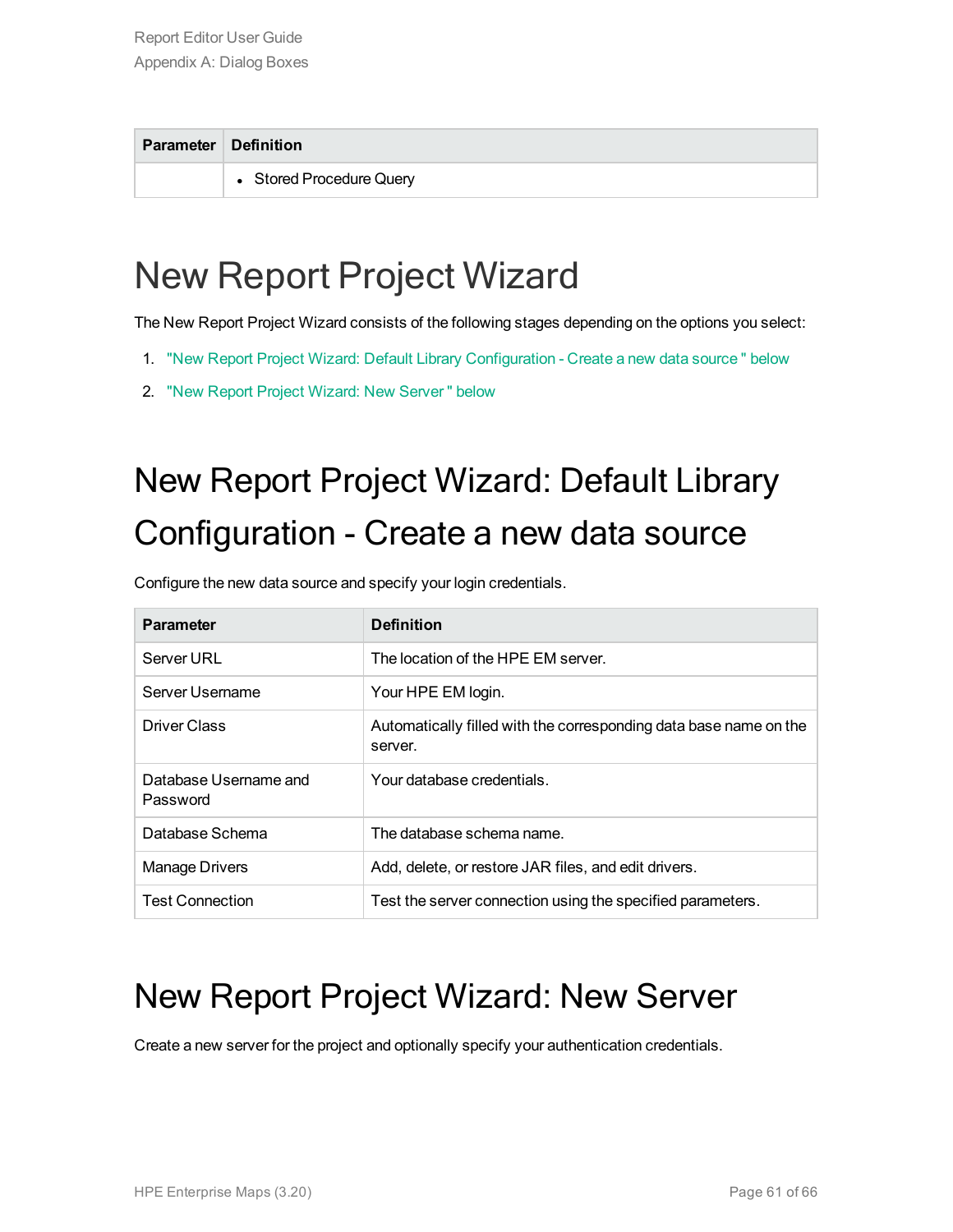| <b>Parameter</b>      | <b>Definition</b>                                       |
|-----------------------|---------------------------------------------------------|
| <b>Name</b>           | The name of the server to display in the report editor. |
| URL                   | The location of the HPE EM server.                      |
| Username and Password | Credentials for access to the HPE EM server.            |
| Save credentials      | Select to store the input credentials.                  |
| Validate connection   | Select to validate the server connection.               |
|                       | The HPE EM server must be running to validate.          |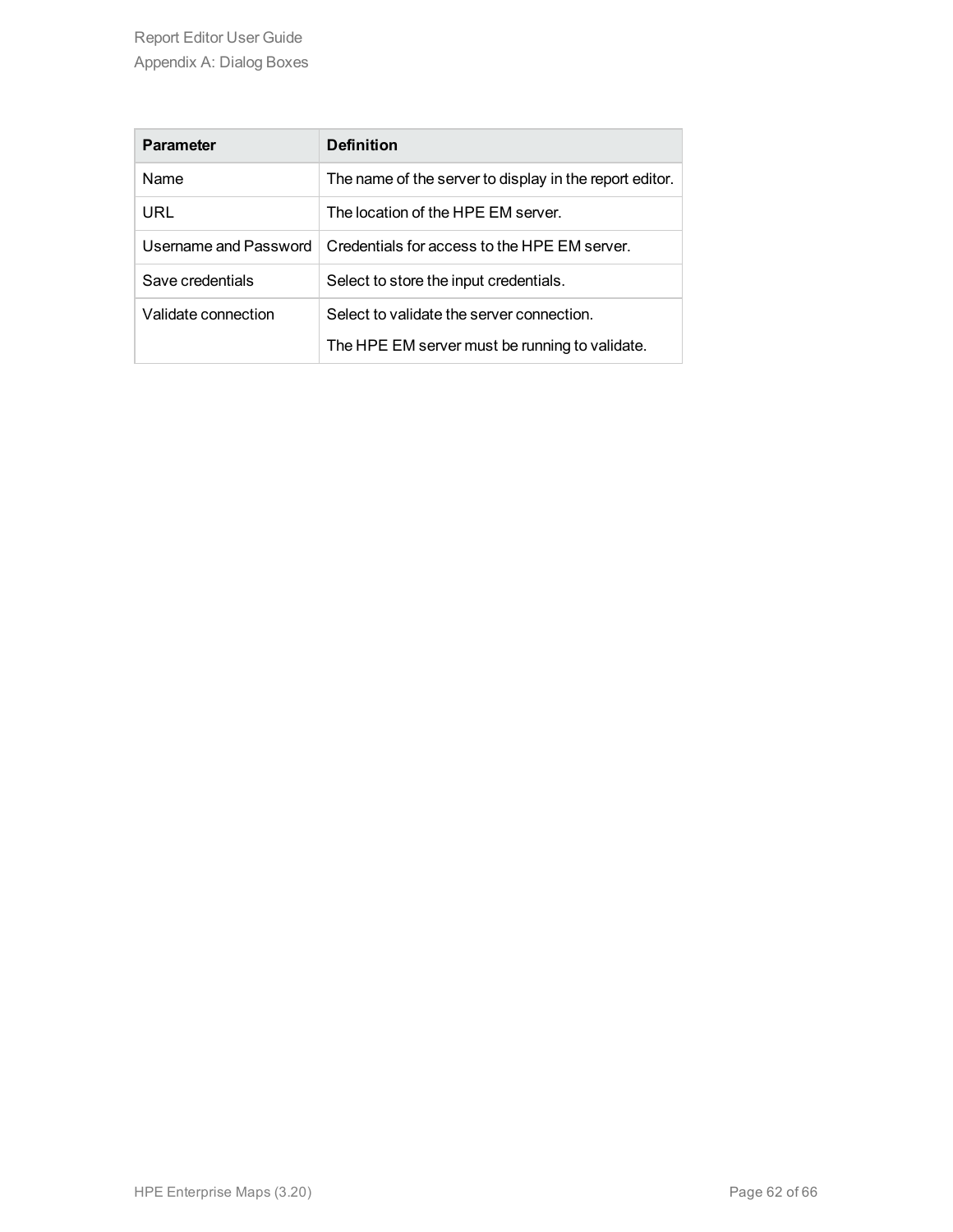# <span id="page-62-0"></span>Appendix B: Troubleshooting

This appendix describes some common problems and their resolutions:

- ["Incomplete](#page-62-1) Table List" below
- "The Platform [Perspective](#page-62-2) is Missing Views " below
- "The Report Result does not Appear" on the next page
- "Oracle Developer Queries Cause Errors in HPE EM Workbench" on the next page
- **.** "SQL Error on Report [Previews "](#page-64-0) on page 65
- "HPE EM Workbench Looks Different from the Pictures in the Documentation" on page 65
- <span id="page-62-1"></span>• "HPE EM [Workbench](#page-64-2) Displays Scrambled Table Names" on page 65

### Incomplete Table List

#### **Problem**

The list of tables is incomplete. HPE EM Workbench limits the number of schemas and tables accessed for performance reasons.

#### **Solution**

<span id="page-62-2"></span>Change the settings, as described in ["Changing](#page-45-1) the Data Collection Settings " on page 46.

### The Platform Perspective is Missing Views

#### **Problem**

There are views missing from the Platform perspective. The most likely reason for this is that some of the views are closed.

#### **Solution**

#### **Reset the perspective:**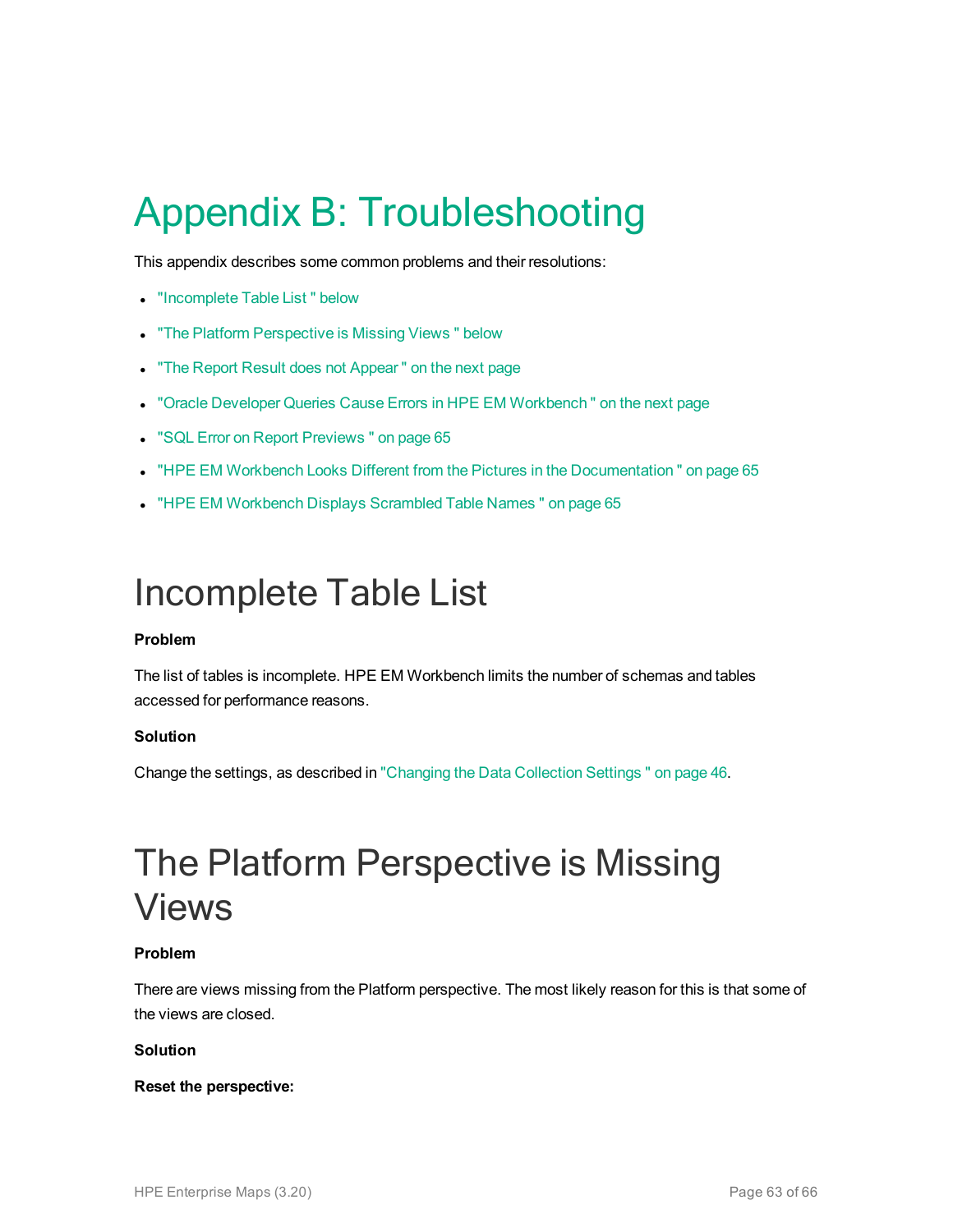<span id="page-63-0"></span><sup>l</sup> From the menu, select **Window > Reset Perspective**.

## The Report Result does not Appear

#### **Problem**

The report result is not deployed to the HPE EM server.

#### **Solution**

#### **Check the report result:**

- 1. In your browser, navigate to the latest report instance page. For example, https://hostname:port/reporting/reports/service\_ portfolio/documents/1/?alt=text/plain.
- 2. Check the following status elements:
	- <sup>o</sup> <category label="finished" scheme="urn:com:systinet:reporting:execution:status" term="finished"/>
	- <sup>o</sup> <category label="report document" scheme="urn:com:systinet:reporting:kind" term="urn:com:systinet:reporting:kind:document"/>

A correctly finished report contains the *finished* value.

If the report execution does not finish, check the JMS settings, JMS queue, or the reporting service logs to analyze the bottleneck.

### <span id="page-63-1"></span>Oracle Developer Queries Cause Errors in HPE EM Workbench

#### **Problem**

HPE EM Workbench returns errors for imported queries. The most likely reason is that your table names do not include the schema.

#### **Solution**

Include the schema name in the **FROM** clause of your query. For example, soadb.ry\_docrel.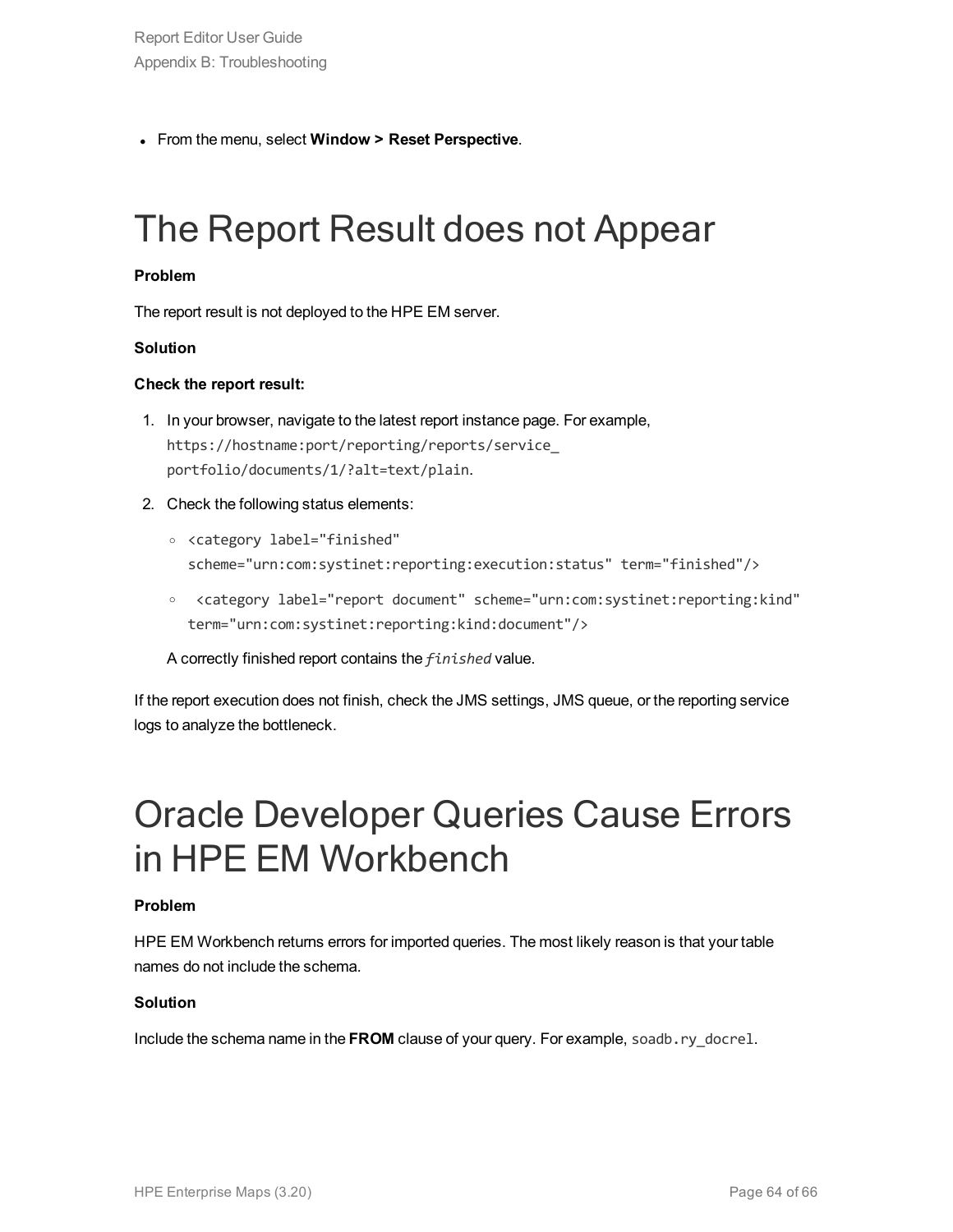## <span id="page-64-0"></span>SQL Error on Report Previews

#### **Problem**

When viewing the Preview page of a report, the following SQL error is shown:

```
ReportDesign (id = 1):+ Cannot get the result set metadata.
SQL statement does not return a ResultSet object.
SQL error #1: Invalid column name ROWNUM
```
This error occurs because the Preview is not aware of the database type that the query is applicable to.

#### **Solution**

#### **Check the database type parameter:**

- 1. In the Preview page, click **Show Report Parameters**.
- <span id="page-64-1"></span>2. Verify that the database-type parameter matches the database you use.

### HPE EM Workbench Looks Different from the Pictures in the Documentation

#### **Problem**

HPE EM Workbench does not look exactly as depicted in the user documentation. The most likely reason for this disparity is that you are in the wrong perspective.

#### **Solution**

#### **Switch to the Platform perspective:**

<span id="page-64-2"></span><sup>l</sup> From the menu, select **Window>Open Perspective>Platform**.

## HPE EM Workbench Displays Scrambled Table Names

#### **Problem**

The tables names are unreadable. These are most likely to be deleted tables stored in Oracle 10gR2.